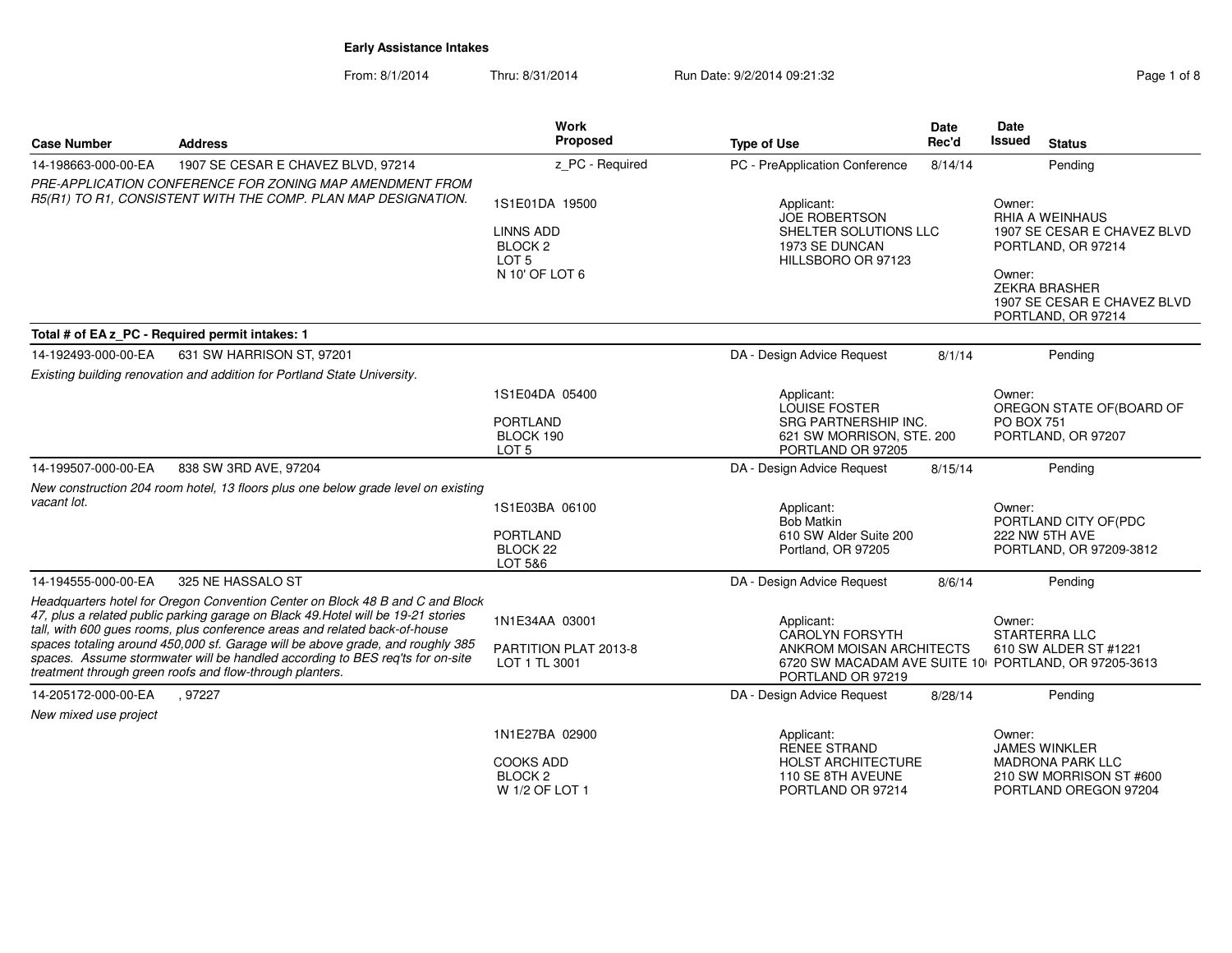From: 8/1/2014Thru: 8/31/2014 Run Date: 9/2/2014 09:21:32

| Page 2 of 8 |  |  |
|-------------|--|--|
|             |  |  |
|             |  |  |

|                     |                                                                                                                                                    | <b>Work</b>                                                            |                                                                                                                  | Date    | Date                                                                          |                                                                                                                                                                     |
|---------------------|----------------------------------------------------------------------------------------------------------------------------------------------------|------------------------------------------------------------------------|------------------------------------------------------------------------------------------------------------------|---------|-------------------------------------------------------------------------------|---------------------------------------------------------------------------------------------------------------------------------------------------------------------|
| <b>Case Number</b>  | <b>Address</b>                                                                                                                                     | Proposed                                                               | <b>Type of Use</b>                                                                                               | Rec'd   | <b>Issued</b>                                                                 | <b>Status</b>                                                                                                                                                       |
| 14-204543-000-00-EA | 1125 SE HARRISON ST, 97214                                                                                                                         |                                                                        | EA-Zoning & Inf. Bur.- no mtg                                                                                    | 8/27/14 |                                                                               | Pending                                                                                                                                                             |
|                     | New 4-plex with rain drains to Harrison Street. Hook up to existing sewer                                                                          |                                                                        |                                                                                                                  |         |                                                                               |                                                                                                                                                                     |
|                     |                                                                                                                                                    | 1S1E02CA 09400<br><b>STEPHENS ADD</b><br>BLOCK 125<br>W 1/2 OF LOT 5&6 | Applicant:<br><b>STEVE MARTIN</b><br>STEVE MARTIN CONSTRUCTION<br>INC.<br>64615 N HWY 97<br><b>BEND OR 97701</b> |         | Owner:<br><b>HALA GORES</b>                                                   | 1332 SW CUSTER DR<br>PORTLAND, OR 97219                                                                                                                             |
| 14-198640-000-00-EA | , 97230                                                                                                                                            |                                                                        | EA-Zoning & Inf. Bur.- w/mtg                                                                                     | 8/14/14 |                                                                               | Pending                                                                                                                                                             |
| <b>SEE COMMENTS</b> | EARLY ASSISTANCE PLANNER + SERVICE BUREAUS<br>WITH MEETING TO DISCUSS ADJUSTMENTS TO TITLE 33 DEVELOPMENT<br>STDS TO PROCEED WITH PLA LC 14-120634 | 1N2E26CC 03400<br><b>HAZELWOOD</b><br>LOT 37&38 TL 3400                | Applicant:<br><b>BRANDON JOHNSON</b><br><b>SCJ ALLIANCE</b><br>8730 TALLON LN NE<br><b>LACEY WA 98516</b>        |         | Owner:<br>P O BOX 2708                                                        | H & A INVEST LIMITED PRTNSHP<br>(LSD GOODWILL INDUSTR<br>PORTLAND, OR 97208-2708                                                                                    |
| 14-198208-000-00-EA | 2730 SW MULTNOMAH BLVD, 97219                                                                                                                      |                                                                        | EA-Zoning & Inf. Bur.- w/mtg                                                                                     | 8/13/14 |                                                                               | Pending                                                                                                                                                             |
|                     | Install fueling station for PBEM I ADA building and site upgrades                                                                                  |                                                                        |                                                                                                                  |         |                                                                               |                                                                                                                                                                     |
|                     |                                                                                                                                                    | 1S1E20DA 06900<br><b>RYAN PL</b><br>BLOCK 6&7&9 TL 6900                | Applicant:<br><b>MICHAEL RISCICA</b><br><b>OMF</b><br>1120 SW 5TH, SUITE 1204<br>PORTLAND, OR 97204              |         | Owner:                                                                        | PORTLAND CITY OF<br>1120 SW 5TH AVE #1204<br>PORTLAND, OR 97204-1912                                                                                                |
| 14-203604-000-00-EA | 5216 SE 132ND AVE, 97236                                                                                                                           |                                                                        | EA-Zoning & Inf. Bur.- w/mtg                                                                                     | 8/25/14 |                                                                               | Pending                                                                                                                                                             |
|                     | Early Assistance meeting for 52 lot land division meeting with Planner and<br>Service Bureaus for September 17, 2014 at 10 AM                      | 1S2E14AC 06300<br>SECTION 14 1S 2E<br>TL 6300 0.25 ACRES               | Applicant:<br><b>ROB HUMPHREY</b><br><b>FASTER PERMITS</b><br>14334 NW EAGLERIDGE LANE<br>PORTLAND, OR 97229     |         | Owner:<br><b>SAVETH SATH</b><br>Owner:<br>ZIAD HAZIM<br>Owner:<br>PO Box 2215 | <b>10 MAHONEY CIRCLE</b><br>ABINGTON, MA 02351<br>13245 SE HAROLD ST<br>PORTLAND, OR 97236-4142<br><b>ANDREW MILLER</b><br><b>UNION BANK NA</b><br>EVERETT WA 98213 |
| 14-204342-000-00-EA | 4610 N MARYLAND AVE, 97217<br>4 STORY APARTMENT BUILDING WITH ON SITE PARKING                                                                      |                                                                        | EA-Zoning & Inf. Bur.- w/mtg                                                                                     | 8/26/14 |                                                                               | Pending                                                                                                                                                             |
|                     |                                                                                                                                                    | 1N1E22BC 04800                                                         | Applicant:<br><b>STEVE MILEHAM</b><br>LRS ARCHITECTS INC<br>720 NW DAVIS ST, STE 300<br>PORTLAND, OR 97209       |         | Owner:<br><b>SEASIDE LLC</b>                                                  | 1453 BANYAN DR<br>FALLBROOK, CA 92028-1105                                                                                                                          |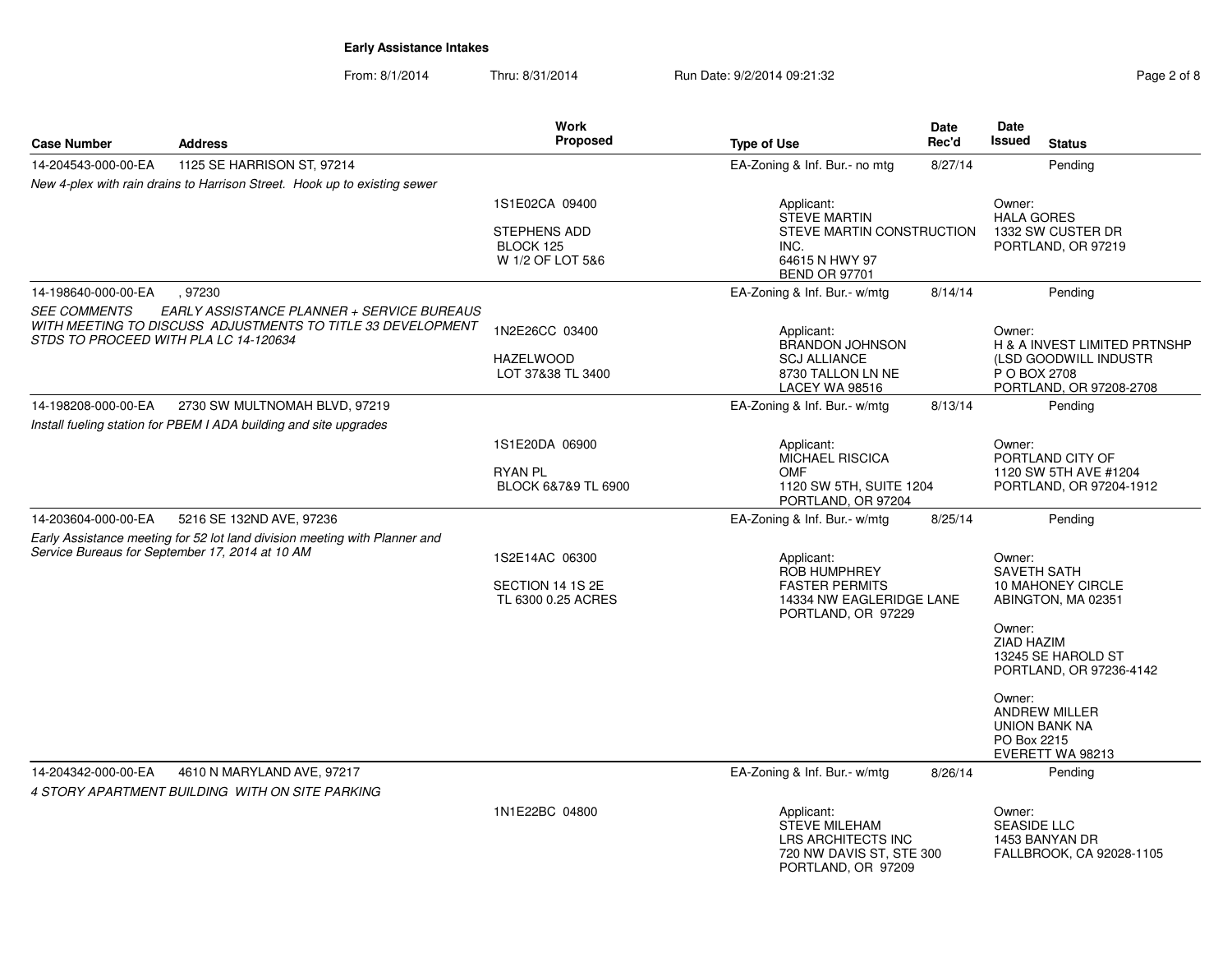From: 8/1/2014Thru: 8/31/2014 Run Date: 9/2/2014 09:21:32 Rage 3 of 8

| <b>Case Number</b>                              | <b>Address</b>                                                              | <b>Work</b><br>Proposed                                                                                                                                  | <b>Type of Use</b>                                                                                                         | Date<br>Rec'd | Date<br><b>Issued</b><br><b>Status</b>                                                                                                                          |
|-------------------------------------------------|-----------------------------------------------------------------------------|----------------------------------------------------------------------------------------------------------------------------------------------------------|----------------------------------------------------------------------------------------------------------------------------|---------------|-----------------------------------------------------------------------------------------------------------------------------------------------------------------|
|                                                 |                                                                             |                                                                                                                                                          |                                                                                                                            |               |                                                                                                                                                                 |
| 14-200763-000-00-EA                             | 7808 SW 31ST AVE, 97219                                                     |                                                                                                                                                          | EA-Zoning & Inf. Bur.- w/mtg                                                                                               | 8/19/14       | Pending                                                                                                                                                         |
| EA - Zoning and Infrastructure                  |                                                                             | 1S1E20DB 00300<br>RYAN PL<br><b>BLOCK1</b><br>N 1/2 OF W 1/2 OF LOT 3                                                                                    | Applicant:<br><b>GREGORY VOHS</b><br>C2K ARCHITECTURE, INC.<br>1645 NW HOYT ST<br>PORTLAND OR 97209                        |               | Owner:<br>THE ABLETON GROUP INC<br>7455 SW BRIDGEPORT RD #220<br><b>TIGARD, OR 97224</b>                                                                        |
| 14-201756-000-00-EA                             | 2800 NE 82ND AVE, 97220                                                     |                                                                                                                                                          | EA-Zoning & Inf. Bur.- w/mtg                                                                                               | 8/21/14       | Pending                                                                                                                                                         |
| 3-lot land division                             |                                                                             |                                                                                                                                                          |                                                                                                                            |               |                                                                                                                                                                 |
|                                                 |                                                                             | 1N2E28BC 00400<br>SECTION 28 1N 2E<br>TL 400 12.51 ACRES<br>LAND & IMPS SEE R319057 (R942280381)<br>FOR BILLBOARD                                        | Applicant:<br><b>STEVE BUCKLES</b><br>REPETTO AND ASSOCIATES INC<br>12730 SE STARK ST<br>PORTLAND OR 97233                 |               | Owner:<br><b>MIKE HASHEM</b><br>SKIDMORE LIMITED PARTNERSHII<br>PO BOX 1587<br>CLACKAMAS OR 97015                                                               |
| 14-200217-000-00-EA                             | 4455 SE 52ND AVE, 97206                                                     |                                                                                                                                                          | EA-Zoning & Inf. Bur.- w/mtg                                                                                               | 8/18/14       | Pending                                                                                                                                                         |
| commercial development into four retail spaces. | Early Assistance $P&Z + SB's$ for proposed remodel of building and site for | 1S2E07DC 17500<br><b>LENOX</b><br><b>BLOCK1</b><br>LOT 1&2&21&22                                                                                         | Applicant:<br><b>GARY HARTILL</b><br>ORANGEWALL STUDIOS<br>240 N BROADWAY ST SUITE 202<br>PORTLAND, OR 97227               |               | Owner:<br><b>NORMA R FARIS</b><br>9971 NE CASCADES PKWY<br>PORTLAND, OR 97220                                                                                   |
| 14-193607-000-00-EA                             | 1445 N HAYDEN ISLAND DR, 97217                                              |                                                                                                                                                          | EA-Zoning & Inf. Bur.- w/mtg                                                                                               | 8/5/14        | Cancelled                                                                                                                                                       |
|                                                 | Proposed new McDonald's with drive-thru service.                            |                                                                                                                                                          |                                                                                                                            |               |                                                                                                                                                                 |
|                                                 |                                                                             | 2N1E34 00200<br>SECTION 34 2N 1E<br>TL 200 0.76 ACRES                                                                                                    | Applicant:<br>JAMIE LOVE<br>FREIHEIT & HO ARCHITECTS INC<br>5209 LAKE WASHINGTON BLVD<br>NE SUITE 200<br>KIRKLAND WA 98033 |               | Owner:<br><b>UMATILLA INC</b><br>2800 EAST LAKE ST<br>MINNEAPOLIS, MN 55406<br>Owner:<br>MCDONALD'S CORPORATION<br>2111 McDONALD'S DRIVE<br>OAK BROOK, IL 60523 |
| 14-192351-000-00-EA                             | 815 SW 2ND AVE, 97204                                                       |                                                                                                                                                          | EA-Zoning Only - w/mtg                                                                                                     | 8/1/14        | Pending                                                                                                                                                         |
|                                                 | EXTERIOR MODIFICATIONS TO BUILDING IN YAMHILL HISTORIC DISTRICT             | 1S1E03BA 04500<br>PORTLAND<br>BLOCK 22<br>LOT 1 EXC PT IN ST<br>N 1/2 OF LOT 2 EXC PT IN ST<br>HISTORIC PROPERTY 15 YR 2001;<br>POTENTIAL ADDITIONAL TAX | Applicant:<br>MATTHEW RUSNAC<br>HOLST ARCHITECTURE<br>110 SE 8TH AVE<br>PORTLAND, OR 97214                                 |               | Owner:<br><b>ASETT LLC</b><br>621 SW MORRISON ST STE 800<br>PORTLAND, OR 97205-3825                                                                             |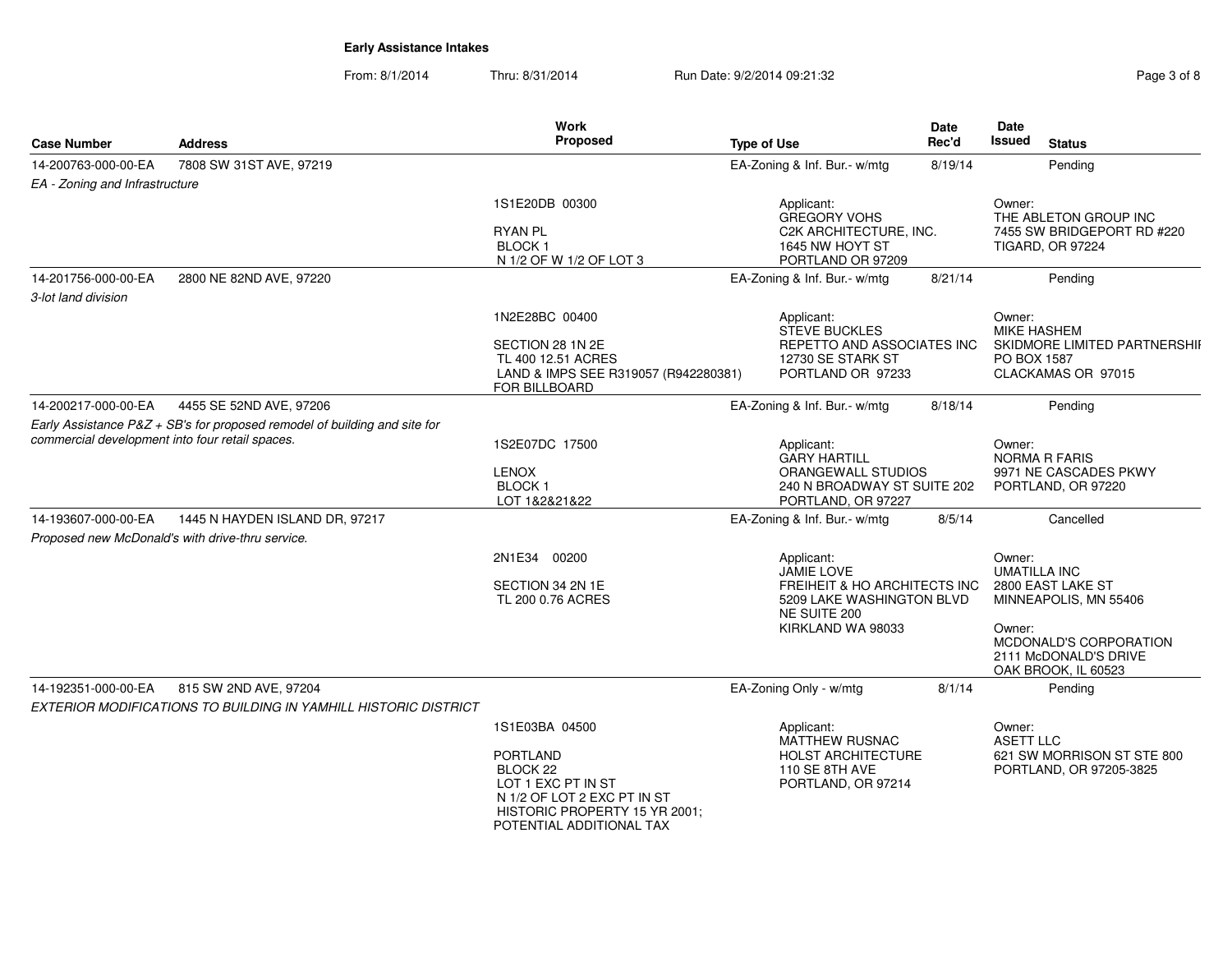From: 8/1/2014

Thru: 8/31/2014 Run Date: 9/2/2014 09:21:32 Rage 4 of 8

| <b>Case Number</b>                                                                                                                                                                                                                                                                                                                           | <b>Address</b>                                                                                                                                                                                                                                                                                                                                                                                                                                        | Work<br>Proposed                                                                 | <b>Type of Use</b>                                                                                                           | Date<br>Rec'd | Date<br><b>Issued</b><br><b>Status</b>                                                                                                                      |
|----------------------------------------------------------------------------------------------------------------------------------------------------------------------------------------------------------------------------------------------------------------------------------------------------------------------------------------------|-------------------------------------------------------------------------------------------------------------------------------------------------------------------------------------------------------------------------------------------------------------------------------------------------------------------------------------------------------------------------------------------------------------------------------------------------------|----------------------------------------------------------------------------------|------------------------------------------------------------------------------------------------------------------------------|---------------|-------------------------------------------------------------------------------------------------------------------------------------------------------------|
| 14-200149-000-00-EA                                                                                                                                                                                                                                                                                                                          | 2486 NW RALEIGH ST, 97210                                                                                                                                                                                                                                                                                                                                                                                                                             |                                                                                  | EA-Zoning Only - w/mtg                                                                                                       | 8/18/14       | Pending                                                                                                                                                     |
| construct ADU.                                                                                                                                                                                                                                                                                                                               | EA Appt T33 planner only, WITH MEETING for (P) demo (E) building and                                                                                                                                                                                                                                                                                                                                                                                  | 1N1E28CC 17400<br><b>GOLDSMITHS ADD</b><br>BLOCK <sub>9</sub><br>W 37' OF LOT 17 | Applicant:<br><b>TREVOR LEWIS</b><br><b>WILLIAM KAVEN ARCHITECTURE</b><br>4080 N WILLIAMS AVE SUITE 100<br>PORTLAND OR 97227 |               | Owner:<br><b>JAMES F BALDWIN</b><br>4645 SW FAIRVIEW BLVD<br>PORTLAND, OR 97221-2624                                                                        |
| 14-197401-000-00-EA                                                                                                                                                                                                                                                                                                                          | .97229                                                                                                                                                                                                                                                                                                                                                                                                                                                |                                                                                  | EA-Zoning Only - w/mtg                                                                                                       | 8/12/14       | Pending                                                                                                                                                     |
| Park Heights Block E, Lot 2.                                                                                                                                                                                                                                                                                                                 | Discuss lot status issues regarding Barnes Park Heights Block F un-buidability.<br>Discuss PLA to acquire additional lot area to meet 33.110.212 C.3. Discuss<br>possibilit of vacating NW Maple Avenue. Discuss possible purchase of Barnes<br>Re-verify add'l information for site specific building of NSFR per Kim Tallant and<br>Stacey Castleberry. Prior EA 13-169076 & Prior EN 14-154409<br>PLEASE REFERENCE THE TRACS NOTES OF 14-154409 EN | 1N1W36A 00800<br><b>BARNES PK HTS</b><br><b>BLOCK F</b>                          | Applicant:<br><b>LISA BARKER</b><br><b>LMB PERMIT SERVICES</b><br>307 NW 16TH AV<br>BATTLEGROUND, WA 98604                   |               | Owner:<br><b>DEAN J ROTHENFLUCH</b><br>13010 SIERRA CT<br>LAKE OSWEGO, OR 97035-5778                                                                        |
| 14-202455-000-00-EA                                                                                                                                                                                                                                                                                                                          | 9109 NE CASCADES PKY                                                                                                                                                                                                                                                                                                                                                                                                                                  |                                                                                  | PC - PreApplication Conference                                                                                               | 8/22/14       | Pending                                                                                                                                                     |
| Optional Pre-Application Conference to discuss development-related<br>requirements for hotel at Cascade Station with possible Adjustment Review to<br>vary from Cascade Station Plan District standards-- parking location and<br>pedestrian connection through site. The hotel will be 4 stories, with 103 rooms<br>and 108 parking spaces. |                                                                                                                                                                                                                                                                                                                                                                                                                                                       | 1N2E09C 01301<br>PORTLAND INT'L CENTER<br>LOT 2&3 TL 1301                        | Applicant:<br><b>BETH ZAUNER</b><br>AAI<br>4875 SW Griffith Drive, Suite 300<br>Beaverton, OR 97005                          |               | Owner:<br>PORT OF PORTLAND(LEASED<br>PO BOX 3529<br>PORTLAND, OR 97208-3529                                                                                 |
| 14-197851-000-00-EA                                                                                                                                                                                                                                                                                                                          | 1313 NW 19TH AVE, 97209                                                                                                                                                                                                                                                                                                                                                                                                                               |                                                                                  | PC - PreApplication Conference                                                                                               | 8/13/14       | Pending                                                                                                                                                     |
| residents.                                                                                                                                                                                                                                                                                                                                   | Pre-Application Conference to discuss a Design Review of a proposed 6-story,<br>58 unit, multi-dwelling building. The project will include 39 mechanized parking<br>spaces, two rooftop deck spaces and workshop space in the basement for                                                                                                                                                                                                            | 1N1E33AB 09700<br><b>COUCHS ADD</b><br>BLOCK 265<br>LOT 3&4                      | Applicant:<br><b>Agustin Enriquez</b><br><b>GBD Architects</b><br>1120 NW Couch #300<br>Portland, OR 97209                   |               | Owner:<br>NW 19TH LLC<br>851 SW 6TH AVE #1900<br>PORTLAND, OR 97204                                                                                         |
| 14-198527-000-00-EA                                                                                                                                                                                                                                                                                                                          | 3956 N VANCOUVER AVE, 97227                                                                                                                                                                                                                                                                                                                                                                                                                           |                                                                                  | PC - PreApplication Conference                                                                                               | 8/14/14       | Pending                                                                                                                                                     |
|                                                                                                                                                                                                                                                                                                                                              | Optional Pre-Application Conference to discuss possible Type II, Design Review<br>or Plan Review (using Community Design Standards) for a new 5-story building<br>with 93 residential units, ground floor retail, and 47 parking spaces.                                                                                                                                                                                                              | 1N1E22DC 01100<br><b>ALBINA HMSTD</b><br>BLOCK 28<br>LOT 13-16                   | Applicant:<br><b>GENE BOLANTE</b><br><b>STUDIO 3 ARCHITECTURE</b><br>222 COMMERCIAL ST NE<br>SALEM, OR 97301                 |               | Owner:<br><b>AARON WIGOD</b><br>MARATHON AQUISITION AND<br><b>DEVELOPMENT</b><br>30050 SW TOWN CENTER LOOP<br>W SUITE 200<br>WILSONVILLE OR 97070<br>Owner: |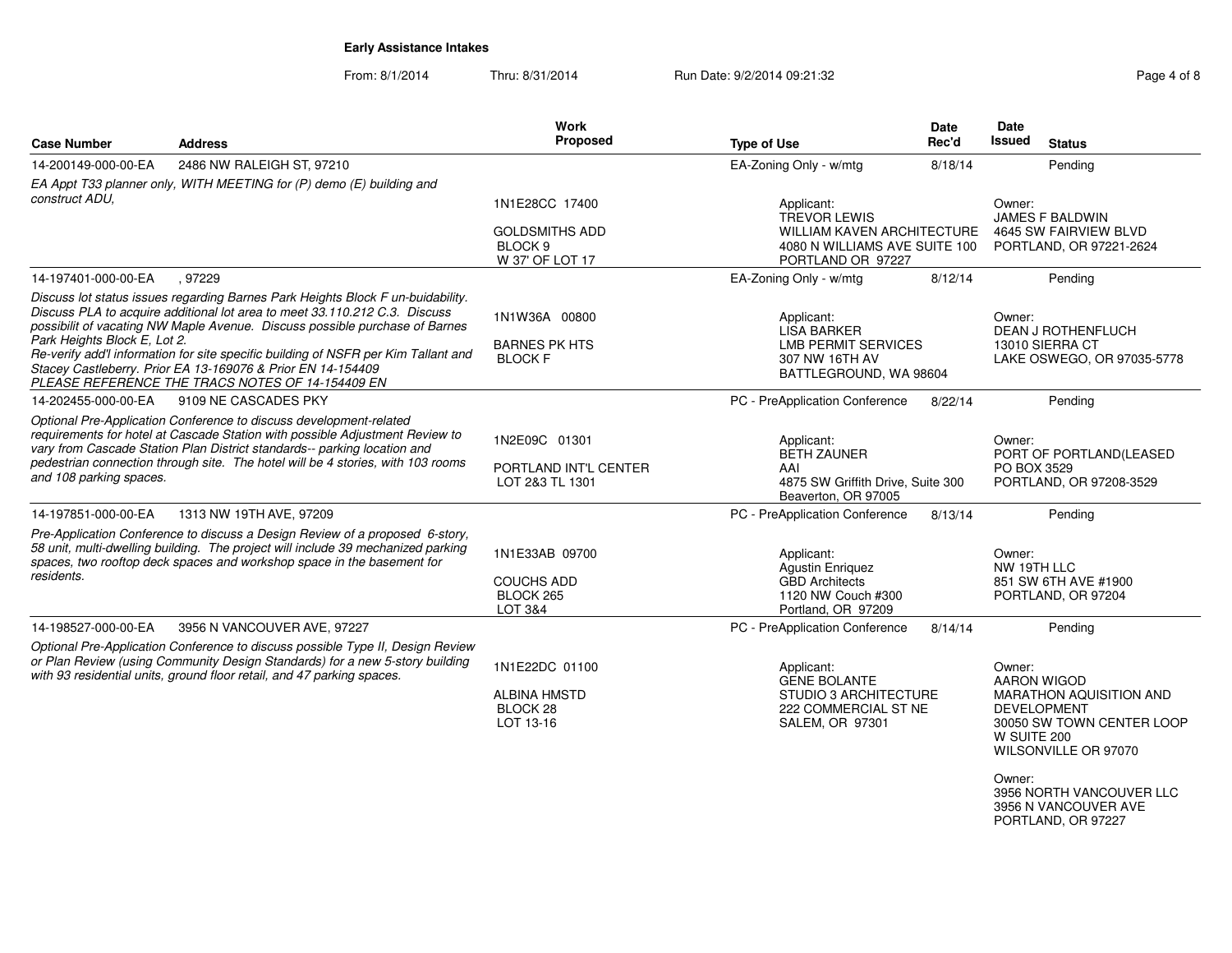From: 8/1/2014Thru: 8/31/2014 Run Date: 9/2/2014 09:21:32 Rege 5 of 8

|                                            |                                                                                                                                                                                                                                   | Work                                                                     |                                                                                                                                        | Date    | Date                           |                                                                                                                                                              |
|--------------------------------------------|-----------------------------------------------------------------------------------------------------------------------------------------------------------------------------------------------------------------------------------|--------------------------------------------------------------------------|----------------------------------------------------------------------------------------------------------------------------------------|---------|--------------------------------|--------------------------------------------------------------------------------------------------------------------------------------------------------------|
| <b>Case Number</b>                         | <b>Address</b>                                                                                                                                                                                                                    | Proposed                                                                 | <b>Type of Use</b>                                                                                                                     | Rec'd   | <b>Issued</b>                  | <b>Status</b>                                                                                                                                                |
| 14-202490-000-00-EA                        | 4610 N MARYLAND AVE, 97217                                                                                                                                                                                                        |                                                                          | PC - PreApplication Conference                                                                                                         | 8/22/14 |                                | Cancelled                                                                                                                                                    |
| (optional) for new 4-story apartment       | CANCALED AND TRANSFERED TO EA 14-204342Pre-application conference                                                                                                                                                                 | 1N1E22BC 04800                                                           | Applicant:<br><b>STEVE MILEHAM</b><br>LRS ARCHITECTS INC<br>720 NW DAVIS ST, STE 300<br>PORTLAND, OR 97209                             |         | Owner:<br><b>SEASIDE LLC</b>   | 1453 BANYAN DR<br>FALLBROOK, CA 92028-1105                                                                                                                   |
| 14-193560-000-00-EA                        | 731 SW MORRISON ST, 97205                                                                                                                                                                                                         |                                                                          | PC - PreApplication Conference                                                                                                         | 8/5/14  |                                | Cancelled                                                                                                                                                    |
| TO BE CANCELED/WITHDRAWN<br>proposed work. | Pre-App. Conference to discuss Type III Design Review for exterior<br>remodeling/tenant improvement project for a McDonald's restaurant with walk-up<br>service. New signage and facade treatment for restaurant also included in | 1N1E34CC 08700<br><b>PORTLAND</b><br>LOT 5 BLOCK 212                     | Applicant:<br><b>JAMIE LOVE</b><br>FREIHEIT & HO ARCHITECTS INC<br>5209 LAKE WASHINGTON BLVD<br>NE SUITE 200<br>KIRKLAND WA 98033      |         | Owner:<br><b>LLC</b><br>Owner: | EVERGREEN HOLDINGS GROUP<br>PMB 229 160 S OAK ST STE 100<br>SISTERS, OR 97759-1589<br>MCDONALD'S CORPORATION<br>2111 McDONALD'S DRIVE<br>OAK BROOK, IL 60523 |
| 14-196660-000-00-EA                        | .97218                                                                                                                                                                                                                            |                                                                          | PC - PreApplication Conference                                                                                                         | 8/11/14 |                                | Pending                                                                                                                                                      |
|                                            | New building and parking lot in North Cully Plan Distict                                                                                                                                                                          |                                                                          |                                                                                                                                        |         |                                |                                                                                                                                                              |
|                                            |                                                                                                                                                                                                                                   | 1N2E20AA 01300<br>SECTION 20 1N 2E<br>TL 1300 9.05 ACRES                 | Applicant:<br><b>JENNIFER KIMURA</b><br><b>VLMK CONSULTING ENGINEERS</b><br>3933 SW KELLY AVENUE<br>PORTLAND, OR 97239                 |         | Owner:<br>PYCO LLC             | 5949 NE CULLY BLVD<br>PORTLAND, OR 97218-3354                                                                                                                |
| 14-199508-000-00-EA                        | 838 SW 3RD AVE, 97204                                                                                                                                                                                                             |                                                                          | PC - PreApplication Conference                                                                                                         | 8/15/14 |                                | Pending                                                                                                                                                      |
| 13-story, 204-room hotel.                  | Pre-Application Conference to Discuss Type III Design Review for proposed                                                                                                                                                         | 1S1E03BA 06100<br><b>PORTLAND</b><br>BLOCK <sub>22</sub><br>LOT 5&6      | Applicant:<br><b>Bob Matkin</b><br>610 SW Alder Suite 200<br>Portland, OR 97205                                                        |         | Owner:                         | PORTLAND CITY OF(PDC<br>222 NW 5TH AVE<br>PORTLAND, OR 97209-3812                                                                                            |
| 14-199813-000-00-EA                        | 3500 N INTERSTATE AVE, 97227                                                                                                                                                                                                      |                                                                          | PC - PreApplication Conference                                                                                                         | 8/18/14 |                                | Pending                                                                                                                                                      |
|                                            | Preapplication conference to discuss amendments to IMP Master Plan.                                                                                                                                                               |                                                                          |                                                                                                                                        |         |                                |                                                                                                                                                              |
|                                            |                                                                                                                                                                                                                                   | 1N1E27BB 02200<br>COOKS 2ND ADD<br><b>BLOCK1</b><br>LOT 2-4&6-12 TL 2200 | Applicant:<br>NOLAN LIENHART<br>ZIMMER GUNSUL FRASCA<br><b>ARCHITECTS LLP</b><br>1223 SW WASHINGTON ST STE<br>200<br>PORTLAND OR 97205 |         | Owner:                         | KAISER FOUNDATION HEALTH<br>500 NE MULTNOMAH ST #100<br>PORTLAND, OR 97232-2031                                                                              |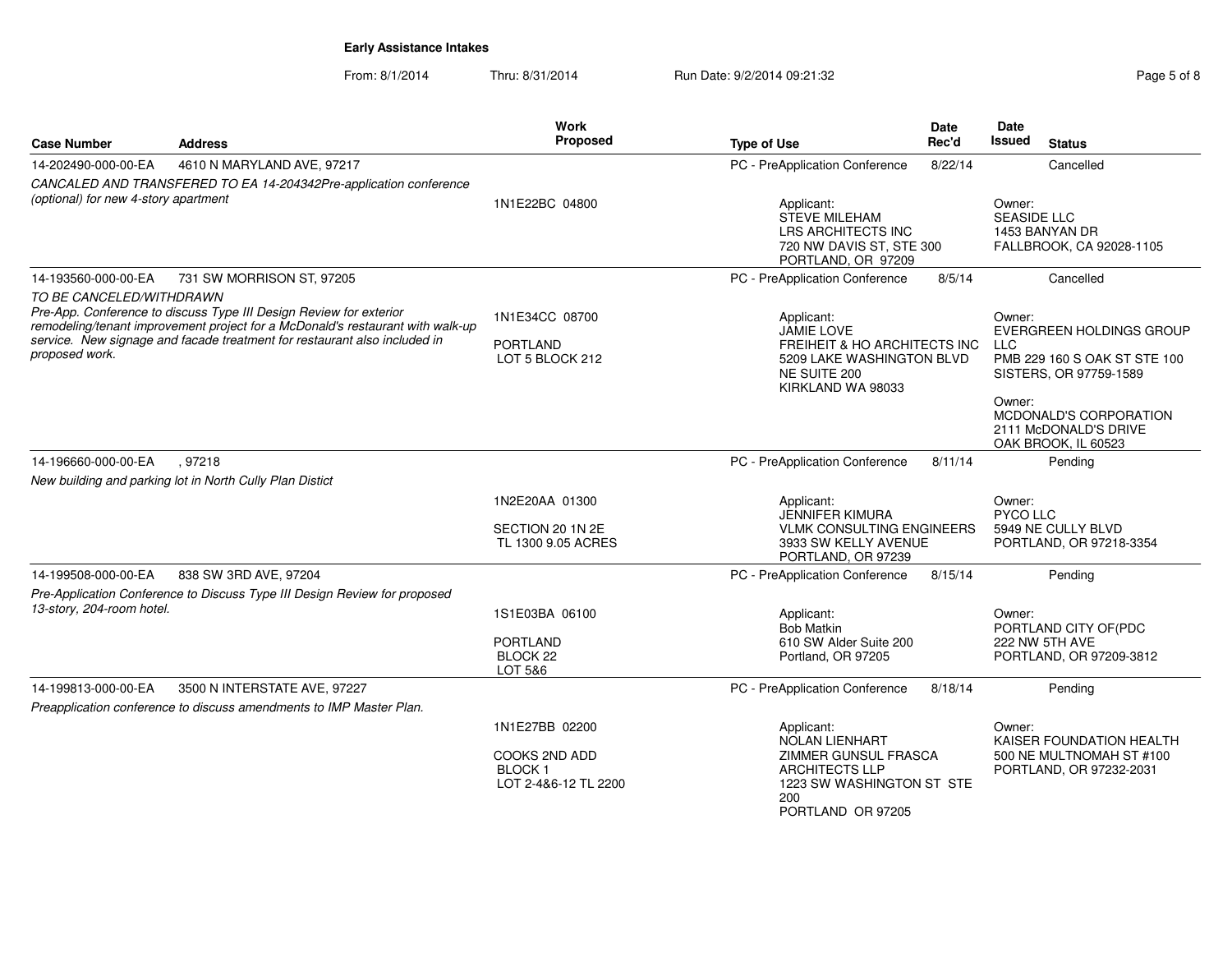From: 8/1/2014Thru: 8/31/2014 Run Date: 9/2/2014 09:21:32 Rage 6 of 8

| <b>Case Number</b>                       | <b>Address</b>                                                                                                                                                                                                                                                                                                                                                                        | <b>Work</b><br>Proposed                                                           | <b>Type of Use</b>                                                                                                   | Date<br>Rec'd | <b>Date</b><br><b>Issued</b><br><b>Status</b>                                                                                                                             |
|------------------------------------------|---------------------------------------------------------------------------------------------------------------------------------------------------------------------------------------------------------------------------------------------------------------------------------------------------------------------------------------------------------------------------------------|-----------------------------------------------------------------------------------|----------------------------------------------------------------------------------------------------------------------|---------------|---------------------------------------------------------------------------------------------------------------------------------------------------------------------------|
| 14-199907-000-00-EA                      | 1810 NE 11TH AVE, 97212                                                                                                                                                                                                                                                                                                                                                               |                                                                                   | PC - PreApplication Conference                                                                                       | 8/18/14       | Pending                                                                                                                                                                   |
| building, in Irvington Historic District | Pre-Application Conference to discuss Type III Historic Resource Review to add<br>new 3-story 12-unit apartment building on site with existing apartment (10-unit)                                                                                                                                                                                                                    | 1N1E26CD 07500<br><b>HOLLADAYS ADD</b><br>BLOCK 256<br>LOT 3&4                    | Applicant:<br><b>BRETT LAURILA</b><br><b>BKL/A ARCHITECTURE</b><br>2700 SE HARRISON ST SUITE A<br>MILWAUKIE OR 97222 |               | Owner:<br><b>CLIFFORD G ALLEN</b><br>11430 SE HIGHLAND LOOP<br>CLACKAMAS, OR 97015-7232<br>Owner:<br>JUDITH K ALLEN<br>11430 SE HIGHLAND LOOP<br>CLACKAMAS, OR 97015-7232 |
| 14-192475-000-00-EA                      | 2781 NW SUSSEX AVE, 97210                                                                                                                                                                                                                                                                                                                                                             |                                                                                   | PC - PreApplication Conference                                                                                       | 8/1/14        | Pending                                                                                                                                                                   |
|                                          | Pre-application conference for Type III Environmental Review for environmental<br>violation--tree cutting, grading and ground disturbance--that occurred in 2007. A<br>previous land use review, a land division and environmental violation (LU<br>07-163715 LDS, ENM, EV) expired on June 30, 2014. Therefore, action to<br>address the code violation (07-166652 CC) is necessary. | 1N1E29BC 01803<br><b>BLYTHSWOOD</b><br>LOT 85                                     | Applicant:<br><b>KAREN KARLSSON</b><br><b>KLK CONSULTING</b><br>906 NW 23RD AVE<br>PORTLAND, OR 97210                |               | Owner:<br><b>INNER CITY PROPERTIES INC</b><br>906 NW 23RD AVE<br>PORTLAND, OR 97210                                                                                       |
| 14-204019-000-00-EA                      | 631 SW HARRISON ST, 97201                                                                                                                                                                                                                                                                                                                                                             |                                                                                   | PC - PreApplication Conference                                                                                       | 8/26/14       | Pending                                                                                                                                                                   |
|                                          | Pre-Application Conference to discuss Type III Design Review for an approx.<br>30,000 square foot addition to the existing PSU School of Business<br>Administration. The existing building will be modernized and upgraded as well.                                                                                                                                                   | 1S1E04DA 05400<br><b>PORTLAND</b><br>BLOCK 190<br>LOT <sub>5</sub>                | Applicant:<br>LOUISE FOSTER<br>SRG PARTNERSHIP INC.<br>621 SW MORRISON, STE. 200<br>PORTLAND OR 97205                |               | Owner:<br>OREGON STATE OF (BOARD OF<br><b>PO BOX 751</b><br>PORTLAND, OR 97207                                                                                            |
| 14-196683-000-00-EA                      | , 97201                                                                                                                                                                                                                                                                                                                                                                               |                                                                                   | <b>Public Works Inquiry</b>                                                                                          | 8/11/14       | Completed                                                                                                                                                                 |
| & dedications.                           | Public Works Inquiry - Basic Guidance. Construction of new SFR on vancant<br>land. Questions on sewer / stormwater management, improvement requirements                                                                                                                                                                                                                               | 1N1E32CD 02200<br>ARLINGTON HTS & RPLT<br>BLOCK 16<br>LOT 5 EXC NWLY 10'<br>LOT 6 | Applicant:<br><b>MICHAEL VAUGHN</b><br>URBAN REVIVAL LLC<br>1824 SW EVANS ST<br>PORTLAND OR 97219                    |               | Owner:<br>URBAN REVIVAL LLC<br>1824 SW EVANS ST<br>PORTLAND, OR 97219-2730                                                                                                |
| 14-206281-000-00-EA                      | 8128 SE 6TH AVE, 97202                                                                                                                                                                                                                                                                                                                                                                |                                                                                   | Public Works Inquiry                                                                                                 | 8/29/14       | Pending                                                                                                                                                                   |
| **BES simplified sewer request.          | Public Works Inquiry - Basic Guidance. Questions on sewer / stormwater<br>management, improvement requirements & dedications.                                                                                                                                                                                                                                                         | 1S1E23CC 03600<br><b>SELLWOOD</b><br>BLOCK <sub>9</sub><br>LOT <sub>6</sub>       | Applicant:<br><b>JOE BRADFORD</b><br><b>URBAN EVOLUTION INC</b><br>7400 SE MILWAUKIE<br>PORTLAND, OR 97202           |               | Owner:<br><b>KEITH E YOUNG</b><br>8128 SE 6TH AVE<br>PORTLAND, OR 97202-6405                                                                                              |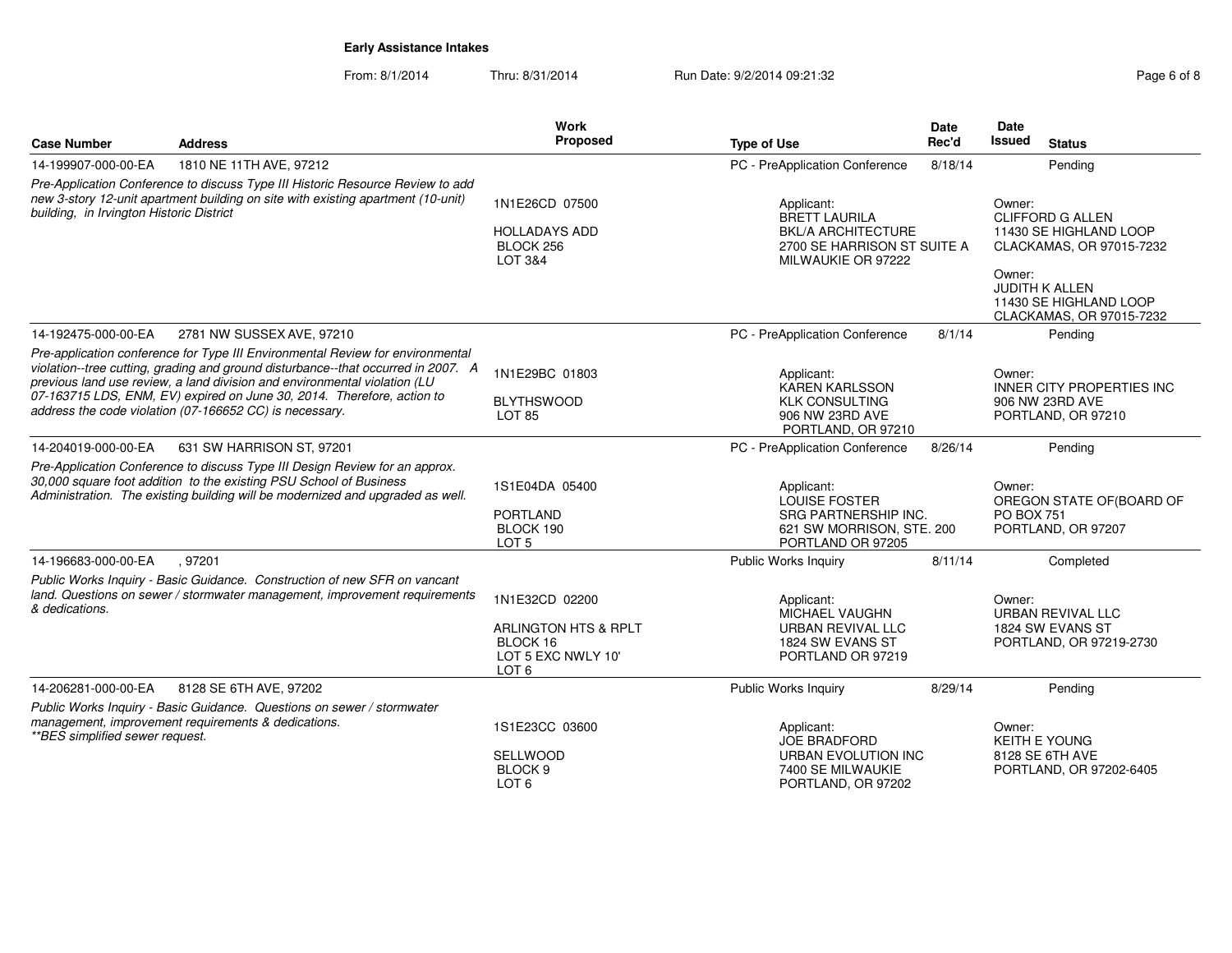From: 8/1/2014Thru: 8/31/2014 Run Date: 9/2/2014 09:21:32 Rage 7 of 8

| <b>Case Number</b>                      | <b>Address</b>                                                                                                                                                   | <b>Work</b><br><b>Proposed</b>                                                             | <b>Type of Use</b>                                                                                                 | Date<br>Rec'd            | Date<br>Issued   | <b>Status</b>                                                                                                                                |
|-----------------------------------------|------------------------------------------------------------------------------------------------------------------------------------------------------------------|--------------------------------------------------------------------------------------------|--------------------------------------------------------------------------------------------------------------------|--------------------------|------------------|----------------------------------------------------------------------------------------------------------------------------------------------|
| 14-206100-000-00-EA                     | 2111 NW WALMAR DR, 97229                                                                                                                                         |                                                                                            | Public Works Inquiry                                                                                               | 8/29/14                  |                  | Pendina                                                                                                                                      |
|                                         | Public Works Inquiry - Basic Guidance. Construction of new SFR. Questions on<br>sewer / stormwater management, improvement requirements & dedications.           | 1N1W25CD 03100<br><b>SKYLINE HTS</b><br>BLOCK 4<br>LOT <sub>11</sub><br>NWLY 36' OF LOT 12 | Applicant:<br>RICHARD POTESTIO<br>2211 SW Park Place #502<br>Portland, OR 97205                                    |                          | Owner:<br>Owner: | <b>SHAWNA STAPLES</b><br>888 NW 114TH AVE<br>PORTLAND, OR 97229-6140<br><b>JASON MCMILLEN</b><br>888 NW 114TH AVE<br>PORTLAND, OR 97229-6140 |
| 14-205183-000-00-EA                     | .97219                                                                                                                                                           |                                                                                            | Public Works Inquiry                                                                                               | 8/28/14                  |                  | Pendina                                                                                                                                      |
| dedications.                            | Public Works Inquiry - Basic Guidance. Construction of new SFR on vacant lot.<br>Questions on sewer / stormwater management, improvement requirements &          | 1S1E28DA 05000<br>MAPLECREST<br>LOT 39 TL 5000                                             | Applicant:<br><b>BOB STEELE</b><br><b>DESIGN INTELLIGENCE</b><br>3013 SE WASHOUGAL RIVER RD<br>WASHOUGAL, WA 98671 |                          | Owner:           | <b>LESLIE STEELE</b><br>4934 SW PASADENA ST<br>PORTLAND, OR 97219-8626                                                                       |
| 14-203999-000-00-EA                     | , 97221                                                                                                                                                          |                                                                                            | Public Works Inquiry                                                                                               | 8/26/14                  |                  | Pending                                                                                                                                      |
| dedications.                            | Public Works Inquiry - Basic Guidance. Construction of 2 new SFRs on 2 different<br>lots. Questions on sewer / stormwater management, improvement requirements & | 1S1E06AD 01300<br><b>WEST HIGHLANDS &amp; EXTD</b><br><b>BLOCK A</b><br><b>LOT 24</b>      | Applicant:<br><b>Andrew Paul</b><br>1140 SW SKYLINE BLVD<br>PORTLAND OR 97221                                      |                          | Owner:           | WEST HIGHLANDS SKYLINE LLC<br>4422 SW FAIRVIEW BLVD<br>PORTLAND, OR 97221                                                                    |
| 14-204135-000-00-EA                     | 3933 SW DOLPH CT, 97219                                                                                                                                          |                                                                                            | Public Works Inquiry                                                                                               | 8/26/14                  |                  | Application                                                                                                                                  |
| RE: Permit 14-125570 RS                 |                                                                                                                                                                  |                                                                                            |                                                                                                                    |                          |                  |                                                                                                                                              |
|                                         |                                                                                                                                                                  | 1S1E20CD 10500<br><b>DENLEY HTS</b><br>LOT <sub>17</sub>                                   | Applicant:<br>Dan Williams<br><b>FASTER PERMITS</b><br>PORTLAND OR 97229                                           | 14334 NW EAGLERIDGE LANE |                  | MISSION HOMES NORTHWEST LLO<br>PO BOX 1689<br>LAKE OSWEGO, OR 97035-0889                                                                     |
| 14-204133-000-00-EA                     |                                                                                                                                                                  |                                                                                            | Public Works Inquiry                                                                                               | 8/26/14                  |                  | Cancelled                                                                                                                                    |
| RE: 14-125570 RS                        |                                                                                                                                                                  |                                                                                            |                                                                                                                    |                          |                  |                                                                                                                                              |
| 14-202128-000-00-EA                     | 5603 NE 62ND AVE, 97218                                                                                                                                          |                                                                                            | Public Works Inquiry                                                                                               | 8/22/14                  |                  | Pending                                                                                                                                      |
|                                         | Public Works Inquiry - Basic Guidance. Construction of new home. Questions on<br>sewer / stormwater management, improvement requirements & dedications.          | 1N2E18DD 02500<br><b>HESS PK</b><br>LOT <sub>23</sub>                                      | Applicant:<br>DWIGHT K ORIAN<br>3039 E BURNSIDE ST<br>PORTLAND, OR 97214                                           |                          | Owner:           | <b>MAXINE ROBERTSON</b><br>4265 NE HALSEY ST #110<br>PORTLAND, OR 97213-1552                                                                 |
| 14-201602-000-00-EA                     | 8115 SE LAMBERT ST, 97206                                                                                                                                        |                                                                                            | <b>Public Works Inquiry</b>                                                                                        | 8/21/14                  |                  | Pending                                                                                                                                      |
| improvement requirements & dedications. | Public Works Inquiry - Basic Guidance. Construction of new NSFR associated<br>with 14-190599 (RS). Questions on sewer / stormwater management,                   | 1S2E20DA 03900                                                                             | Applicant:<br><b>Rick Caffall</b><br><b>Caffall Construction</b><br>8555 SW Sagert Street                          |                          | Owner:           | CAFFALL CONSTRUCTION INC<br>8555 SW SAGERT ST<br><b>TUALATIN, OR 97062-9115</b>                                                              |

Tualatin, OR 97062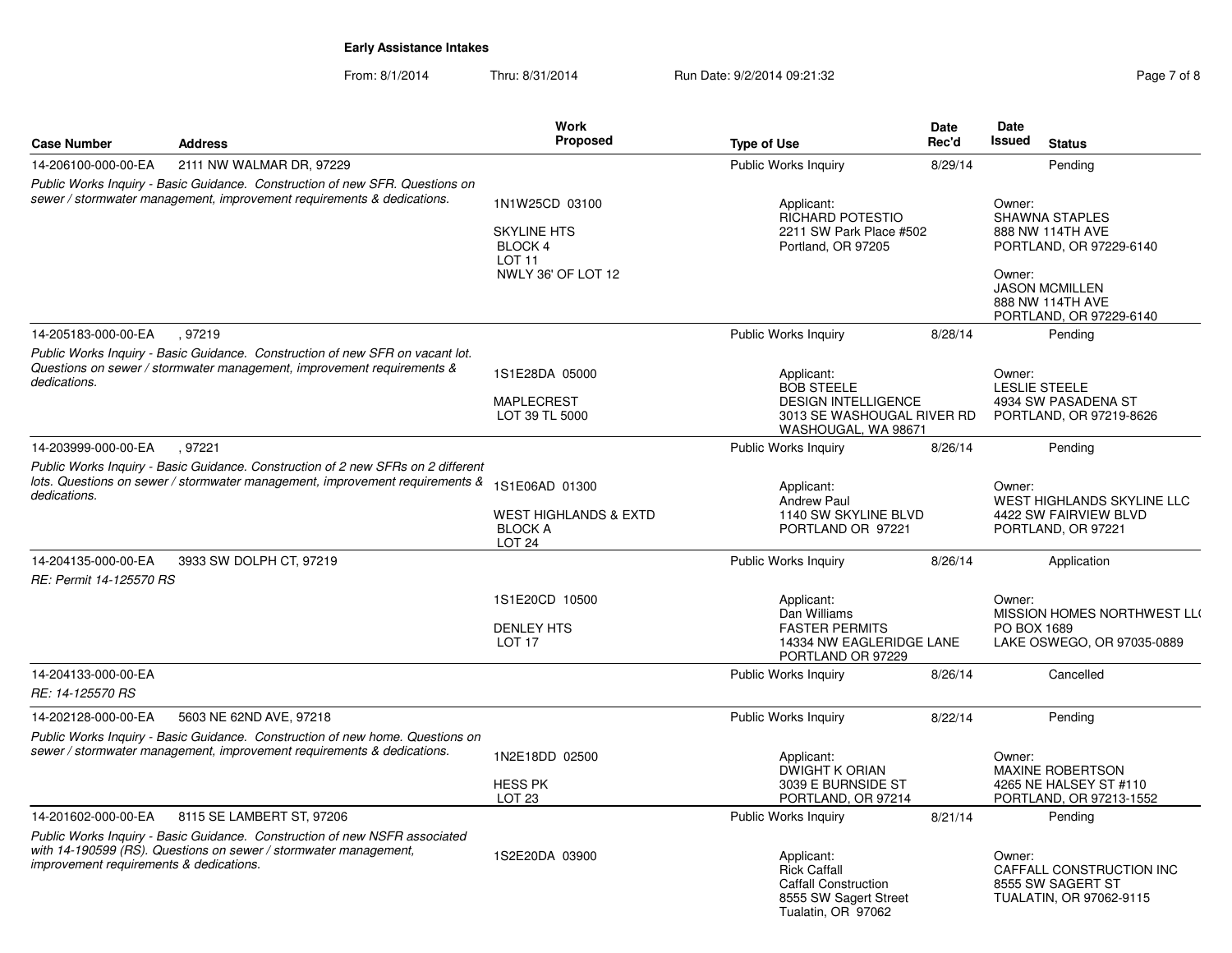From: 8/1/2014Thru: 8/31/2014 Run Date: 9/2/2014 09:21:32 Rage 8 of 8

| <b>Address</b><br><b>Case Number</b>                                                                                                                   | <b>Proposed</b>                                              | Type of Use                                                                                                      | <b>Date</b><br>Rec'd | <b>Date</b><br><b>Issued</b> | <b>Status</b>                                                           |
|--------------------------------------------------------------------------------------------------------------------------------------------------------|--------------------------------------------------------------|------------------------------------------------------------------------------------------------------------------|----------------------|------------------------------|-------------------------------------------------------------------------|
| 14-200726-000-00-EA                                                                                                                                    |                                                              | <b>Public Works Inquiry</b>                                                                                      | 8/19/14              |                              | Pending                                                                 |
| Public Works Inquiry - Basic Guidance. Construction of new SFR. Questions on<br>sewer / stormwater management, improvement requirements & dedications. | 1S1E06AA 01902<br>PARTITION PLAT 2008-14<br>LOT <sub>2</sub> | Applicant:<br><b>BRUCE BARNES</b><br>ARTISTIC CUSTOM HOMES, LLC<br>16963 NW OAK CREEK DR.<br>BEAVERTON, OR 97006 |                      | Owner:                       | TERRIA L DESKINS<br>33861 CALLE BORREGO<br>SAN JUAN CAPO, CA 92675-5007 |

**Total # of Early Assistance intakes: 38**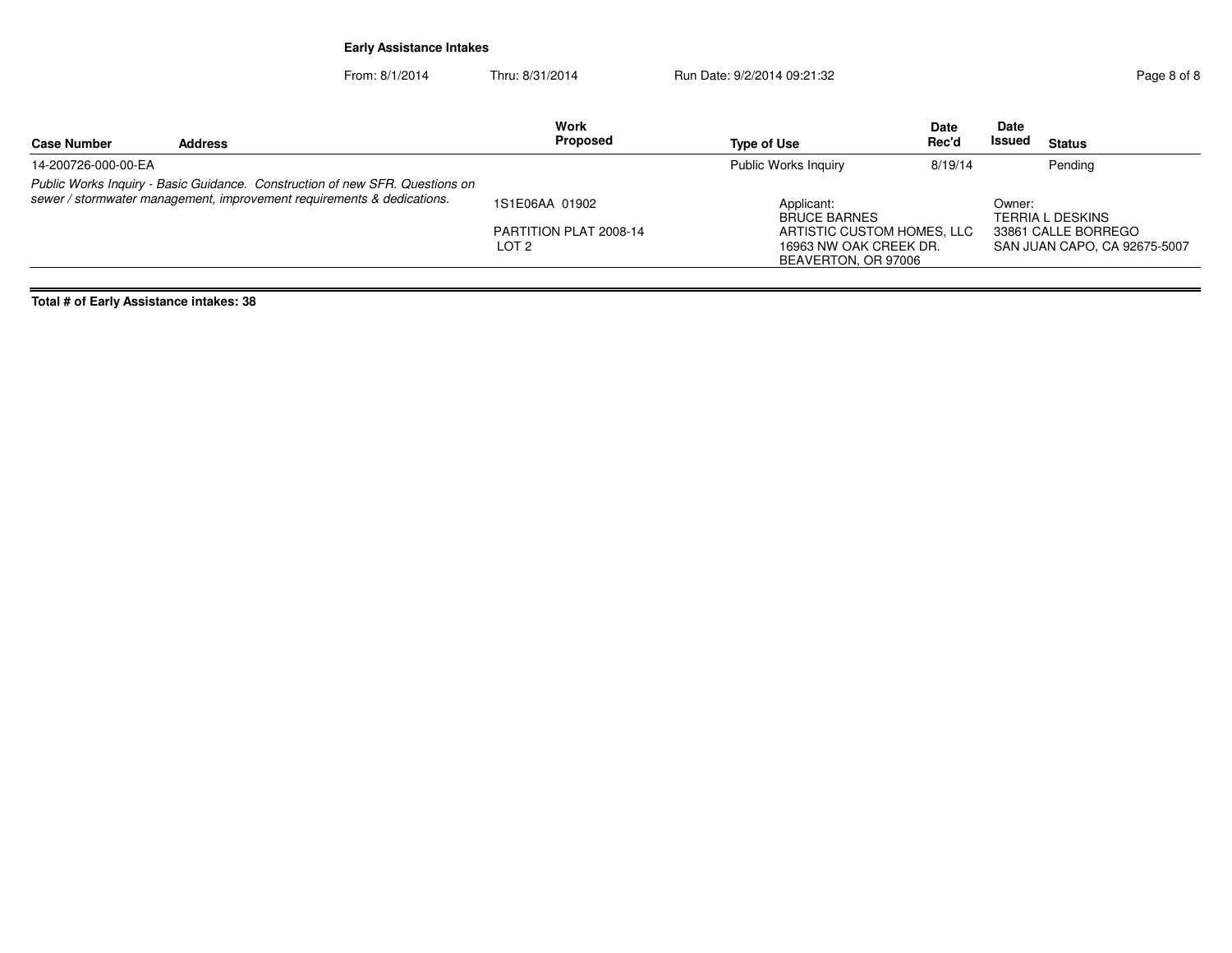**Final Plat Intakes**

From: 8/1/2014Thru: 8/31/2014 Run Date: 9/2/2014 09:21:32 Rage 1 of 5

| <b>Case Number</b>                 | <b>Address</b>           | <b>Work</b><br><b>Proposed</b>                                  | <b>Type of Use</b>                                                                      | <b>Date</b><br>Rec'd | Date<br><b>Issued</b> | <b>Status</b>                                                             |
|------------------------------------|--------------------------|-----------------------------------------------------------------|-----------------------------------------------------------------------------------------|----------------------|-----------------------|---------------------------------------------------------------------------|
| 14-133791-000-00-FP                |                          | FP - Final Plat Review                                          |                                                                                         | 8/7/14               |                       | <b>Under Review</b>                                                       |
| Final plat to create three lots.   |                          |                                                                 |                                                                                         |                      |                       |                                                                           |
|                                    |                          | 1N1E35DC 02601<br><b>AIKENS</b><br>BLOCK 317<br>LOT 5&6 TL 2601 | Applicant:<br>NICHOLAS B PEARSON-WOOD<br>2506 SW BOUNDARY ST<br>PORTLAND, OR 97239-2026 |                      | Owner:                | NICHOLAS B PEARSON-WOOD<br>2506 SW BOUNDARY ST<br>PORTLAND, OR 97239-2026 |
|                                    |                          |                                                                 |                                                                                         |                      | Owner:                | <b>JESSICA L AIONA</b><br>2506 SW BOUNDARY ST<br>PORTLAND, OR 97239-2026  |
| 14-144654-000-00-FP                | 6117 SE 65TH AVE, 97206  | FP - Final Plat Review                                          |                                                                                         | 8/6/14               |                       | <b>Under Review</b>                                                       |
| Final Plat to create three lots.   |                          |                                                                 |                                                                                         |                      |                       |                                                                           |
|                                    |                          | 1S2E17CC 03600                                                  | Applicant:                                                                              |                      | Owner:                |                                                                           |
|                                    |                          | <b>TREMONT PL</b><br>BLOCK <sub>24</sub><br>LOT 14&15           | <b>KEVIN PARTAIN</b><br><b>URBAN VISIONS</b><br>223 NE 56TH AVE<br>PORTLAND, OR 97213   |                      |                       | <b>JOHN HANSON</b><br>6117 SE 65TH AVE<br>PORTLAND, OR 97206              |
|                                    |                          |                                                                 |                                                                                         |                      | Owner:                | <b>TRICIA STEINE-HANSON</b><br>6117 SE 65TH AVE<br>PORTLAND, OR 97206     |
| 14-127128-000-00-FP                | 537 SE SPOKANE ST, 97202 | FP - Final Plat Review                                          |                                                                                         | 8/1/14               |                       | <b>Under Review</b>                                                       |
| <b>FINAL PLAT TO CREATE 3 LOTS</b> |                          |                                                                 |                                                                                         |                      |                       |                                                                           |
|                                    |                          | 1S1E23CB 14700                                                  | Applicant:<br><b>KEVIN PARTAIN</b>                                                      |                      | Owner:                | <b>JB CEREGHINO CONSTRUCTION</b>                                          |
|                                    |                          | <b>SELLWOOD</b><br>BLOCK <sub>2</sub><br>E 1/2 OF LOT 3&4       | <b>URBAN VISIONS</b><br>223 NE 56TH AVE<br>PORTLAND, OR 97213                           |                      | <b>INC</b>            | 13931 SE MATILDA DR<br>MILWAUKIE, OR 97267                                |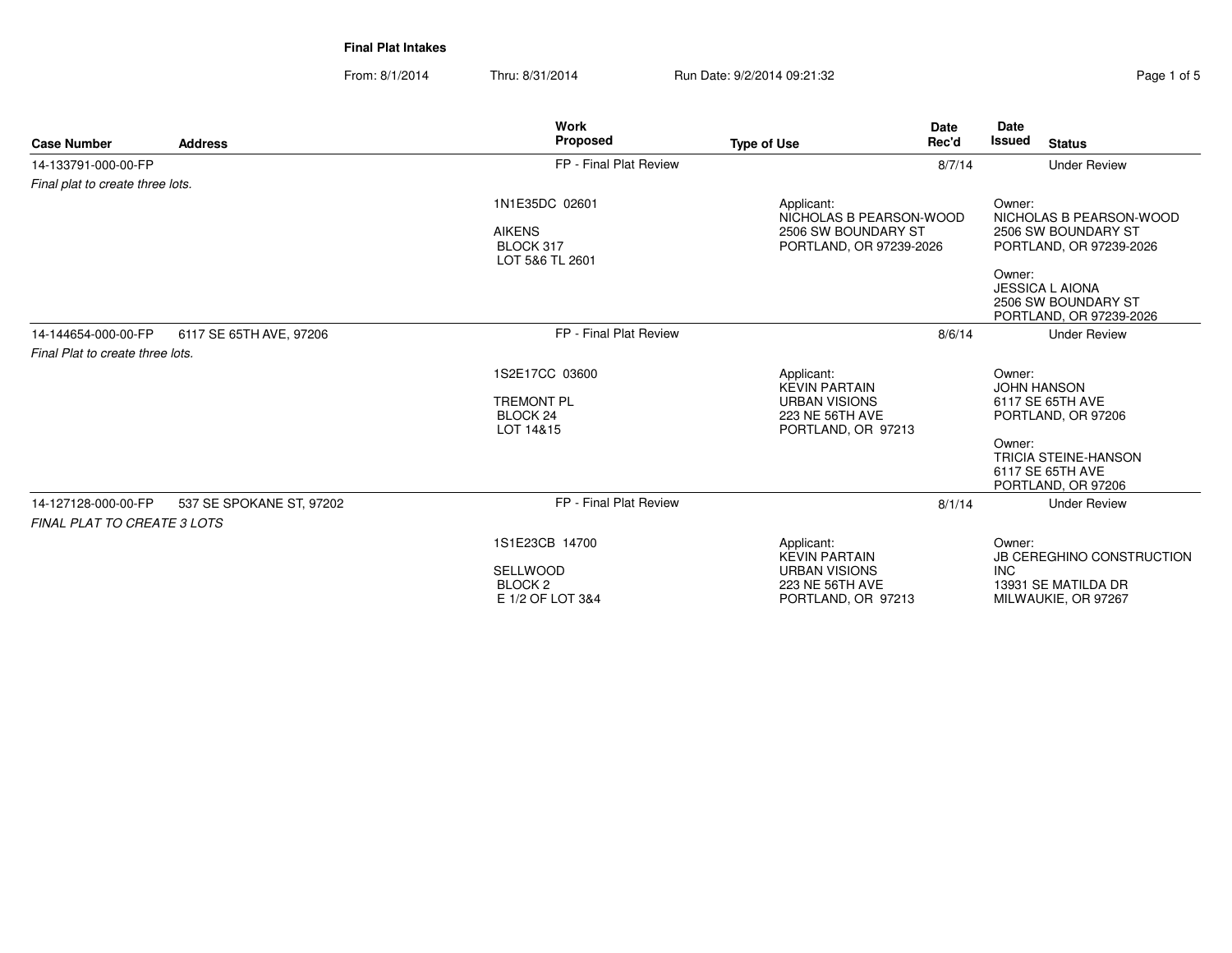**Final Plat Intakes**

From: 8/1/2014Thru: 8/31/2014 Run Date: 9/2/2014 09:21:32 Research 2010 12:32

| <b>Case Number</b>                                                                    | <b>Address</b>                                                                                                                                                                                                                                                                                                                                                                                                                                                                                                                                                                                                                                                                                                                                               | Work<br><b>Proposed</b>                              | <b>Type of Use</b>                                                            | <b>Date</b><br>Rec'd | Date<br>Issued | <b>Status</b>                                                   |
|---------------------------------------------------------------------------------------|--------------------------------------------------------------------------------------------------------------------------------------------------------------------------------------------------------------------------------------------------------------------------------------------------------------------------------------------------------------------------------------------------------------------------------------------------------------------------------------------------------------------------------------------------------------------------------------------------------------------------------------------------------------------------------------------------------------------------------------------------------------|------------------------------------------------------|-------------------------------------------------------------------------------|----------------------|----------------|-----------------------------------------------------------------|
| 14-113495-000-00-FP                                                                   | 3410 SE 77TH AVE, 97206                                                                                                                                                                                                                                                                                                                                                                                                                                                                                                                                                                                                                                                                                                                                      | FP - Final Plat Review                               |                                                                               | 8/4/14               |                | <b>Under Review</b>                                             |
|                                                                                       | Approval of a Preliminary Plan for a 2 parcel partition, that will result in 2 single<br>dwelling lots, as illustrated with Exhibit C.1, subject to the following conditions:                                                                                                                                                                                                                                                                                                                                                                                                                                                                                                                                                                                | 1S2E08AD 15300                                       | Applicant:                                                                    |                      | Owner:         |                                                                 |
| application;<br>final plat application;<br>B. The final plat must show the following: | A.Supplemental Plan. Three copies of an additional supplemental plan shall be<br>submitted with the final plat survey for Land Use review and approval if side<br>setback reductions are proposed or permits have been issued to develop the site.<br>That plan must portray how the conditions of approval listed below are met. In<br>addition, the supplemental plan must show the surveyed location of the following:<br>"Any buildings or accessory structures on the site at the time of the final plat<br>"Any driveways and off-street vehicle parking areas on the site at the time of the<br>"The reduced side setbacks allowed under 33.120.270.D, if requested; and<br>"Any other information specifically noted in the conditions listed below. | POWELL ST ADD<br><b>BLOCK 14</b><br>LOT <sub>5</sub> | DAVID SIDERAS<br>CAPITOL BUILDERS, LLC.<br>PO BOX 19115<br>PORTLAND, OR 97280 |                      |                | NW LANDMARK LLC<br>19612 S FERGUSON RD<br>OREGON CITY, OR 97045 |
| Deed Records."                                                                        | 1.A recording block for each of the legal documents such as an<br>acknowledgement of special land use conditions, as required by Condition C.4<br>below. The recording block(s) shall, at a minimum, include language substantially<br>similar to the following example: "An Acknowledgement of Tree Preservation<br>Conditions has been recorded as document no. The Multnomah County                                                                                                                                                                                                                                                                                                                                                                       |                                                      |                                                                               |                      |                |                                                                 |
|                                                                                       | C. The following must occur prior to Final Plat approval:                                                                                                                                                                                                                                                                                                                                                                                                                                                                                                                                                                                                                                                                                                    |                                                      |                                                                               |                      |                |                                                                 |
| Utilities                                                                             |                                                                                                                                                                                                                                                                                                                                                                                                                                                                                                                                                                                                                                                                                                                                                              |                                                      |                                                                               |                      |                |                                                                 |
|                                                                                       | 1. The applicant shall meet the requirements of the Bureau of Environmental<br>Services (BES) for extending the public sewer main in SE 77th Avenue. The<br>public sewer extension requires a BES Simplified Permit. The sewer extension<br>must be constructed and inspected, with permits finaled to the satisfaction of<br>BES, prior to final plat approval. Alternatively, the applicant must submit<br>engineered plans, a financial guarantee, and fees under a standard public works<br>permit, subject to BES approval, prior to final plat approval.                                                                                                                                                                                               |                                                      |                                                                               |                      |                |                                                                 |
| Code Appeal prior final plat approval.                                                | 2. The applicant shall meet the requirements of the Fire Bureau for ensuring<br>proper residential hydrant spacing. The applicant must provide verification to the<br>Fire Bureau that Appendix C of the Fire Code is met or provide an approved Fire                                                                                                                                                                                                                                                                                                                                                                                                                                                                                                        |                                                      |                                                                               |                      |                |                                                                 |
| approval.                                                                             | 3. The applicant shall meet the requirements of the Fire Bureau for ensuring<br>adequate hydrant flow from the nearest hydrant. The applicant must provide<br>verification to the Fire Bureau that Appendix B of the Fire Code is met, the<br>exception is used, or provide an approved Fire Code Appeal prior final plat                                                                                                                                                                                                                                                                                                                                                                                                                                    |                                                      |                                                                               |                      |                |                                                                 |
| <b>Required Legal Documents</b>                                                       |                                                                                                                                                                                                                                                                                                                                                                                                                                                                                                                                                                                                                                                                                                                                                              |                                                      |                                                                               |                      |                |                                                                 |
|                                                                                       |                                                                                                                                                                                                                                                                                                                                                                                                                                                                                                                                                                                                                                                                                                                                                              |                                                      |                                                                               |                      |                |                                                                 |

4.The applicant shall execute an Acknowledgement of Tree Preservation<br>Conditions that notes tree preservation requirements that applies to Parcel 2. A<br>copy of the approved Tree Preservation Plan must be included as an Exhi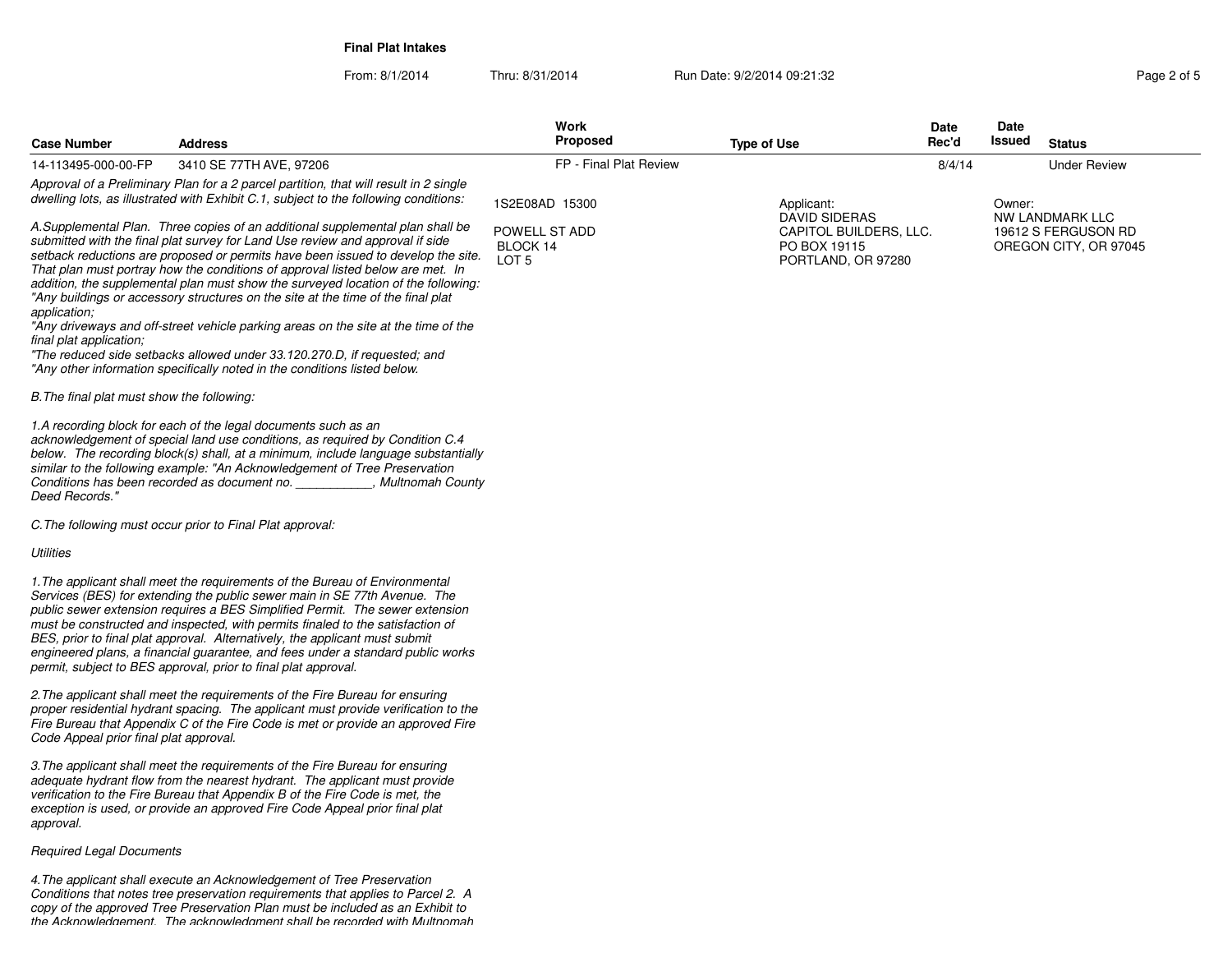the Acknowledgement. The acknowledgment shall be recorded with MultnomahCounty and referenced on the final plat.

D.The following conditions are applicable to site preparation and thedevelopment of individual lots:

1.Development on Parcel 2 shall be in conformance with the Preliminary Plan (Exhibit C.1) and the applicant's arborist report (Exhibit A.2). Specifically, Tree #1is required to be preserved, with the root protection zones indicated on ExhibitA.2. Tree protection fencing is required along the root protection zone of each

tree to be preserved. The fence must be 6-foot high chain link and be secured to

| 14-151391-000-00-FP                  | 1606 NE GOING ST, 97211          | FP - Final Plat Review                                                               | 8/22/14                                                                                                                         | <b>Under Review</b>                                                                       |
|--------------------------------------|----------------------------------|--------------------------------------------------------------------------------------|---------------------------------------------------------------------------------------------------------------------------------|-------------------------------------------------------------------------------------------|
| 2 - lot partition, attached housing. |                                  |                                                                                      |                                                                                                                                 |                                                                                           |
|                                      |                                  | 1N1E23AC 22900<br><b>VERNON</b><br>BLOCK 63<br>W 1/2 OF LOT 1&2                      | Applicant:<br><b>NICK DANIKEN</b><br>PORTLAND DEVELOPMENT<br><b>GROUP LLC</b><br>4224 NE HALSEY ST STE 300<br>PORTLAND OR 97213 | Owner:<br><b>INVESTMENTS LLC</b><br>11124 NE HALSEY ST PMB 643<br>PORTLAND, OR 97220-2021 |
| 14-123208-000-00-FP                  | 3709 SE 73RD AVE - Unit A. 97206 | FP - Final Plat Review                                                               | 8/19/14                                                                                                                         | <b>Under Review</b>                                                                       |
| <b>FINAL PLAT TO CREATE 2 LOTS</b>   |                                  |                                                                                      |                                                                                                                                 |                                                                                           |
|                                      |                                  | 1S2E08DB 11800<br><b>MIDDLESEX</b><br>S 100' OF E 118' OF LOT 5                      | Applicant:<br><b>KERRY STEINMETZ</b><br>FIDELITY NATIONAL TITLE<br>900 SW 5TH AVE MEZZANINE<br>PORTLAND OR 97204                | Owner:<br>PRIVATE INVESTMENT<br>848 N RAINBOW BLVD #2747<br>LAS VEGAS, NV 89107-1103      |
| 13-237634-000-00-FP                  | 5343 SE 105TH AVE, 97266         | FP - Final Plat Review                                                               | 8/8/14                                                                                                                          | <b>Under Review</b>                                                                       |
| FINAL PLAT TO CREATE 2 LOTS          |                                  |                                                                                      |                                                                                                                                 |                                                                                           |
|                                      |                                  | 1S2E15BC 11400<br><b>HIRAMS PL</b><br>BLOCK <sub>1</sub><br>N 58' OF E 190' OF LOT 4 | Applicant:<br><b>MIKE COYLE</b><br><b>FASTER PERMITS</b><br>14334 NW EAGLERIDGE LANE<br>PORTLAND, OR 97229                      | Owner:<br><b>JEFF KOOPMAN</b><br>PO BOX 16506<br>PORTLAND, OR 97292-0506                  |
| 13-149266-000-00-FP                  | 4231 SE 79TH AVE, 97206          | FP - Final Plat Review                                                               | 8/1/14                                                                                                                          | <b>Under Review</b>                                                                       |
| Final Plat to create 6 lots.         |                                  |                                                                                      |                                                                                                                                 |                                                                                           |
|                                      |                                  | 1S2E08DD 11500<br><b>KENT</b><br>N 105.2' OF LOT 20                                  | Applicant:<br><b>KEVIN PARTAIN</b><br><b>URBAN VISIONS</b><br>223 NE 56TH AVENUE<br>PORTLAND, OR 97213                          | Owner:<br><b>HARRY A SCHUMACHER</b><br>PO BOX 66207<br>PORTLAND, OR 97290-6207            |
| 13-199206-000-00-FP                  | 6347 SE YAMHILL ST, 97215        | FP - Final Plat Review                                                               | 8/21/14                                                                                                                         | <b>Under Review</b>                                                                       |
| Final Plat to Create 2 lots.         |                                  |                                                                                      |                                                                                                                                 |                                                                                           |
|                                      |                                  | 1S2E05BC 00300                                                                       | Applicant:<br><b>DON DEVLAEMINCK</b>                                                                                            | Owner:<br><b>NANCY LAPAGLIA</b>                                                           |
|                                      |                                  | <b>BELMONT VILLA</b><br>LOT H&I TL 300                                               | <b>COMPASS ENGINEERING</b><br>4107 SE INTERNATIONAL WAY<br><b>STE 705</b><br>MILWAUKIE OR 97222                                 | 6347 SE YAMHILL ST<br>PORTLAND, OR 97215                                                  |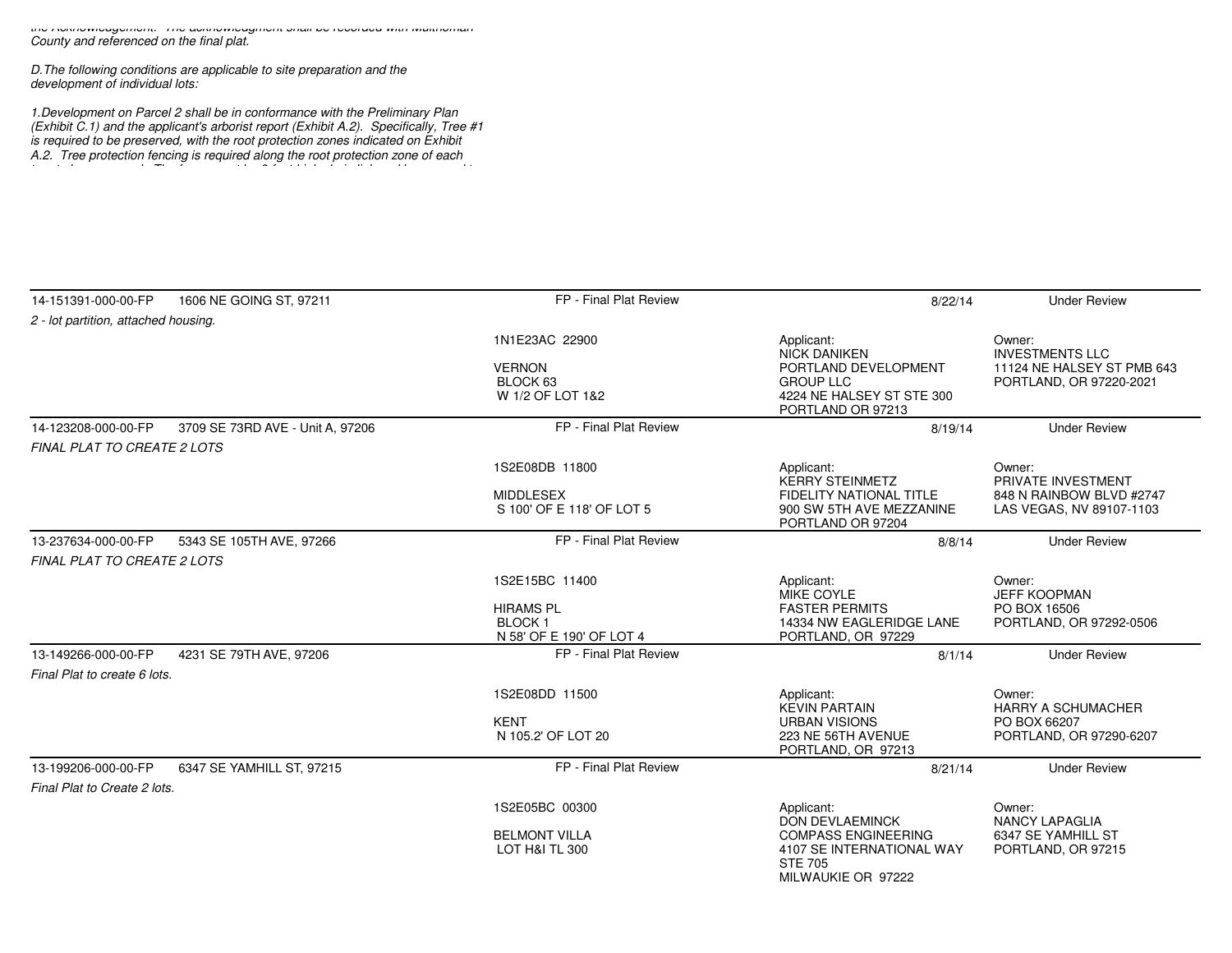**Final Plat Intakes**

From: 8/1/2014

Thru: 8/31/2014 Run Date: 9/2/2014 09:21:32 Rage 4 of 5

| <b>Case Number</b>                               | <b>Address</b>                                                                                                                                                                                                                                                                                                                                                                                                                                                                                                                                                                                                                                                                                | <b>Work</b><br>Proposed                                   | <b>Type of Use</b>                                                                                    | Date<br>Rec'd | Date<br>Issued<br><b>Status</b>                                                                 |
|--------------------------------------------------|-----------------------------------------------------------------------------------------------------------------------------------------------------------------------------------------------------------------------------------------------------------------------------------------------------------------------------------------------------------------------------------------------------------------------------------------------------------------------------------------------------------------------------------------------------------------------------------------------------------------------------------------------------------------------------------------------|-----------------------------------------------------------|-------------------------------------------------------------------------------------------------------|---------------|-------------------------------------------------------------------------------------------------|
| 14-114495-000-00-FP                              | 4454 NE SKIDMORE ST, 97218                                                                                                                                                                                                                                                                                                                                                                                                                                                                                                                                                                                                                                                                    | FP - Final Plat Review                                    |                                                                                                       | 8/11/14       | <b>Under Review</b>                                                                             |
|                                                  | Final Plat for a two parcel partition resulting in two standard lots.                                                                                                                                                                                                                                                                                                                                                                                                                                                                                                                                                                                                                         |                                                           |                                                                                                       |               |                                                                                                 |
|                                                  |                                                                                                                                                                                                                                                                                                                                                                                                                                                                                                                                                                                                                                                                                               | 1N2E19CB 10200<br><b>FOREST GLEN</b><br>LOT <sub>13</sub> | Applicant:<br>ROB HUMPHREY<br><b>FASTER PERMITS</b><br>14334 NW EAGLERIDGE LANE<br>PORTLAND, OR 97229 |               | Owner:<br><b>JOSHUA PATRICK</b><br>METRO HOMES NW LLC<br>211 NE WEIDLER ST<br>PORTLAND OR 97232 |
| 14-115614-000-00-FP                              | 4524 N MICHIGAN AVE, 97217                                                                                                                                                                                                                                                                                                                                                                                                                                                                                                                                                                                                                                                                    | FP - Final Plat Review                                    |                                                                                                       | 8/28/14       | Application                                                                                     |
| listed below.                                    | Approval of a Preliminary Plan for a 2-parcel partition, that will result in narrow<br>lots for attached houses as illustrated with Exhibit C.1, subject to the conditions<br>Approval of a Planned Development for two attached houses, per the approved<br>site plan and building elevations, Exhibits C.1 and C.2, signed and dated July 24,                                                                                                                                                                                                                                                                                                                                               | 1N1E22BD 16400<br><b>CLIFFORD ADD</b><br><b>BLOCK1</b>    | Applicant:<br>ROB HUMPHREY<br><b>FASTER PERMITS</b><br>14334 NW EAGLERIDGE LANE<br>PORTLAND, OR 97229 |               | Owner:<br>METRO HOMES NORTHWEST LLC<br>211 NE WEIDLER ST<br>PORTLAND, OR 97232-1155             |
|                                                  | 2014, subject to condition C.1 and including a modification to 33.110.253.E.3,<br>allowing a garage within a 20 foot wide street facing façade.<br>A. The following must occur prior to Final Plat approval:                                                                                                                                                                                                                                                                                                                                                                                                                                                                                  | INC STRIP W OF & ADJ LOT 3                                |                                                                                                       |               | Owner:<br><b>JOSHUA PATRICK</b><br>METRO HOMES NW LLC<br>211 NE WEIDLER ST                      |
|                                                  | 1.A finalized permit must be obtained for demolition of the existing residence on<br>the site and capping the existing sanitary sewer connection. Note that Title 24<br>requires a 35-day demolition delay period for most residential structures.                                                                                                                                                                                                                                                                                                                                                                                                                                            |                                                           |                                                                                                       |               | PORTLAND OR 97232                                                                               |
| which administers the fund for the Parks Bureau. | 2. The applicant must pay into the City Tree Fund the amount equivalent to 17<br>inches of trees. Payment must be made to the Bureau of Development Services,                                                                                                                                                                                                                                                                                                                                                                                                                                                                                                                                 |                                                           |                                                                                                       |               |                                                                                                 |
| development of individual lots:                  | B. The following conditions are applicable to site preparation and the                                                                                                                                                                                                                                                                                                                                                                                                                                                                                                                                                                                                                        |                                                           |                                                                                                       |               |                                                                                                 |
| 2 shall<br>gallon) on each lot.<br>T1).          | 1.As part of the building permit application submittal, each of the 4 required site<br>plans and building elevations must reflect the information and design approved by<br>this land use review as indicated in Exhibits C.1 and C.2. The sheets on which<br>this information appears must be labeled, "Proposal and design as approved in<br>Case File # LU 14-115614 LDS PD." The following must be shown on the plans:<br>"Landscaping between the front lot line and front building line on Parcels 1 and<br>"include at least one tree (minimum 1 $\frac{1}{2}$ inch caliper) and 4 shrubs (minimum 3<br>"Additional tree planting as needed to meet tree planting standards (currently |                                                           |                                                                                                       |               |                                                                                                 |
| a flat roof.                                     | 2. The applicant must meet the Fire Bureau requirements for addressing and<br>aerial fire access. Aerial access applies to buildings that exceed 30 feet in height<br>as measure to the bottom of the eave of the structure or the top of the parapet for                                                                                                                                                                                                                                                                                                                                                                                                                                     |                                                           |                                                                                                       |               |                                                                                                 |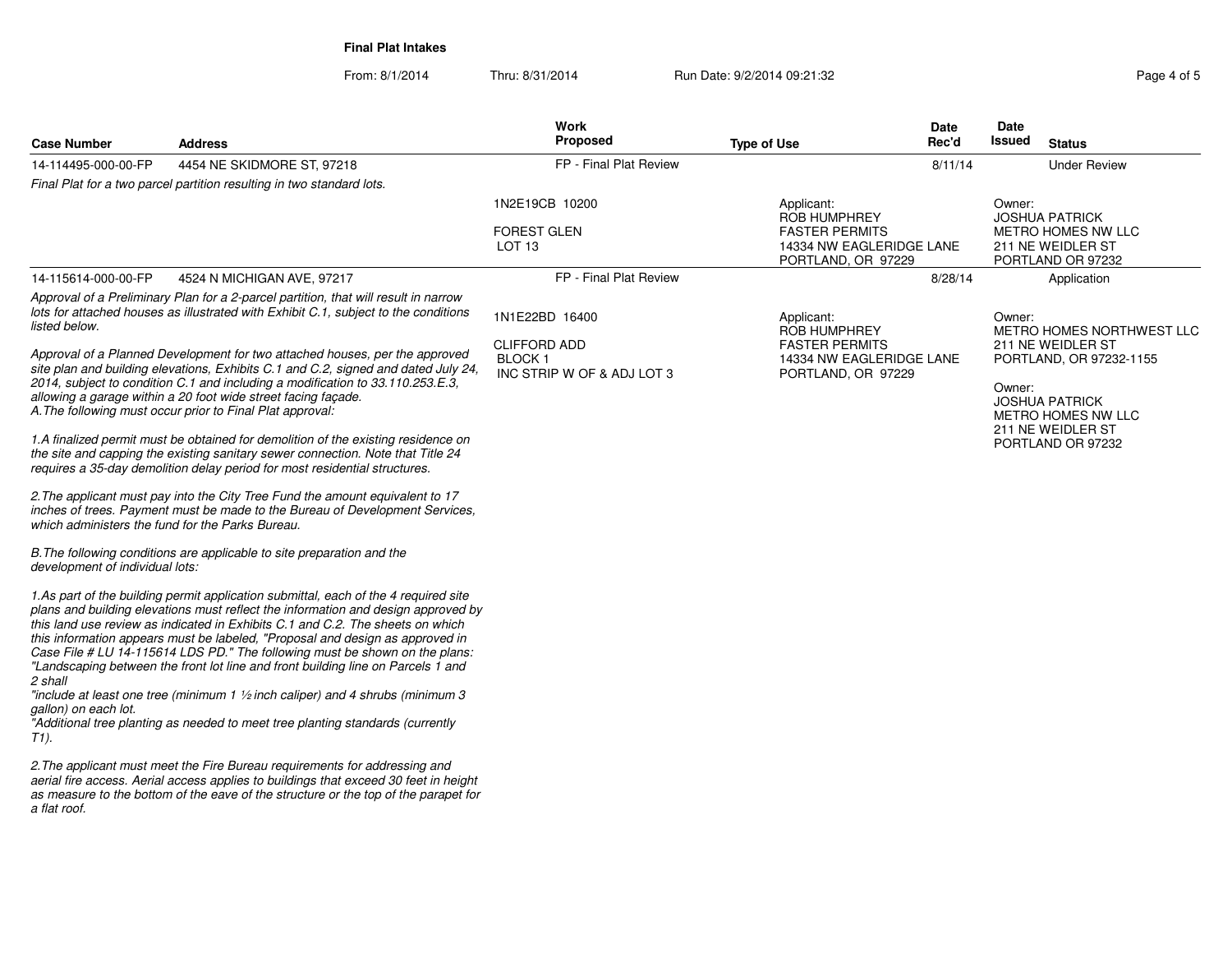**Final Plat Intakes**

From: 8/1/2014Thru: 8/31/2014 Run Date: 9/2/2014 09:21:32 Rage 5 of 5

| <b>Case Number</b>          | <b>Address</b>                                          | <b>Work</b><br>Proposed   | <b>Type of Use</b>                 | <b>Date</b><br>Rec'd | Date<br>Issued<br><b>Status</b>  |
|-----------------------------|---------------------------------------------------------|---------------------------|------------------------------------|----------------------|----------------------------------|
| 13-223180-000-00-FP         | 5207 SE 80TH AVE, 97206                                 | FP - Final Plat Review    |                                    | 8/7/14               | <b>Under Review</b>              |
| Final Plat to create 6 lots |                                                         |                           |                                    |                      |                                  |
|                             |                                                         | 1S2E17AD 03000            | Applicant:<br><b>KEVIN PARTAIN</b> |                      | Owner:<br><b>GROUND BREAKERS</b> |
|                             |                                                         | <b>CAHILLS SUB</b>        | URBAN VISIONS                      |                      | <b>CONTRUCTION</b>               |
|                             |                                                         | BLOCK 2                   | 223 NE 56TH AVE                    |                      | 6045 SE STARK ST                 |
|                             |                                                         | E 30.6' OF LOT 5<br>LOT 6 | PORTLAND OR 97213                  |                      | PORTLAND, OR 97215               |
|                             | Total # of ED ED - Einel Plat Poviow pormit intakes: 12 |                           |                                    |                      |                                  |

**Total # of FP FP - Final Plat Review permit intakes: 12**

**Total # of Final Plat intakes: 12**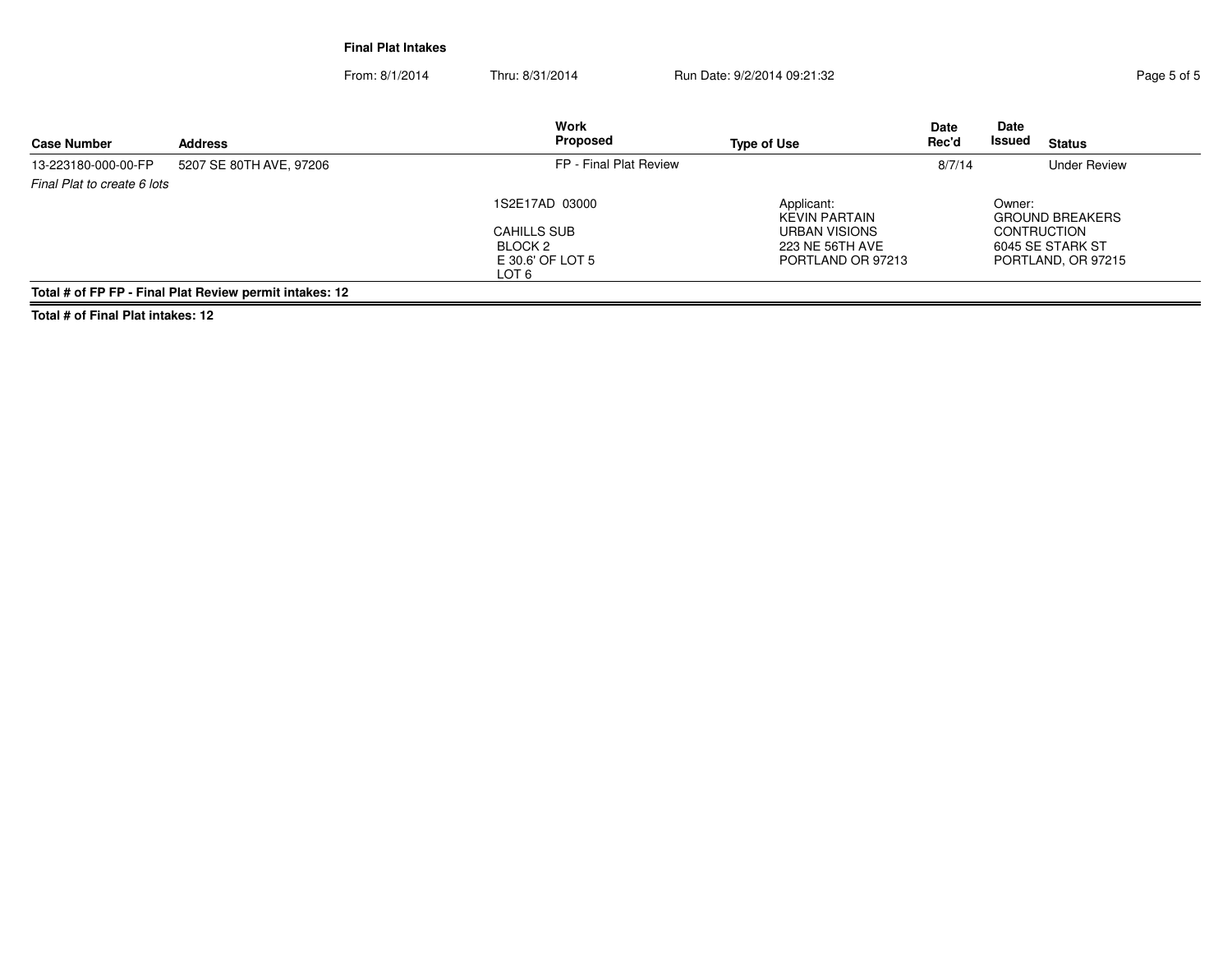From: 8/1/2014Thru: 8/31/2014 Run Date: 9/2/2014 09:21:32 Page 1 of 14

| <b>Case Number</b>                                                                                                                                                                                                    | <b>Address</b>                                                                                                                                                              | <b>Work</b><br>Proposed                                                        | <b>Type of Use</b>                                                                 | Date<br>Rec'd | Date<br><b>Issued</b><br><b>Status</b>                                      |  |
|-----------------------------------------------------------------------------------------------------------------------------------------------------------------------------------------------------------------------|-----------------------------------------------------------------------------------------------------------------------------------------------------------------------------|--------------------------------------------------------------------------------|------------------------------------------------------------------------------------|---------------|-----------------------------------------------------------------------------|--|
| 14-192418-000-00-LU                                                                                                                                                                                                   | 1621 SW CUSTER ST, 97219                                                                                                                                                    | AD - Adjustment                                                                | Type 2 procedure                                                                   | 8/1/14        | Pending                                                                     |  |
| Adjustment for setbacks for parking pad.                                                                                                                                                                              |                                                                                                                                                                             |                                                                                |                                                                                    |               |                                                                             |  |
|                                                                                                                                                                                                                       |                                                                                                                                                                             | 1S1E21BD 09900<br><b>CAPITOL HILL</b>                                          | Applicant:<br><b>JEAN NATIONS</b><br>1621 SW CUSTER ST                             |               | Owner:<br><b>HYLDA J NATIONS</b><br>1621 SW CUSTER ST                       |  |
|                                                                                                                                                                                                                       |                                                                                                                                                                             | BLOCK 10<br>LOT 13 LOT 14 EXC W 6'                                             | PORTLAND, OR 97219                                                                 |               | PORTLAND, OR 97219-2723                                                     |  |
| 14-193144-000-00-LU                                                                                                                                                                                                   | 1597 SW UPPER HALL ST, 97201                                                                                                                                                | AD - Adjustment                                                                | Type 2 procedure                                                                   | 8/4/14        | Pending                                                                     |  |
|                                                                                                                                                                                                                       | Adjustment to building coverage to add 134 sq ft                                                                                                                            |                                                                                |                                                                                    |               |                                                                             |  |
|                                                                                                                                                                                                                       |                                                                                                                                                                             | 1S1E04BD 07300                                                                 | Applicant:<br><b>RYAN WALSH</b>                                                    |               | Owner:<br><b>DAVID B CHRISTIAN</b>                                          |  |
|                                                                                                                                                                                                                       |                                                                                                                                                                             | CARTERS ADD TO P<br>BLOCK 40<br>LOT 3 EXC PT IN ST<br>INC 10' E OF & ADJ LOT 4 | 3812 SE MALDEN ST<br>PORTLAND, OR 97202-8034                                       |               | 1597 SW UPPER HALL ST<br>PORTLAND, OR 97201                                 |  |
| 14-193655-000-00-LU                                                                                                                                                                                                   | 3153 NE HOYT ST, 97232                                                                                                                                                      | AD - Adjustment                                                                | Type 2 procedure                                                                   | 8/5/14        | Pending                                                                     |  |
|                                                                                                                                                                                                                       | R5, Laurelhurst. adjustment to allow garage with attached patio to be in side                                                                                               |                                                                                |                                                                                    |               |                                                                             |  |
| setback.                                                                                                                                                                                                              |                                                                                                                                                                             | 1N1E36BD 05700                                                                 | Applicant:<br><b>JOEL R SPURLOCK</b>                                               |               | Owner:<br><b>JOEL R SPURLOCK</b>                                            |  |
|                                                                                                                                                                                                                       |                                                                                                                                                                             | LAURELHURST<br>BLOCK 17<br>LOT <sub>10</sub>                                   | 3153 NE HOYT ST<br>PORTLAND, OR 97232                                              |               | 3153 NE HOYT ST<br>PORTLAND, OR 97232                                       |  |
| 14-194087-000-00-LU                                                                                                                                                                                                   | 3868 NE FLANDERS ST, 97232                                                                                                                                                  | AD - Adjustment                                                                | Type 2 procedure                                                                   | 8/5/14        | Pending                                                                     |  |
| addition of wrap around porch.                                                                                                                                                                                        | Adjustment to Laurelhurst Plan District front and side setback from 20' to 18'8" at<br>the front and from 15' to 11'2" at the side, with additional 2' eave projection, for | 1N1E36DA 18000                                                                 | Applicant:<br><b>BILL MYLES</b>                                                    |               | Owner:<br>MICHAEL SKOKAN                                                    |  |
|                                                                                                                                                                                                                       |                                                                                                                                                                             | <b>LAURELHURST</b><br>BLOCK 79<br>LOT <sub>6</sub>                             | <b>CRAFTSMAN DESIGN &amp;</b><br><b>RENOVATION</b><br>1100 SE GRAND AVE. SUITE 202 |               | 3868 NE FLANDERS ST<br>PORTLAND, OR 97232-3320                              |  |
|                                                                                                                                                                                                                       |                                                                                                                                                                             |                                                                                | PORTLAND OR 97214                                                                  |               | Owner:<br>ANGELINA SKOKAN<br>3868 NE FLANDERS ST<br>PORTLAND, OR 97232-3320 |  |
| 14-195789-000-00-LU                                                                                                                                                                                                   | 2897 SW RUTLAND TER, 97201                                                                                                                                                  | AD - Adjustment                                                                | Type 2 procedure                                                                   | 8/8/14        | Incomplete                                                                  |  |
| Setback adjustment for 2-story addition. Concurrent with property line adjustment<br>application PR 14-195772. Had similar adjustment reviewed previously by Sheila<br>Frugoli (LU 12-158722) but design has changed. |                                                                                                                                                                             | 1N1E32DC 06800                                                                 | Applicant:<br>MARTY BUCKENMEYER                                                    |               | Owner:<br><b>FRANK GROFF</b>                                                |  |
|                                                                                                                                                                                                                       |                                                                                                                                                                             | ARLINGTON HTS & RPLT<br>BLOCK 24<br><b>LOT 15</b>                              | BUCKENMEYER ARCHITECTURE<br>2517 NE 47TH AVE<br>PORTLAND, OR 97213                 |               | 2897 SW RUTLAND TER<br>PORTLAND, OR 97205-5855                              |  |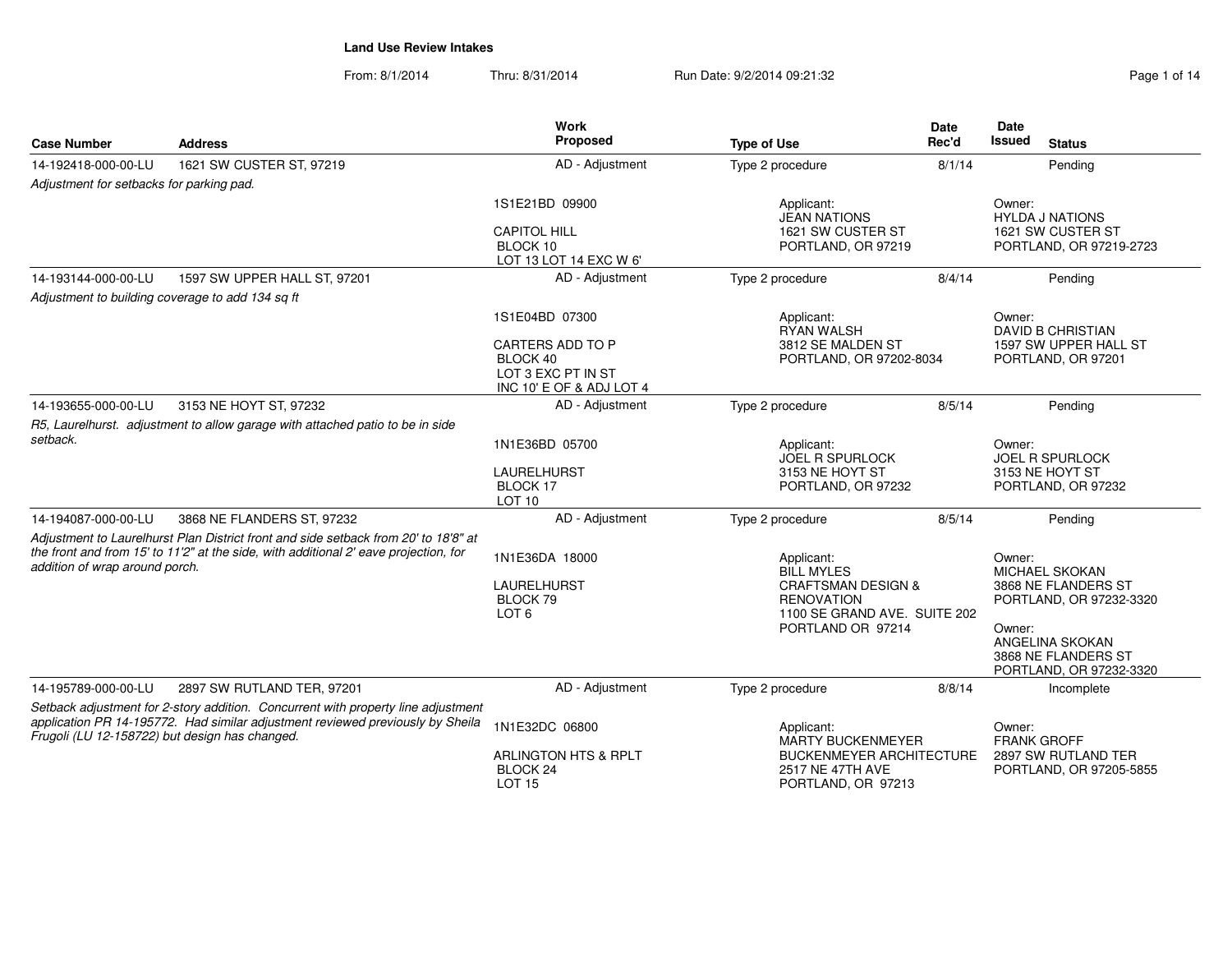From: 8/1/2014Thru: 8/31/2014 Run Date: 9/2/2014 09:21:32 Page 2 of 14

| <b>Case Number</b>                          | <b>Address</b>                                                                                                                                            | <b>Work</b><br>Proposed                                                     | <b>Type of Use</b>                                                                                                                                                                    | Date<br>Rec'd | Date<br>Issued<br><b>Status</b>                                                 |
|---------------------------------------------|-----------------------------------------------------------------------------------------------------------------------------------------------------------|-----------------------------------------------------------------------------|---------------------------------------------------------------------------------------------------------------------------------------------------------------------------------------|---------------|---------------------------------------------------------------------------------|
| 14-196123-000-00-LU<br>AD for loading space | 160 NE 6TH AVE, 97232                                                                                                                                     | AD - Adjustment                                                             | Type 2 procedure                                                                                                                                                                      | 8/8/14        | Pending                                                                         |
|                                             |                                                                                                                                                           | 1N1E35CB 04400<br><b>EAST PORTLAND</b><br>BLOCK 148<br>LOT <sub>1</sub>     | Applicant:<br><b>JUDSON MOORE</b><br><b>WORKS PARTNERSHIP</b><br><b>ARCHITECTURE</b><br>524 E BURNSIDE STREET SUITE<br>320<br>PORTLAND OR 97214                                       |               | Owner:<br>134 NE 6TH AVENUE LLC<br>116 NE 6TH AVE #400<br>PORTLAND, OR 97232    |
| 14-198187-000-00-LU                         | 7301 E BURNSIDE ST, 97213                                                                                                                                 | AD - Adjustment                                                             | Type 2 procedure                                                                                                                                                                      | 8/13/14       | Pending                                                                         |
|                                             | AD review, see LU_08_179583, same review requested                                                                                                        |                                                                             |                                                                                                                                                                                       |               |                                                                                 |
|                                             |                                                                                                                                                           | 1N2E32DB 13400<br>SECTION 32 1N 2E<br>TL 13400 0.22 ACRES                   | Applicant:<br><b>ZACH PHILLIPS</b><br>PACIFIC TELECOM INC<br>1001 WATER AVE, STE 430<br>PORTLAND, OR 97214<br>Applicant:<br><b>LAUREN STEWART</b>                                     |               | Owner:<br>PORTLAND CITY OF<br>55 SW ASH ST<br>PORTLAND, OR 97204-3509           |
|                                             |                                                                                                                                                           |                                                                             | <b>PTS</b><br>1001 SE WATER AVE SUITE 180<br>PORTLAND OR 97214                                                                                                                        |               |                                                                                 |
| 14-198501-000-00-LU                         | .97211                                                                                                                                                    | AD - Adjustment                                                             | Type 2 procedure                                                                                                                                                                      | 8/14/14       | Application                                                                     |
|                                             | Adjustment for maximum height within the first 10 feet of front property line on<br>Tracts 1 and 2, and Adjustment to minimum required parking on Tract 1 | 1N1E23AA 03200<br><b>VERNON</b><br><b>BLOCK7</b><br>LOT 1&2 TL 3200         | Applicant:<br>JENNIFER FARMER<br>DOZER CONSTRUCTION LLC<br>126 NE ALBERTA ST. SUITE 206<br>PORTLAND OR 97211                                                                          |               | Owner:<br>DOZER CONSTRUCTION LLC<br>5212 NE 28TH AVE<br>PORTLAND, OR 97211-6234 |
| 14-198629-000-00-LU                         | 2208 NE REGENTS DR, 97212                                                                                                                                 | AD - Adjustment                                                             | Type 2 procedure                                                                                                                                                                      | 8/14/14       | Incomplete                                                                      |
| non-conforming setback.                     | AD to reduce setback for demolishing and rebuilding attached garage with                                                                                  | 1N1E23DD 22500<br><b>HOMEDALE</b><br>BLOCK <sub>2</sub><br>LOT 6&7 TL 22500 | Applicant:<br><b>PAT SAUER</b><br>THE DESIGN DEPARTMENT INC<br>PO BOX 80065<br>PORTLAND, OR 97280<br>Applicant:<br><b>STEVE RAZE</b><br><b>CADEN CUSTOM HOMES</b><br>2007 NE 25TH AVE |               | Owner:<br><b>MOLLY K SMITH</b><br>2208 NE REGENTS DR<br>PORTLAND, OR 97212      |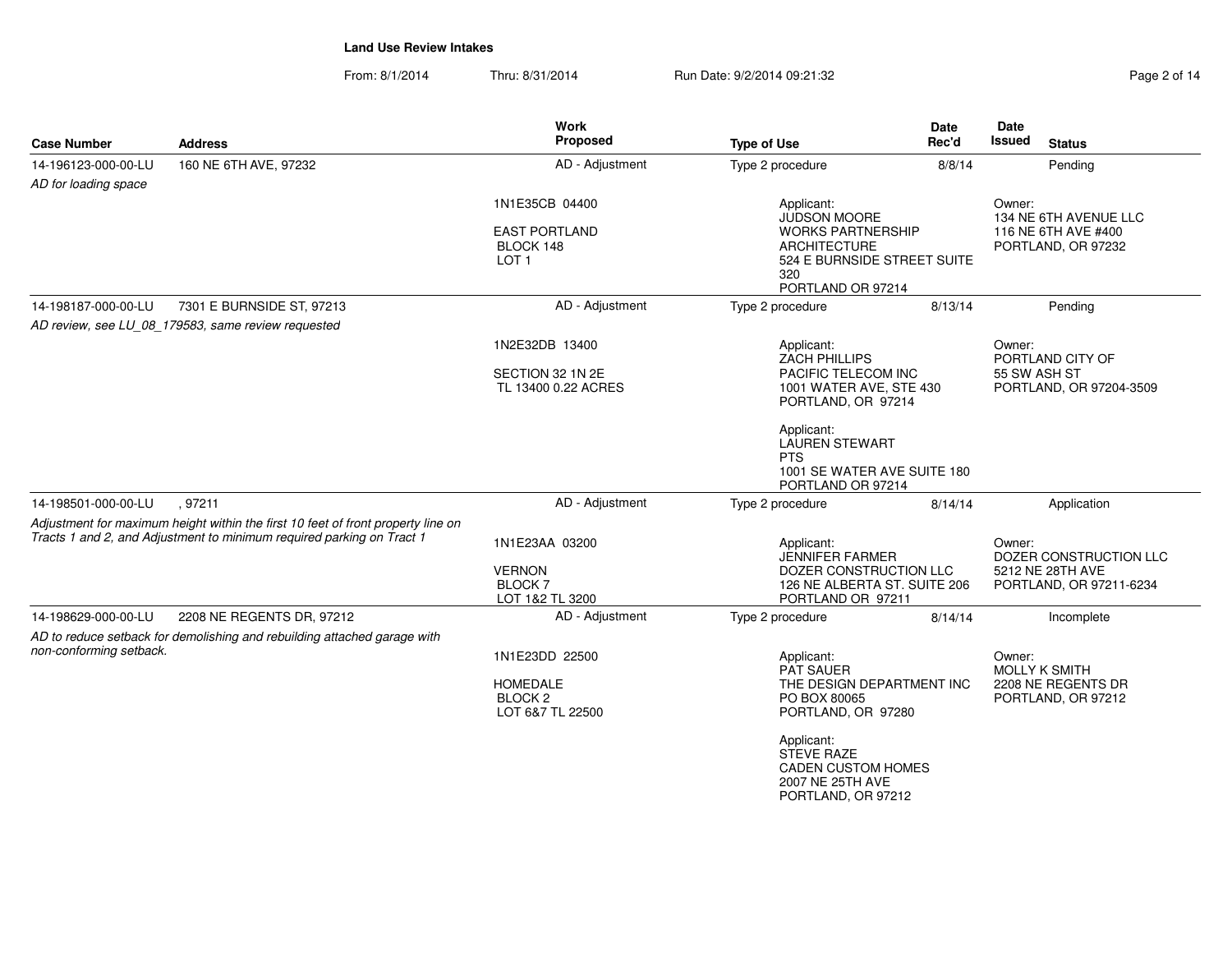From: 8/1/2014Thru: 8/31/2014 Run Date: 9/2/2014 09:21:32 Research 2012 Page 3 of 14

| <b>Case Number</b>                              | <b>Address</b>                                                                 | Work<br>Proposed                                                          | <b>Type of Use</b>                                                                                  | <b>Date</b><br>Rec'd | <b>Date</b><br>Issued<br><b>Status</b>                                                 |
|-------------------------------------------------|--------------------------------------------------------------------------------|---------------------------------------------------------------------------|-----------------------------------------------------------------------------------------------------|----------------------|----------------------------------------------------------------------------------------|
| 14-201500-000-00-LU                             | 3015 NE 20TH AVE - Unit A, 97212                                               | AD - Adjustment                                                           | Type 2 procedure                                                                                    | 8/21/14              | Incomplete                                                                             |
|                                                 | Adjustments to height and setbacks for ADU above existing garage               |                                                                           |                                                                                                     |                      |                                                                                        |
|                                                 |                                                                                | 1N1E26AD 05300<br><b>IRVINGTON</b><br>BLOCK 31<br>LOT <sub>4</sub>        | Applicant:<br>CARL MUNZ<br>3726 N GANTENBEIN AVE<br>PORTLAND, OR 97227-1415                         |                      | Owner:<br>JAMES D LOVESTRAND<br>3015 NE 20TH AVE<br>PORTLAND, OR 97212                 |
|                                                 |                                                                                |                                                                           |                                                                                                     |                      | Owner:<br>JULIE A L LOVESTRAND<br>3015 NE 20TH AVE<br>PORTLAND, OR 97212               |
| 14-205259-000-00-LU                             | 2227 SE 174TH AVE                                                              | AD - Adjustment                                                           | Type 2 procedure                                                                                    | 8/28/14              | Pending                                                                                |
|                                                 | Adjustment to overall building coverage for addition to primary residence.     |                                                                           |                                                                                                     |                      |                                                                                        |
|                                                 |                                                                                | 1S3E06DC 07706<br>DIVISION STREET CORRAL ESTATES                          | Applicant:<br><b>EPR DESIGN</b>                                                                     | EDWARD RADULESCU     |                                                                                        |
|                                                 |                                                                                | LOT <sub>6</sub><br>POTENTIAL ADDITIONAL TAX                              | 919 NE 19TH AVE SUITE 155<br>PORTLAND OREGON 97232                                                  |                      | 2227 SE 174TH AVE<br>PORTLAND, OR 97233                                                |
| 14-205318-000-00-LU                             | 2531 SE 18TH AVE, 97202                                                        | AD - Adjustment                                                           | Type 2 procedure                                                                                    | 8/28/14              | Pending                                                                                |
| Adjustment to the side setback                  |                                                                                |                                                                           |                                                                                                     |                      |                                                                                        |
|                                                 |                                                                                | 1S1E11AB 02400<br><b>MADELINE</b><br>BLOCK <sub>2</sub><br>N 10' OF LOT 7 | Applicant:<br><b>JEFF STERN</b><br>IN SITU ARCHITECTURE<br>4400 NE SKIDMORE ST<br>PORTLAND OR 97218 |                      | Owner:<br>CHLOE SHANLEY<br>2373 SE 44TH AVE #302<br>PORTLAND, OR 97215-3759            |
|                                                 |                                                                                | S 40' OF LOT 8                                                            |                                                                                                     |                      | Owner:<br><b>DAVE SHANLEY</b><br>2373 SE 44TH AVE #302<br>PORTLAND, OR 97215-3759      |
| 14-206131-000-00-LU                             | 800 NW SKYLINE CREST RD, 97229                                                 | AD - Adjustment                                                           | Type 2 procedure                                                                                    | 8/29/14              | Application                                                                            |
|                                                 | Adjustment request to reduce 10-foot side setback to aproximately 7ft for side |                                                                           |                                                                                                     |                      |                                                                                        |
| vard deck.                                      |                                                                                | 1N1W36BD 00600                                                            | Applicant:<br>LEBRUN CONSTRUCTION INC                                                               |                      | Owner:<br><b>MARK E INGALLS</b>                                                        |
|                                                 |                                                                                | SECTION 36 1N 1W<br>TL 600 0.33 ACRES                                     | 1005 S GINGER ST<br>CORNELIUS, OR 97713                                                             |                      | 800 NW SKYLINE CREST RD<br>PORTLAND, OR 97229-6835                                     |
| Total # of LU AD Adjustment normit into keep 12 |                                                                                |                                                                           |                                                                                                     |                      | Owner:<br><b>KAREN S INGALLS</b><br>800 NW SKYLINE CREST RD<br>PORTLAND, OR 97229-6835 |

**Total # of LU AD - Adjustment permit intakes: 13**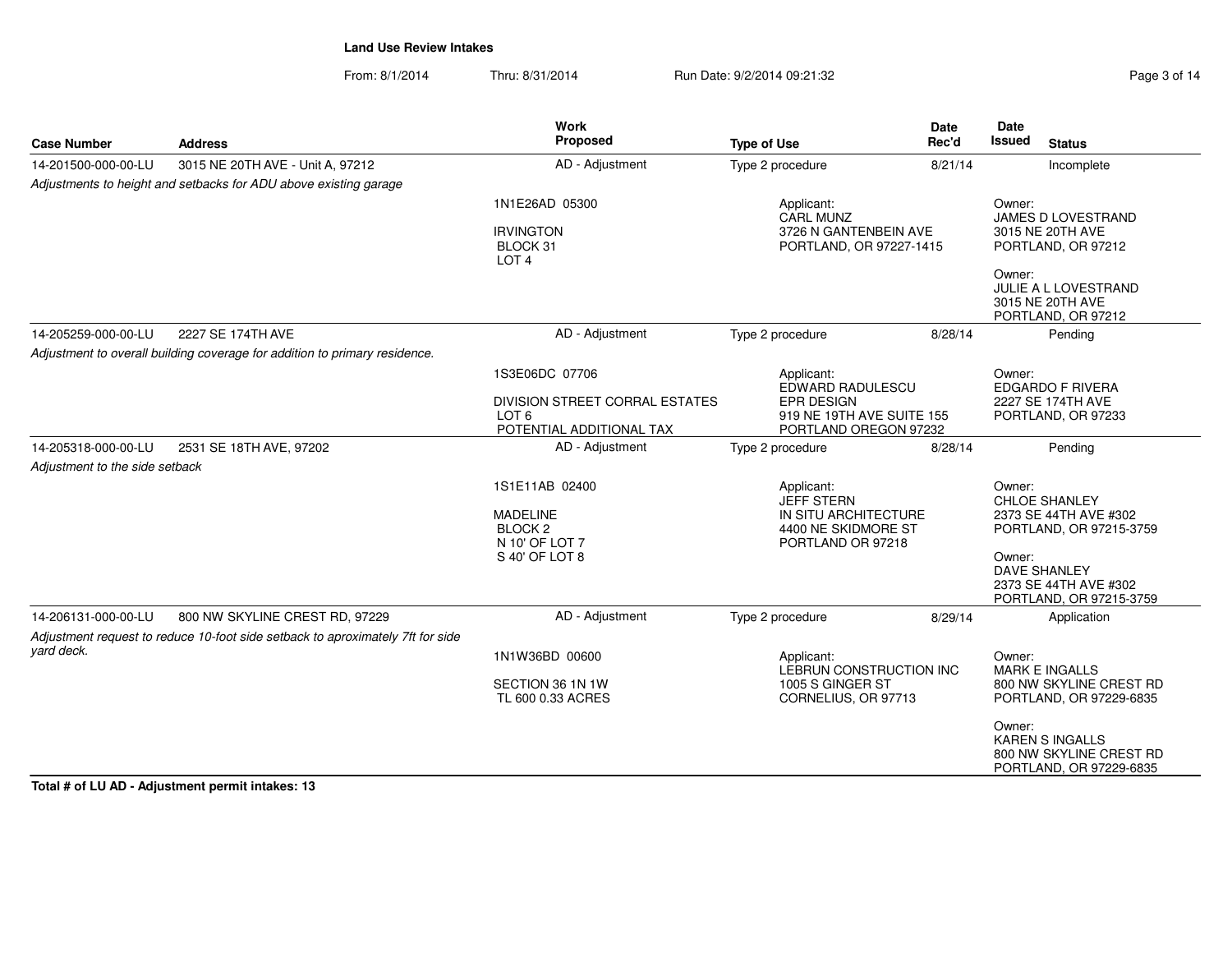From: 8/1/2014Thru: 8/31/2014 Run Date: 9/2/2014 09:21:32 Page 4 of 14

| <b>Case Number</b>                                                                                                                                                                                                                                                                                                                                              | <b>Address</b>                                                                                                                                     | <b>Work</b><br><b>Proposed</b>                                         | <b>Type of Use</b>                                                                                                | <b>Date</b><br>Rec'd                                                                                                                     | Date<br>Issued<br><b>Status</b>                                                                                                                                                             |  |
|-----------------------------------------------------------------------------------------------------------------------------------------------------------------------------------------------------------------------------------------------------------------------------------------------------------------------------------------------------------------|----------------------------------------------------------------------------------------------------------------------------------------------------|------------------------------------------------------------------------|-------------------------------------------------------------------------------------------------------------------|------------------------------------------------------------------------------------------------------------------------------------------|---------------------------------------------------------------------------------------------------------------------------------------------------------------------------------------------|--|
| 14-205923-000-00-LU                                                                                                                                                                                                                                                                                                                                             | 709 SW 16TH AVE - Unit 101                                                                                                                         | <b>CU</b> - Conditional Use                                            | Type 2 procedure                                                                                                  | 8/29/14                                                                                                                                  | Pending                                                                                                                                                                                     |  |
|                                                                                                                                                                                                                                                                                                                                                                 | Conditional Use and Design Review for new RF Facility                                                                                              |                                                                        |                                                                                                                   |                                                                                                                                          |                                                                                                                                                                                             |  |
|                                                                                                                                                                                                                                                                                                                                                                 |                                                                                                                                                    | 1N1E33DC 90002                                                         | Applicant:                                                                                                        |                                                                                                                                          | Owner:                                                                                                                                                                                      |  |
|                                                                                                                                                                                                                                                                                                                                                                 |                                                                                                                                                    | HAMILTON ARMS CONDOMINIUMS<br>LOT 101                                  | <b>LAUREN RUSSELL</b><br><b>SMARTLINK LLC</b><br>621 SW ALDER ST STE 660<br>PORTLAND, OR 97205                    |                                                                                                                                          | <b>HAMILTON ARMS CONDOMINIUMS</b><br>1600 SW 4TH AVE #870<br>PORTLAND, OR 97201                                                                                                             |  |
|                                                                                                                                                                                                                                                                                                                                                                 |                                                                                                                                                    |                                                                        |                                                                                                                   |                                                                                                                                          | Owner:<br><b>MARGARET M HEATER</b><br>1104 NW FOXWOOD PL<br>BEND, OR 97701                                                                                                                  |  |
| 14-197284-000-00-LU                                                                                                                                                                                                                                                                                                                                             | 5405 SE WOODWARD ST, 97206                                                                                                                         | <b>CU</b> - Conditional Use                                            | Type 3 procedure                                                                                                  | 8/12/14                                                                                                                                  | Incomplete                                                                                                                                                                                  |  |
| Conditional Use Review for expansion and modernization of Franklin High School,<br>a Portland Public School. The applicant has also requested 6<br>Adjustments--reduce parking lot perimeter and interior landscaping, increase<br>fence height allowance, reduce building setback, increase setback from transit<br>street, and adjust loading space standard. |                                                                                                                                                    | 1S2E07AB 00200<br>SECTION 07 1S 2E<br>TL 200 17.60 ACRES               | Applicant:<br>PAUL CATHCART<br>PORTLAND PUBLIC SCHOOLS<br>501 N DIXON, PO BOX 3107<br>PORTLAND OR 97208-3107      |                                                                                                                                          | Owner:<br><b>SCHOOL DISTRICT NO 1</b><br>PO BOX 3107<br>PORTLAND, OR 97208-3107                                                                                                             |  |
|                                                                                                                                                                                                                                                                                                                                                                 |                                                                                                                                                    |                                                                        | Applicant:<br><b>DEBBIE PEARSON</b><br>PORTLAND PUBLIC SCHOOLS<br>501 N. DIZON AVE.<br>PORTLAND OR 97227          |                                                                                                                                          |                                                                                                                                                                                             |  |
|                                                                                                                                                                                                                                                                                                                                                                 | Total # of LU CU - Conditional Use permit intakes: 2                                                                                               |                                                                        |                                                                                                                   |                                                                                                                                          |                                                                                                                                                                                             |  |
| 14-194077-000-00-LU                                                                                                                                                                                                                                                                                                                                             | 1131 W BURNSIDE ST, 97209                                                                                                                          | DZ - Design Review                                                     | Type 2 procedure                                                                                                  | 8/5/14                                                                                                                                   | <b>Unnecessary Review</b>                                                                                                                                                                   |  |
| Adding patio to front of cafe/restaurant in Central City.<br>8-13-14: Exempt from Design Review provided "All furniture elements must be<br>temporary and freestanding; no attachments are allowed [to ground or<br>otherwise]." - T. Heron x37726                                                                                                              |                                                                                                                                                    | 1N1E33DA 04900<br><b>COUCHS ADD</b><br>BLOCK 81<br>LOT 1&4&5-8 TL 4900 | Applicant:<br><b>KENT POTTEBAUM</b><br>PORTLAND OR 97209                                                          | Owner:<br>MEPT BREWERY BLOCK 2 LLC<br><b>GBD ARCHITECTS INC</b><br>PO BOX 320099<br>1120 NW COUCH SUITE 300<br>ALEXANDRIA, VA 22320-0156 |                                                                                                                                                                                             |  |
|                                                                                                                                                                                                                                                                                                                                                                 |                                                                                                                                                    |                                                                        | Applicant:<br><b>BRIAN ENGLE</b><br>LINGLE DESIGN GROUP, INC.<br>158 WEST MAIN ST.<br>LENA, IL 61048              |                                                                                                                                          |                                                                                                                                                                                             |  |
| 14-205345-000-00-LU                                                                                                                                                                                                                                                                                                                                             | 1950 NW PETTYGROVE ST, 97209                                                                                                                       | DZ - Design Review                                                     | Type 2 procedure                                                                                                  | 8/28/14                                                                                                                                  | Pending                                                                                                                                                                                     |  |
|                                                                                                                                                                                                                                                                                                                                                                 | New 6-story apartment building with 52 units. ROW frontage will include new<br>pedestrian street improvements complying with current PW standards. | 1N1E33AB 10300                                                         | Applicant:                                                                                                        |                                                                                                                                          | Owner:                                                                                                                                                                                      |  |
| Site preparation includes the demo of an existing gravel parking area.                                                                                                                                                                                                                                                                                          |                                                                                                                                                    | <b>COUCHS ADD</b><br>BLOCK 265<br>W 1/2 OF LOT 10<br><b>LOT 11</b>     | PHILLIP CHUBB<br>FFA ARCHITECTURE &<br><b>INTERIORS INC</b><br>520 SW YAMHILL STREET STE 900<br>PORTLAND OR 97204 |                                                                                                                                          | <b>OVERTON STREET LLC</b><br>35530 SUNNYHILL LN<br>PLEASANT HILL, OR 97455-9643<br>Owner:<br><b>MARTIN KEHOE</b><br>Portland LEEDS Living, LLC<br>6605 SW Macadam Ave<br>Portland, OR 97239 |  |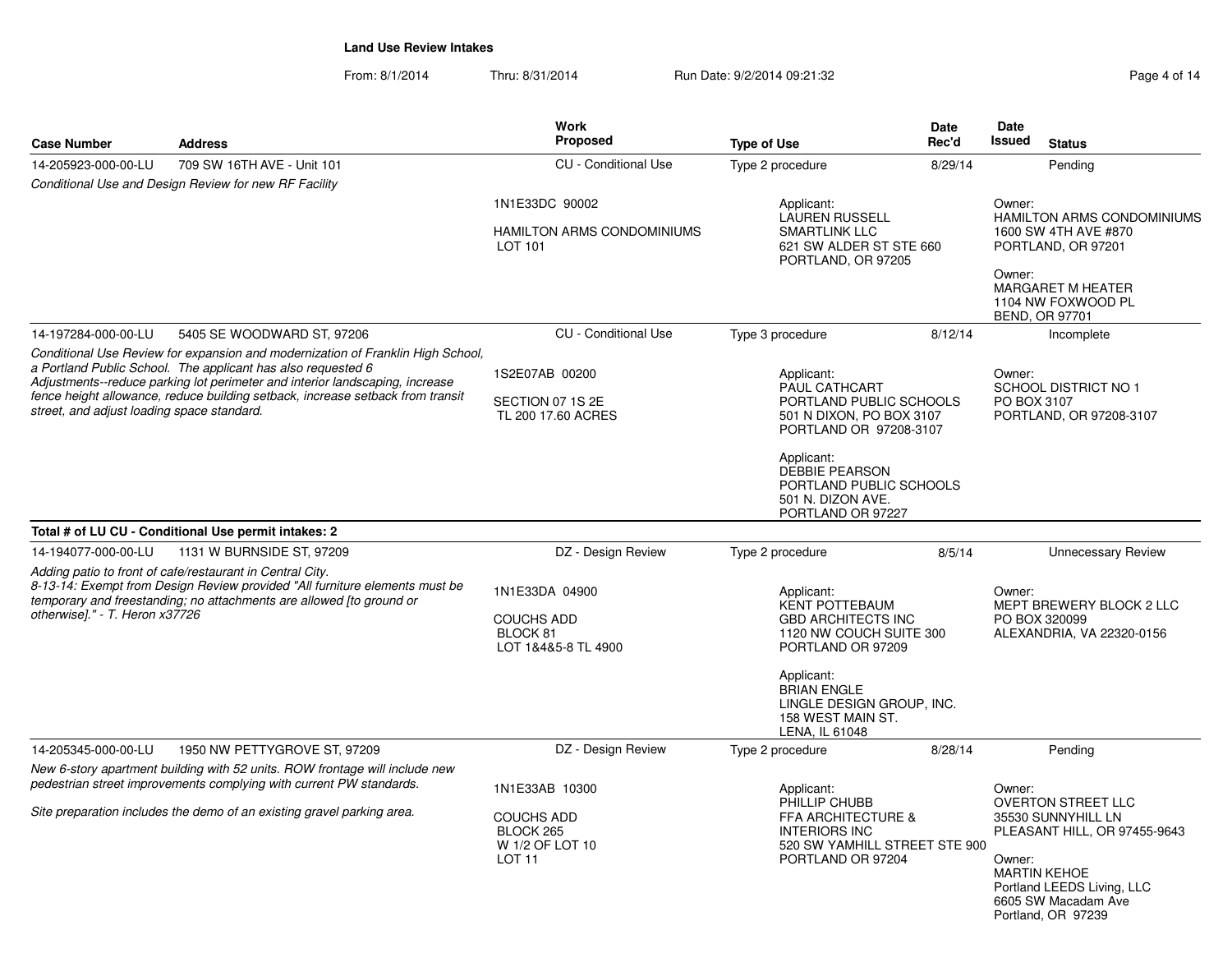From: 8/1/2014Thru: 8/31/2014 Run Date: 9/2/2014 09:21:32 Page 5 of 14

| <b>Case Number</b>                         | <b>Address</b>                                                               | <b>Work</b><br>Proposed                                                                          | <b>Type of Use</b>                                                                                                                | Date<br>Rec'd | Date<br><b>Issued</b><br><b>Status</b>                                                                                                                                              |
|--------------------------------------------|------------------------------------------------------------------------------|--------------------------------------------------------------------------------------------------|-----------------------------------------------------------------------------------------------------------------------------------|---------------|-------------------------------------------------------------------------------------------------------------------------------------------------------------------------------------|
| 14-201616-000-00-LU                        | 4400 NE BROADWAY, 97213                                                      | DZ - Design Review                                                                               | Type 2 procedure                                                                                                                  | 8/21/14       | Pending                                                                                                                                                                             |
|                                            | Type II Design Review for expansionof existing rooftop RF facility           |                                                                                                  |                                                                                                                                   |               |                                                                                                                                                                                     |
|                                            |                                                                              | 1N2E30CC 12100<br>SECTION 30 1N 2E<br>TL 12100 2.05 ACRES                                        | Applicant:<br>AMANDA HOFFMAN<br><b>SMARTLINK LLC</b><br>621 SW ALDER ST SUITE 660<br>PORTLAND OR                                  |               | Owner:<br>HOME FORWARD DEVELOPMENT<br>135 SW ASH ST 5TH FLOOR<br>PORTLAND, OR 97204-3540                                                                                            |
| 14-198444-000-00-LU                        | 8408 N BRANDON AVE, 97217                                                    | DZ - Design Review                                                                               | Type 2 procedure                                                                                                                  | 8/14/14       | Pending                                                                                                                                                                             |
| 06-151863 DZM and amended by 12-123851 DZ. | Design Review for Phase III of mixed use development previously approved in  | 1N1E09DB 00300<br><b>KENTON</b><br>BLOCK 6<br>LOT 1-6 EXC PT IN ST<br>LOT 28-38                  | Applicant:<br><b>STEVE ROUTON</b><br>Steven Routen Architect LLC<br>PO BOX 1229<br>CLATSKANIE, OR 97016                           |               | Owner:<br>RIVER CITY CROFTON LLC<br>8408 N BRANDON AVE #201<br>PORTLAND, OR 97217-6883                                                                                              |
| 14-196082-000-00-LU                        | 228 NE BROADWAY, 97232                                                       | DZ - Design Review                                                                               | Type 2 procedure                                                                                                                  | 8/8/14        | Pending                                                                                                                                                                             |
| loading dock/canopy and trash enclosure    | Design review for alterations to existing building and parking area with new | 1N1E27DD 10000<br><b>HOLLADAYS ADD</b><br>BLOCK 215<br><b>LOT 7&amp;8</b>                        | Applicant:<br>MIKE COYLE<br><b>FASTER PERMITS</b><br>14334 NW EAGLERIDGE LANE<br>PORTLAND, OR 97229                               |               | Owner:<br><b>BROADWAY INVESTMENTS LLC</b><br>11686 SW PACIFIC HWY<br>TIGARD, OR 97223-8675<br>Owner:<br><b>LIZANN BROADWAY LLC</b><br>11686 SW PACIFIC HWY<br>TIGARD, OR 97223-8675 |
| 14-195866-000-00-LU                        | 805 SW BROADWAY, 97205                                                       | DZ - Design Review                                                                               | Type 2 procedure                                                                                                                  | 8/8/14        | Pending                                                                                                                                                                             |
|                                            | Fox Tower, storefront renovation and new ATM alcove.                         |                                                                                                  |                                                                                                                                   |               |                                                                                                                                                                                     |
|                                            |                                                                              | 1S1E03BB 04400<br><b>PORTLAND</b><br>BLOCK 210<br>$LOT 1-8$<br>DEFERRED ADDITIONAL TAX LIABILITY | Applicant:<br><b>ANNE KAREL</b><br>FFA ARCHITECTURE AND<br><b>INTERIORS</b><br>520 SW YAMHILL ST, SUITE 900<br>PORTLAND, OR 97204 |               | Owner:<br>FOX TOWER L L C<br>805 SW BROADWAY #2020<br>PORTLAND, OR 97205                                                                                                            |
| 14-195723-000-00-LU                        | 2001 SW JEFFERSON ST, 97205                                                  | DZ - Design Review                                                                               | Type 2 procedure                                                                                                                  | 8/8/14        | Incomplete                                                                                                                                                                          |
| Design review for facade change            |                                                                              |                                                                                                  |                                                                                                                                   |               |                                                                                                                                                                                     |
|                                            |                                                                              | 1S1E04BA 03100<br>AMOS N KINGS<br>BLOCK 9&15 TL 3100                                             | Applicant:<br><b>JACK LYON</b><br>STUDIO 410<br>11575 SW Pacific Hwy ste 111<br><b>Tigard, OR 97223</b>                           |               | Owner:<br>LITHIA REAL ESTATE INC<br>150 N BARTLETT ST<br>MEDFORD, OR 97501<br>Owner:<br><b>JIM PUCKETT</b><br><b>LITHIA MOTORS</b><br>2001 SW JEFFERSON<br>PORTLAND OR 97205        |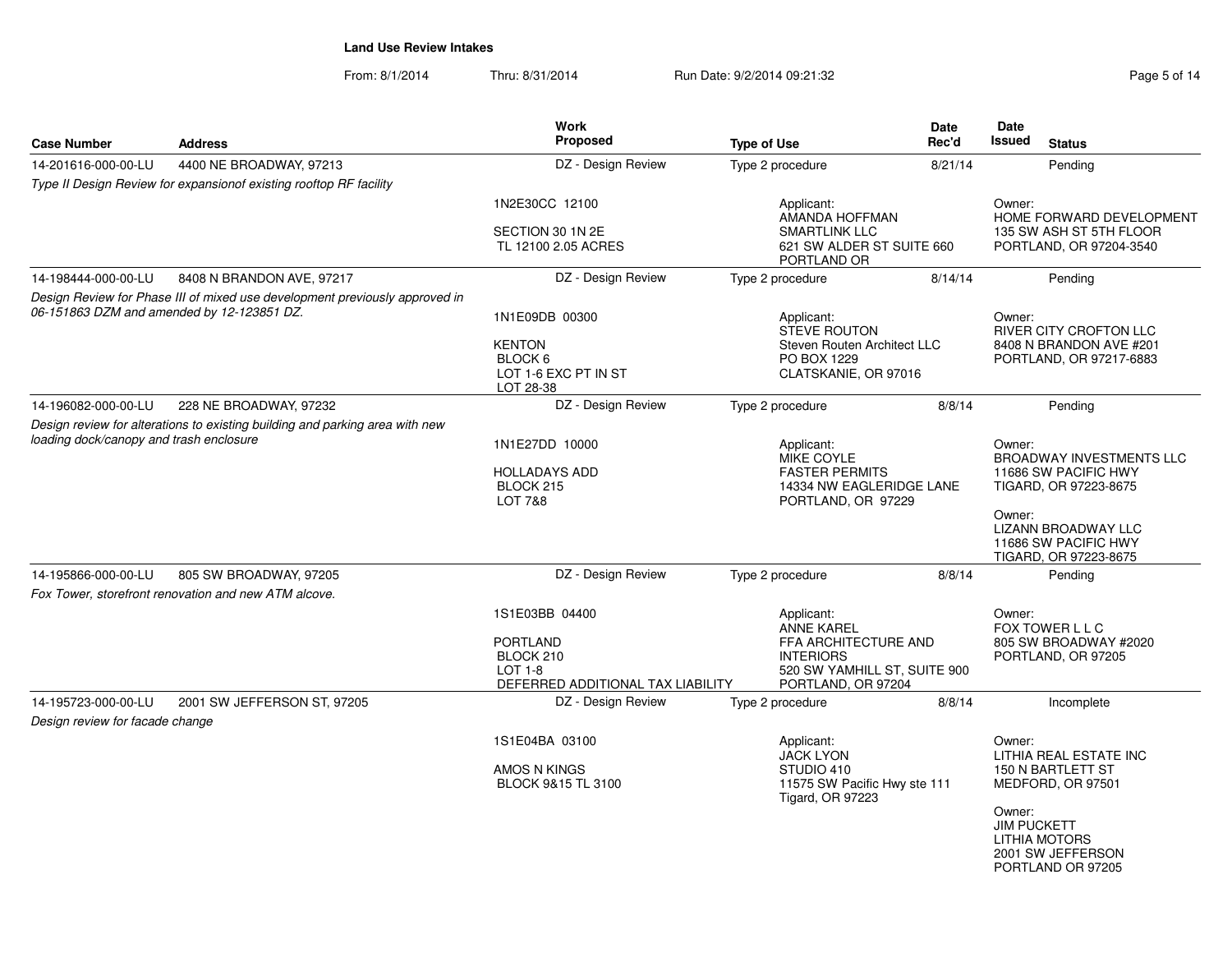From: 8/1/2014Thru: 8/31/2014 Run Date: 9/2/2014 09:21:32 Page 6 of 14

|                                                   |                                                                                                                                                    | Work                                                                                                       |                                                                                                                          | <b>Date</b>                                                                    | <b>Date</b>                                                                                                                                                                                           |                                                                                                                                          |  |                           |
|---------------------------------------------------|----------------------------------------------------------------------------------------------------------------------------------------------------|------------------------------------------------------------------------------------------------------------|--------------------------------------------------------------------------------------------------------------------------|--------------------------------------------------------------------------------|-------------------------------------------------------------------------------------------------------------------------------------------------------------------------------------------------------|------------------------------------------------------------------------------------------------------------------------------------------|--|---------------------------|
| <b>Case Number</b>                                | <b>Address</b>                                                                                                                                     | <b>Proposed</b>                                                                                            | <b>Type of Use</b>                                                                                                       | Rec'd                                                                          | Issued                                                                                                                                                                                                | <b>Status</b>                                                                                                                            |  |                           |
| 14-202429-000-00-LU                               | 720 SW BROADWAY                                                                                                                                    | DZ - Design Review                                                                                         | Type 2 procedure                                                                                                         | 8/22/14                                                                        |                                                                                                                                                                                                       | Pending                                                                                                                                  |  |                           |
|                                                   | Design review or 3 new antenna and 1 equipment cabinet on roof                                                                                     |                                                                                                            |                                                                                                                          |                                                                                |                                                                                                                                                                                                       |                                                                                                                                          |  |                           |
|                                                   |                                                                                                                                                    | 1S1E03BB 01900A2<br><b>PORTLAND</b><br>BLOCK 179<br>SEE NONTAX ACCT R246320 (R667718360)                   | Applicant:<br>Konrad Hyle<br><b>Black Rock</b><br>22135 SW COLE<br>TUALATIN, OR                                          |                                                                                | Owner:<br>P O BOX 34067                                                                                                                                                                               | PORTLAND CITY OF (LEASED<br>SEATTLE, WA 98124-1067                                                                                       |  |                           |
|                                                   |                                                                                                                                                    |                                                                                                            | Applicant:<br>PETER MAURO<br><b>VERIZON WIRELESS</b><br>3245 158TH AVE SE MS231<br>BELLEVUE, WA 98008                    |                                                                                |                                                                                                                                                                                                       |                                                                                                                                          |  |                           |
| 14-205317-000-00-LU                               | 1953 NW OVERTON ST, 97209                                                                                                                          | DZ - Design Review                                                                                         | Type 2 procedure                                                                                                         | 8/28/14                                                                        |                                                                                                                                                                                                       | Pending                                                                                                                                  |  |                           |
|                                                   | New 6-story apartment building with 74 units. ROW frontage will include new<br>pedestrian street improvements complying with current PW standards. | 1N1E33AB 09500                                                                                             | Applicant:<br>PHILLIP CHUBB                                                                                              |                                                                                | Owner:<br><b>OVERTON STREET LLC</b><br>35530 SUNNYHILL LN<br>PLEASANT HILL, OR 97455-9643<br>Owner:<br><b>MARTIN KEHOE</b><br>Portland LEEDS Living, LLC<br>6605 SW Macadam Ave<br>Portland, OR 97239 |                                                                                                                                          |  |                           |
|                                                   | Site prep includes demo of existing one-story, 6,000sf commercial building                                                                         | <b>COUCHS ADD</b><br>BLOCK 265<br>LOT 12&13                                                                | FFA ARCHITECTURE &<br><b>INTERIORS INC</b><br>520 SW YAMHILL STREET STE 900<br>PORTLAND OR 97204                         |                                                                                |                                                                                                                                                                                                       |                                                                                                                                          |  |                           |
| 14-192604-000-00-LU                               | 333 SW 1ST AVE, 97204                                                                                                                              | DZ - Design Review                                                                                         | Type 2 procedure                                                                                                         | 8/1/14                                                                         |                                                                                                                                                                                                       | Pending                                                                                                                                  |  |                           |
| Two new 69 sf illuminated logo signs.             |                                                                                                                                                    |                                                                                                            |                                                                                                                          |                                                                                |                                                                                                                                                                                                       |                                                                                                                                          |  |                           |
|                                                   |                                                                                                                                                    | 1N1E34CD 04600<br><b>PORTLAND</b><br>BLOCK 41<br><b>LOT 1-5</b><br>S 1/2 OF LOT 6<br>N 1/2 OF LOT 7; LOT 8 | Applicant:<br><b>EMILY REFI</b>                                                                                          | <b>WATERLEAF ARCHITECTURE</b><br>419 SW 11TH AVE STE 200<br>PORTLAND, OR 97205 |                                                                                                                                                                                                       | Owner:<br><b>NGP DUNCAN PLAZA</b><br>PO BOX 4900 DEPT #360                                                                               |  | SCOTTSDALE, AZ 85261-4900 |
| 14-195980-000-00-LU                               | 2079 W BURNSIDE ST, 97209                                                                                                                          | DZ - Design Review                                                                                         | Type 2 procedure                                                                                                         | 8/11/14                                                                        |                                                                                                                                                                                                       | Pending                                                                                                                                  |  |                           |
| Exterior remodel of existing Taco Bell restaurant |                                                                                                                                                    |                                                                                                            |                                                                                                                          |                                                                                |                                                                                                                                                                                                       |                                                                                                                                          |  |                           |
|                                                   |                                                                                                                                                    | 1N1E33CA 13400<br>KINGS 2ND ADD<br><b>BLOCK 30 TL 13400</b>                                                | Applicant:<br><b>TERRY NOVAK</b><br><b>NOVAK ARCHITECTURE</b><br>6975 SW SANDBURG ST, SUITE<br>100<br>PORTLAND, OR 97232 |                                                                                | Owner:<br>Owner:                                                                                                                                                                                      | NANCY L HUNTZINGER<br>111 W 39TH ST #A<br>VANCOUVER, WA 98660-1974<br><b>SARAH HUNTZINGER</b><br>4102 JULIARD DR<br>ADDISON, TEXAS 75001 |  |                           |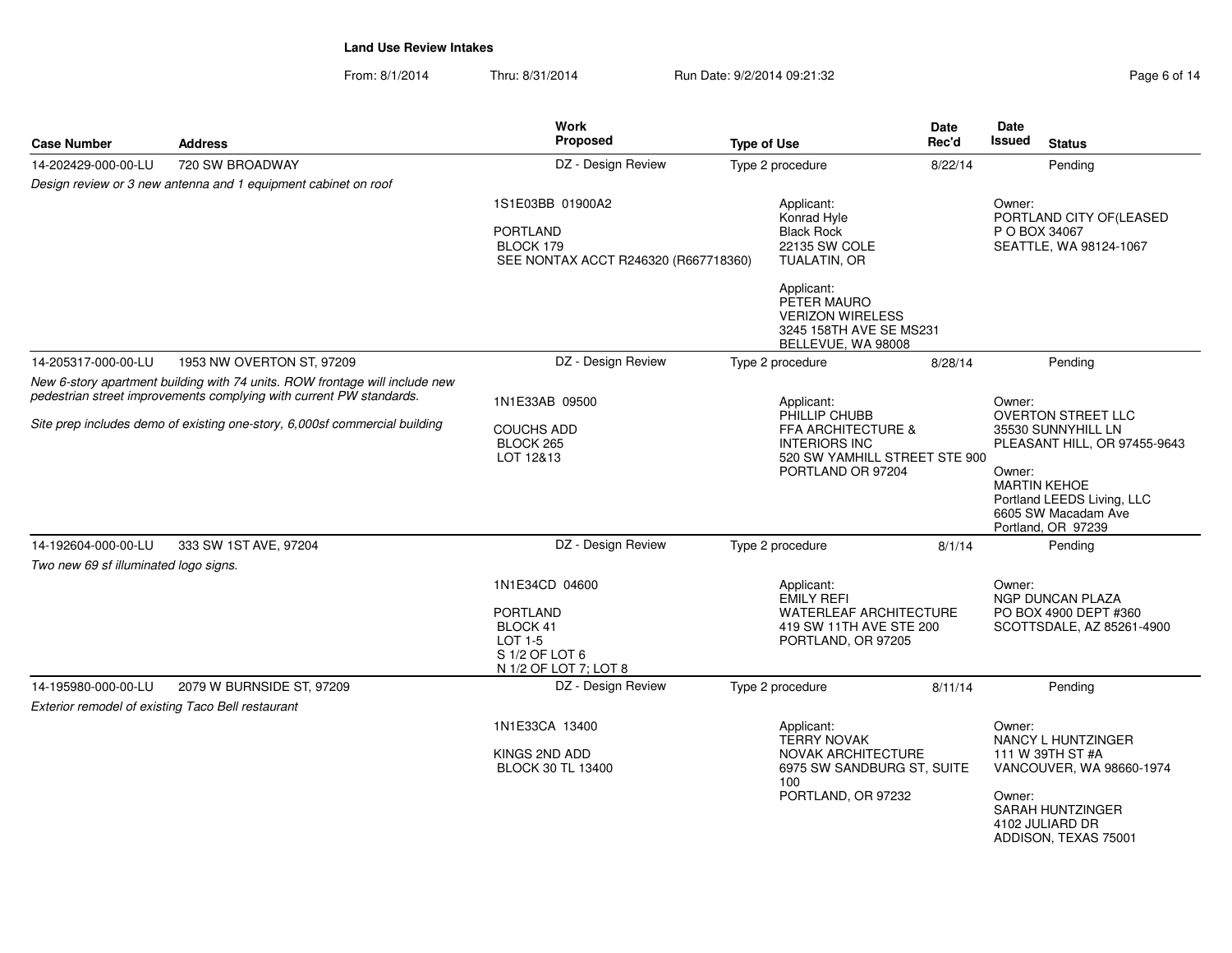From: 8/1/2014Thru: 8/31/2014 Run Date: 9/2/2014 09:21:32

|                                                                                                                                                                                                                                     | <b>Address</b>                                                                                                                                                                                                              | <b>Work</b>                                                                                                                                                            |                                                                                                                      | <b>Date</b>          |                                                                                          |                                                                                                                          |
|-------------------------------------------------------------------------------------------------------------------------------------------------------------------------------------------------------------------------------------|-----------------------------------------------------------------------------------------------------------------------------------------------------------------------------------------------------------------------------|------------------------------------------------------------------------------------------------------------------------------------------------------------------------|----------------------------------------------------------------------------------------------------------------------|----------------------|------------------------------------------------------------------------------------------|--------------------------------------------------------------------------------------------------------------------------|
| <b>Case Number</b>                                                                                                                                                                                                                  |                                                                                                                                                                                                                             | Proposed                                                                                                                                                               | <b>Type of Use</b>                                                                                                   | Rec'd                | Issued                                                                                   | <b>Status</b>                                                                                                            |
| 14-206251-000-00-LU                                                                                                                                                                                                                 | 107 N COOK ST                                                                                                                                                                                                               | DZ - Design Review                                                                                                                                                     | Type 2 procedure                                                                                                     | 8/29/14              |                                                                                          | Application                                                                                                              |
| PROPOSAL IS LIMITED TO REQUESTING A CHANGE IN COLOR TO THE<br>EXTERIOR METAL PANEL AND A CHANGE FROM THE NICHICHA<br>FIBER-CEMENT PANEL TO T&G CLEAR FINISH CEDAR SIDING, ALSO<br>CHANGE IN WINDOW FRAME COLOR FROM CLEAR TO BLACK. |                                                                                                                                                                                                                             | 1N1E27AB 00401<br><b>WILLIAMS AVE ADD</b><br><b>BLOCK4</b><br>INC PT VAC ST LOT 1 EXC PT IN ST<br>LOT 2-4 EXC PT IN ST<br>LOT 5&8&9&12; INC PT VAC ST LOT<br>6&7&10&11 | Applicant:<br><b>GUY ALTMAN</b><br><b>LRS ARCHITECTS</b><br>720 NW DAVIS STE 300<br>PORTLAND, OR 97209               |                      | Owner:<br>COOK STREET APARTMENTS LLC<br>2030 DEXTER AVE N #100<br>SEATTLE, WA 98109-2754 |                                                                                                                          |
| 14-205329-000-00-LU                                                                                                                                                                                                                 | 1500 SE 96TH AVE                                                                                                                                                                                                            | DZ - Design Review                                                                                                                                                     | Type 2 procedure                                                                                                     | 8/28/14              |                                                                                          | Pending                                                                                                                  |
| 28.75 sf non-illuminated monument sign                                                                                                                                                                                              |                                                                                                                                                                                                                             |                                                                                                                                                                        |                                                                                                                      |                      |                                                                                          |                                                                                                                          |
|                                                                                                                                                                                                                                     |                                                                                                                                                                                                                             | 1S2E04A 02502<br>SECTION 04 1S 2E<br>TL 2502 11.72 ACRES<br>SPLIT LEVY R643110 (R992045490)                                                                            | Applicant:<br>MELISSA HAYDEN<br><b>SECURITY SIGNS</b><br>PORTLAND, OR 97202                                          | 2424 SE HOLGATE BLVD |                                                                                          | OREGON CONFERENCE<br>EDUCATION & ASSOCIATION<br>19800 OATFIELD RD<br>GLADSTONE, OR 97027-2564                            |
| 14-200181-000-00-LU                                                                                                                                                                                                                 | 1532 N BLANDENA ST, 97217                                                                                                                                                                                                   | DZ - Design Review                                                                                                                                                     | Type 2 procedure                                                                                                     | 8/20/14              |                                                                                          | Pending                                                                                                                  |
|                                                                                                                                                                                                                                     | Demo of existing single family residence and detached garage and construction<br>of (8) new townhomes and site improvements.<br>1N1E21AD 12000<br><b>ERWIN &amp; WATSONS ADD</b><br>BLOCK <sub>2</sub><br>LOT <sub>10</sub> |                                                                                                                                                                        | Applicant:<br><b>SEAN GRUMMER</b><br><b>DOMINEK ARCHITECTURE</b><br>330 SE MLK BLVD SUITE #350<br>PORTLAND, OR 97214 |                      | Owner:                                                                                   | <b>DYNAMOTION LLC</b><br>3743 NE 24TH AVE<br>PORTLAND, OR 97212-1514                                                     |
|                                                                                                                                                                                                                                     | Total # of LU DZ - Design Review permit intakes: 14                                                                                                                                                                         |                                                                                                                                                                        |                                                                                                                      |                      |                                                                                          |                                                                                                                          |
| 14-196692-000-00-LU                                                                                                                                                                                                                 | 4603 N ALBINA AVE, 97217                                                                                                                                                                                                    | DZM - Design Review w/                                                                                                                                                 | Type 2 procedure                                                                                                     | 8/11/14              |                                                                                          | Pending                                                                                                                  |
| and one new building with two modifications.                                                                                                                                                                                        | DZ for proposed vacation rental building in d overlay zone, one existing building                                                                                                                                           | Modifications                                                                                                                                                          |                                                                                                                      |                      |                                                                                          |                                                                                                                          |
|                                                                                                                                                                                                                                     |                                                                                                                                                                                                                             | 1N1E22BD 12000<br><b>CLIFFORD ADD</b><br><b>BLOCK 7</b><br>LOT <sub>8</sub>                                                                                            | Applicant:<br>KLAAS DE JONGE<br>4623 NE 18TH AVE<br>PORTLAND OR 97211                                                |                      | Owner:<br>Owner:                                                                         | <b>MICHELLE A RUBER</b><br>4623 NE 18TH AVE<br>PORTLAND, OR 97211-5717<br>SHIFT VACATION RENTALS LLC<br>4623 NE 18TH AVE |
| 14-201329-000-00-LU                                                                                                                                                                                                                 | 8039 N JERSEY ST - Unit A, 97203                                                                                                                                                                                            | DZM - Design Review w/                                                                                                                                                 | Type 2 procedure                                                                                                     | 8/20/14              |                                                                                          | PORTLAND, OR 97211                                                                                                       |
|                                                                                                                                                                                                                                     | Design review for 10 -unit multi dwelling development on three existing lots and                                                                                                                                            | Modifications                                                                                                                                                          |                                                                                                                      |                      |                                                                                          | Pending                                                                                                                  |
| modification request for garage entrance setback.                                                                                                                                                                                   |                                                                                                                                                                                                                             | 1N1W12AB 01700                                                                                                                                                         | Applicant:<br><b>CAMILLA RICE</b>                                                                                    |                      | Owner:<br><b>SAM SARICH</b>                                                              |                                                                                                                          |
|                                                                                                                                                                                                                                     |                                                                                                                                                                                                                             | <b>SEVERANCE ADD</b><br>BLOCK <sub>2</sub><br>E 1/2 OF LOT 6&7                                                                                                         | PROJECT DELIVERY GROUP<br>3150 22ND ST SE<br>SALEM OR 97302                                                          |                      |                                                                                          | 11707 NW LAIDLAW RD<br>PORTLAND, OR 97229-2518                                                                           |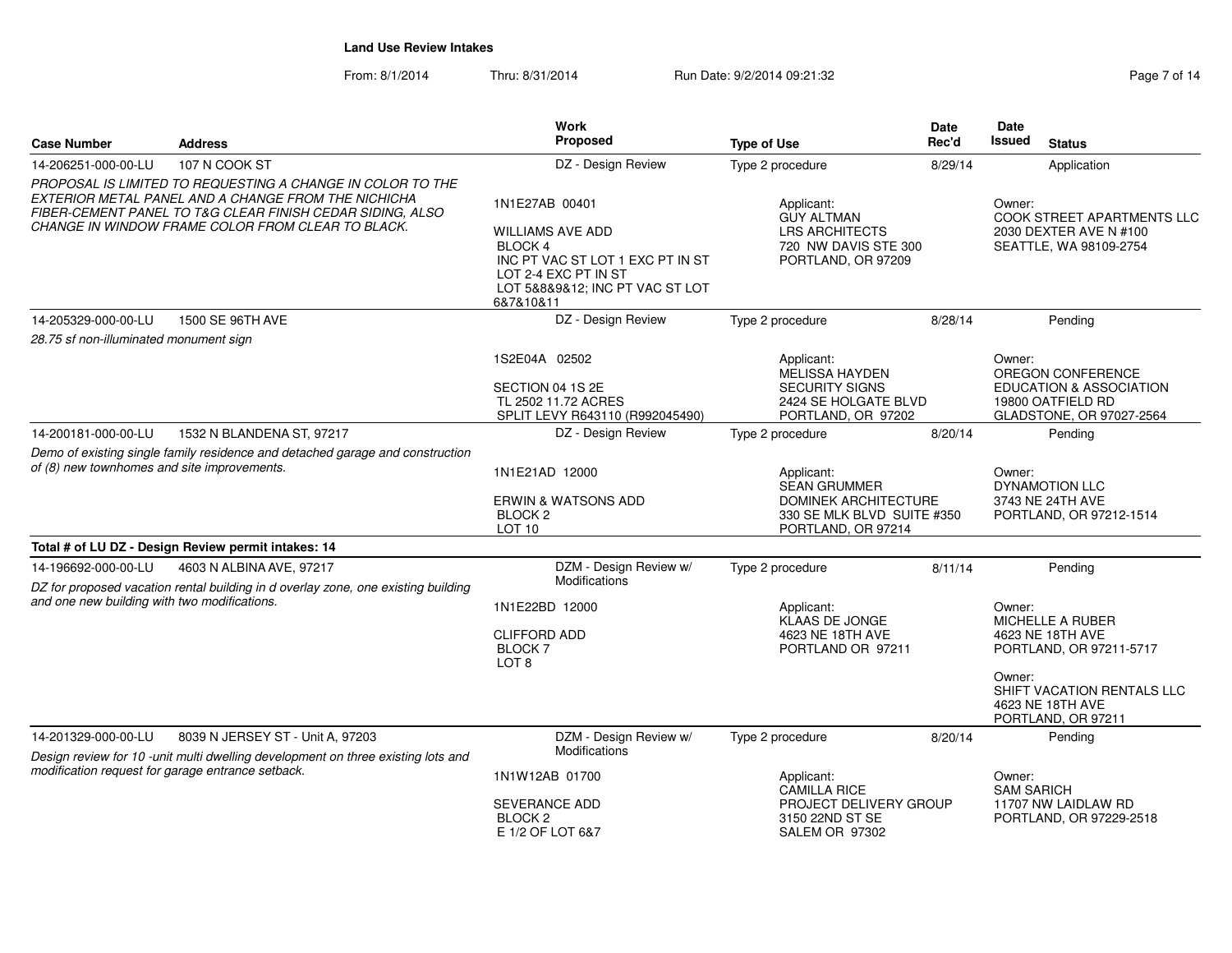From: 8/1/2014Thru: 8/31/2014 Run Date: 9/2/2014 09:21:32 Page 8 of 14

| <b>Case Number</b>                                                                                                                                                                                                                                                                                    | <b>Address</b>                                                                                                                                                                                                                                                                                                                                                                                                                                                                                                                                                                                                                                                             | <b>Work</b><br><b>Proposed</b>                                                                 | <b>Type of Use</b>                                                                                                                                                                                                                                   | Date<br>Rec'd                                        | Date<br>Issued<br><b>Status</b>                                                             |  |
|-------------------------------------------------------------------------------------------------------------------------------------------------------------------------------------------------------------------------------------------------------------------------------------------------------|----------------------------------------------------------------------------------------------------------------------------------------------------------------------------------------------------------------------------------------------------------------------------------------------------------------------------------------------------------------------------------------------------------------------------------------------------------------------------------------------------------------------------------------------------------------------------------------------------------------------------------------------------------------------------|------------------------------------------------------------------------------------------------|------------------------------------------------------------------------------------------------------------------------------------------------------------------------------------------------------------------------------------------------------|------------------------------------------------------|---------------------------------------------------------------------------------------------|--|
| 14-190952-000-00-LU                                                                                                                                                                                                                                                                                   | 60 NW DAVIS ST, 97209                                                                                                                                                                                                                                                                                                                                                                                                                                                                                                                                                                                                                                                      | DZM - Design Review w/                                                                         | Type 3 procedure                                                                                                                                                                                                                                     | 8/11/14                                              | Pending                                                                                     |  |
| Sustainable mixed-use community ona three-quarter block site of Block 8 in Old<br>Town/Chinatown. It will contain approx 1,116,000 gross sf of ground floor active<br>use, three floors of office, and two floors of workforce housing. Construction of the<br>building will be Type III over Type I. |                                                                                                                                                                                                                                                                                                                                                                                                                                                                                                                                                                                                                                                                            | Modifications<br>1N1E34DB 00200<br><b>COUCHS ADD</b><br>BLOCK 8<br>LOT 5&8<br>6&7 EXC PT IN ST | Applicant:<br><b>JENNY JENKINS</b><br>ANKROM MOISAN ARCHITECTS<br>6720 SW MACADAM AVE, STE 100 PORTLAND, OR 97209-3812<br>PORTLAND, OR 97209<br>Applicant:<br><b>JILL SHERMAN</b><br><b>GERDING EDLEN</b><br>1477 NW EVERETT ST<br>PORTLAND OR 97209 |                                                      | Owner:<br>PORTLAND CITY OF(PDC<br>222 NW 5TH AVE                                            |  |
|                                                                                                                                                                                                                                                                                                       | Total # of LU DZM - Design Review w/ Modifications permit intakes: 3                                                                                                                                                                                                                                                                                                                                                                                                                                                                                                                                                                                                       |                                                                                                |                                                                                                                                                                                                                                                      |                                                      |                                                                                             |  |
| 14-197971-000-00-LU                                                                                                                                                                                                                                                                                   | .97220                                                                                                                                                                                                                                                                                                                                                                                                                                                                                                                                                                                                                                                                     | <b>EN</b> - Environmental Review                                                               | Type 2 procedure                                                                                                                                                                                                                                     | 8/13/14                                              | Pending                                                                                     |  |
|                                                                                                                                                                                                                                                                                                       | Environmental review for construction of a new house.                                                                                                                                                                                                                                                                                                                                                                                                                                                                                                                                                                                                                      |                                                                                                |                                                                                                                                                                                                                                                      |                                                      |                                                                                             |  |
|                                                                                                                                                                                                                                                                                                       |                                                                                                                                                                                                                                                                                                                                                                                                                                                                                                                                                                                                                                                                            | 1N2E28AC 06000<br><b>OLYMPUS ESTATES</b><br>BLOCK <sub>1</sub><br>LOT <sub>14</sub>            | Applicant:<br>ROBERT MEDEROS<br>2906 NE ROCKY BUTTE RD<br>PORTLAND, OR 97220                                                                                                                                                                         |                                                      | Owner:<br>ROBERT MEDEROS<br>2906 NE ROCKY BUTTE RD<br>PORTLAND, OR 97220                    |  |
|                                                                                                                                                                                                                                                                                                       | Total # of LU EN - Environmental Review permit intakes: 1                                                                                                                                                                                                                                                                                                                                                                                                                                                                                                                                                                                                                  |                                                                                                |                                                                                                                                                                                                                                                      |                                                      |                                                                                             |  |
| 14-195857-000-00-LU                                                                                                                                                                                                                                                                                   |                                                                                                                                                                                                                                                                                                                                                                                                                                                                                                                                                                                                                                                                            | GW - Greenway                                                                                  | Type 2 procedure                                                                                                                                                                                                                                     | 8/8/14                                               | Incomplete                                                                                  |  |
|                                                                                                                                                                                                                                                                                                       | UPS overflow staging and storage: In the near-term the use of the property would<br>be for overflow trailer staging and storage. In the long-term, the property may be<br>developed as overflow off-street parking lot serving the UPS properties on Swan<br>Island or a UPS driver training facility. UPS's Swan Island operations, and the<br>potential trailer staging and storage use are classified as Warehousing and<br>Freight Movement. The potential driver training facility is classified as an<br>Industrial Service use. Warehousing and Freight Movement and Industrial Service<br>uses are allowed uses in the IG2 zone and the Swan Island Plan District. | 1N1E20A 00403<br>PARTITION PLAT 2006-193<br>LOT <sub>1</sub><br>INC UND INT TRACT A            | Applicant:<br>Jake Wiser<br>Cardno, Inc.<br>100<br>PORTLAND OR                                                                                                                                                                                       | 5415 SW WESTGATE DRIVE. STE. PORTLAND, OR 97204-1912 |                                                                                             |  |
| 14-200130-000-00-LU                                                                                                                                                                                                                                                                                   |                                                                                                                                                                                                                                                                                                                                                                                                                                                                                                                                                                                                                                                                            | GW - Greenway                                                                                  | Type 2 procedure                                                                                                                                                                                                                                     | 8/18/14                                              | Pending                                                                                     |  |
|                                                                                                                                                                                                                                                                                                       | Greenway Review to replace landscaping at condo site.                                                                                                                                                                                                                                                                                                                                                                                                                                                                                                                                                                                                                      |                                                                                                |                                                                                                                                                                                                                                                      |                                                      |                                                                                             |  |
|                                                                                                                                                                                                                                                                                                       |                                                                                                                                                                                                                                                                                                                                                                                                                                                                                                                                                                                                                                                                            | 1S1E03CD 90000<br>STRAND CONDOMINIUMS<br><b>GENERAL COMMON ELEMENTS</b>                        | Applicant:<br>DEB COLYER<br>THE STRAND CONDOMINIUMS<br>C/O MULTI SERVICES<br>1500 NE IRVING STREET SUITE 41 PORTLAND, OR 97209<br>PORTLAND OR 97232                                                                                                  |                                                      | Owner:<br>STRAND CONDOMINIUMS<br><b>OWNERS' &amp; ASSOCIATION</b><br>1100 NW GLISAN ST #300 |  |
|                                                                                                                                                                                                                                                                                                       | Total # of LU GW - Greenway permit intakes: 2                                                                                                                                                                                                                                                                                                                                                                                                                                                                                                                                                                                                                              |                                                                                                |                                                                                                                                                                                                                                                      |                                                      |                                                                                             |  |
| 14-196044-000-00-LU                                                                                                                                                                                                                                                                                   | 822 SE 15TH AVE, 97214                                                                                                                                                                                                                                                                                                                                                                                                                                                                                                                                                                                                                                                     | <b>HR</b> - Historic Resource<br>Review                                                        | Type 1 procedure new                                                                                                                                                                                                                                 | 8/8/14                                               | <b>Unnecessary Review</b>                                                                   |  |
| THIS PERMIT WILL BE CANCELED; SEE 14-198178                                                                                                                                                                                                                                                           |                                                                                                                                                                                                                                                                                                                                                                                                                                                                                                                                                                                                                                                                            | 1S1E02AB 15600<br><b>EAST PORTLAND</b><br>BLOCK 325<br>LOT 3&4                                 | Applicant:<br>Matt Brischetto<br>2717 SE 15th Ave<br>PORTLAND OR 97202                                                                                                                                                                               |                                                      | Owner:<br>KURT P BALLIET<br>5400 SW VACUNA ST<br>PORTLAND, OR 97219                         |  |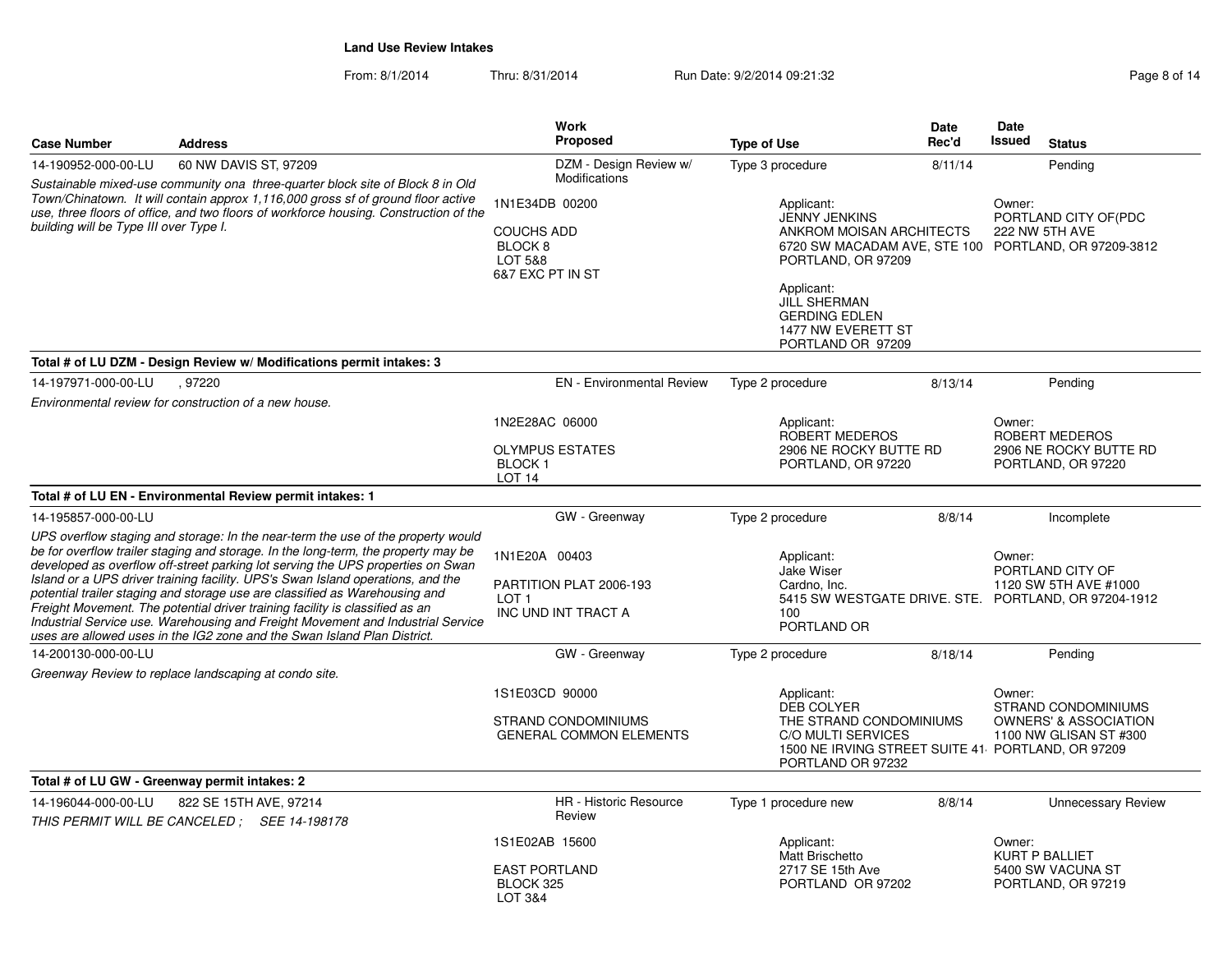From: 8/1/2014Thru: 8/31/2014 Run Date: 9/2/2014 09:21:32 Page 9 of 14

| <b>Case Number</b>                                                                                                                                       | <b>Address</b>                                                                                                | Work<br>Proposed                                                        | <b>Type of Use</b>                                                                                    | <b>Date</b><br>Rec'd                                       | Date<br><b>Issued</b>                                                          | <b>Status</b>                                                        |
|----------------------------------------------------------------------------------------------------------------------------------------------------------|---------------------------------------------------------------------------------------------------------------|-------------------------------------------------------------------------|-------------------------------------------------------------------------------------------------------|------------------------------------------------------------|--------------------------------------------------------------------------------|----------------------------------------------------------------------|
| 14-198470-000-00-LU                                                                                                                                      | 3340 NE 20TH AVE, 97212                                                                                       | HR - Historic Resource                                                  | Type 1 procedure new                                                                                  | 8/14/14                                                    |                                                                                | Pending                                                              |
| Historic Resource review for new street facing dormer, rebuilding of side bump<br>out including new exterior door, 2 new wood windows on side elevation. |                                                                                                               | Review<br>1N1E26AA 06000<br><b>IRVINGTON</b>                            | Applicant:<br><b>SCOTT FURROW</b><br>SUN ANGLE STUDIO, LLC                                            | Owner:<br><b>CHARLES SCHMIDT</b><br>2521 NE 35TH PL        |                                                                                |                                                                      |
|                                                                                                                                                          |                                                                                                               | BLOCK <sub>28</sub><br>N 1/2 OF LOT 14<br>S 1/2 OF LOT 15               | 1604 SE KNAPP ST<br>PORTLAND, OR 97202                                                                |                                                            | PORTLAND OR 97212                                                              |                                                                      |
| 14-199330-000-00-LU<br>Reconstruct and modify deck attached to house.                                                                                    | 2338 NE 15TH AVE, 97212                                                                                       | <b>HR</b> - Historic Resource<br>Review                                 | Type 1 procedure new                                                                                  | 8/15/14                                                    |                                                                                | Pending                                                              |
|                                                                                                                                                          |                                                                                                               | 1N1E26DB 04400                                                          | Applicant:<br>CARL E LERCHE                                                                           | Owner:<br>CARL E LERCHE                                    |                                                                                |                                                                      |
|                                                                                                                                                          |                                                                                                               | <b>IRVINGTON</b><br>BLOCK 62<br>LOT <sub>14</sub>                       | 2338 NE 15TH AVE<br>PORTLAND, OR 97212                                                                |                                                            | 2338 NE 15TH AVE<br>PORTLAND, OR 97212                                         |                                                                      |
|                                                                                                                                                          |                                                                                                               | S 1/2 OF LOT 15                                                         | Applicant:<br>TIFFANIE A C J SHAKESPEARE<br>2338 NE 15TH AVE<br>PORTLAND, OR 97212                    |                                                            | Owner:<br>TIFFANIE A C J SHAKESPEARE<br>2338 NE 15TH AVE<br>PORTLAND, OR 97212 |                                                                      |
| 2243 NE 11TH AVE, 97212<br>14-203286-000-00-LU<br>Type 1 HR for exterior alterations to enlarge an existing window and add a new                         |                                                                                                               | HR - Historic Resource<br>Review                                        | Type 1 procedure new                                                                                  | 8/25/14                                                    | Pending                                                                        |                                                                      |
| window in Irvington Historic District.                                                                                                                   |                                                                                                               | 1N1E26CA 15000<br><b>WEST IRVINGTON</b><br>BLOCK 92<br>LOT <sub>1</sub> | Applicant:<br><b>BRIAN MURTAGH</b><br>PORTLAND OR 97217                                               | Owner:<br>STUDIO COOP ARCHITECTURE<br>5901 N BORTHWICK AVE |                                                                                | <b>ANDREW T DAVIS</b><br>2243 NE 11TH AVE<br>PORTLAND, OR 97212-4031 |
| 14-202485-000-00-LU<br>Please verify this is a Type 1 review                                                                                             | 3239 NE 20TH AVE, 97212                                                                                       | HR - Historic Resource<br>Review                                        | Type 1 procedure new                                                                                  | 8/22/14                                                    |                                                                                | Pending                                                              |
|                                                                                                                                                          | 1N1E26AA 10100<br><b>IRVINGTON</b><br>BLOCK 30<br>LOT 1&2                                                     |                                                                         | Applicant:<br><b>RICK BLUHM</b><br>COMPLETE CONSTRUCTION LLC<br>7078 NE 8TH AVE<br>PORTLAND, OR 97211 |                                                            | Owner:                                                                         | TOBY L HARRINGTON<br>3239 NE 20TH AVE<br>PORTLAND, OR 97212-2412     |
| 14-196603-000-00-LU                                                                                                                                      | 3200 NE 19TH AVE, 97212<br>Type 1 HR for remodel of front porch and addition of side deck to non-contributing | <b>HR</b> - Historic Resource<br>Review                                 | Type 1 procedure new                                                                                  | 8/11/14                                                    |                                                                                | Pending                                                              |
| SFR in Irvington HD                                                                                                                                      |                                                                                                               | 1N1E26AA 08800<br><b>IRVINGTON</b><br>BLOCK 30<br>N 15' OF LOT 15       | Applicant:<br>NATHAN R CHRISTENSEN<br>3200 NE 19TH AVE<br>PORTLAND, OR 97212-2403                     |                                                            | Owner:<br>LYNDSAY E CHRISTENSEN<br>3200 NE 19TH AVE<br>PORTLAND, OR 97212-2403 |                                                                      |
|                                                                                                                                                          |                                                                                                               | <b>LOT 16</b>                                                           |                                                                                                       |                                                            |                                                                                | NATHAN R CHRISTENSEN<br>3200 NE 19TH AVE<br>PORTLAND, OR 97212-2403  |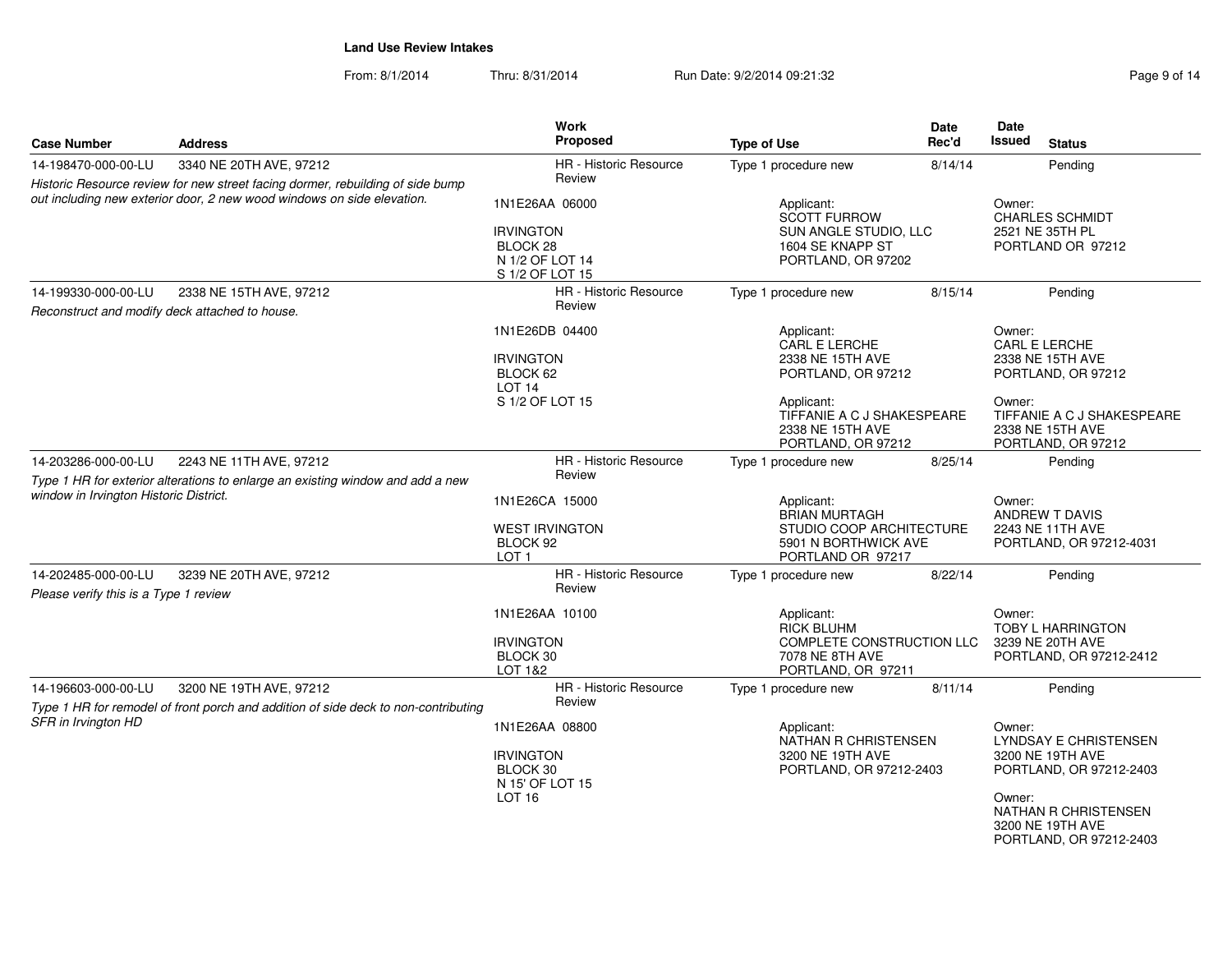From: 8/1/2014Thru: 8/31/2014 Run Date: 9/2/2014 09:21:32 Research 2010 of 14

| <b>Case Number</b>                                         | <b>Address</b>                                                                                                 | Work<br>Proposed                                                                                     | <b>Type of Use</b>                                                                         | Date<br>Rec'd                                        | Date<br><b>Issued</b><br><b>Status</b>            |  |
|------------------------------------------------------------|----------------------------------------------------------------------------------------------------------------|------------------------------------------------------------------------------------------------------|--------------------------------------------------------------------------------------------|------------------------------------------------------|---------------------------------------------------|--|
| 14-198257-000-00-LU                                        | 2611 NE THOMPSON ST, 97212                                                                                     | <b>HR</b> - Historic Resource                                                                        | Type 1 procedure new                                                                       | 8/13/14                                              | Pending                                           |  |
|                                                            | Historic resource review; TO CHANGE OUT TWO WINDOWS AT BACK OF                                                 | Review                                                                                               |                                                                                            |                                                      |                                                   |  |
| <b>HOUSE</b>                                               |                                                                                                                | 1N1E25CB 08400                                                                                       | Applicant:<br>G.W. EDWARDS                                                                 |                                                      | Owner:<br>SAMUEL A HUGHES                         |  |
|                                                            |                                                                                                                | <b>BRAZEE ST ADD</b><br>BLOCK <sub>6</sub><br>LOT 17&18 TL 8400                                      | SHEILA REILLY DESIGN, LLC<br>PO Box 14601<br>Portland, OR 97293                            |                                                      | 2611 NE THOMPSON ST<br>PORTLAND, OR 97212-4810    |  |
| 14-198423-000-00-LU                                        | 215 NW 22ND AVE, 97210                                                                                         | <b>HR</b> - Historic Resource                                                                        | Type 1 procedure new                                                                       | 8/14/14                                              | Pending                                           |  |
|                                                            | Historic Resource review for addition of railing over porch roof.                                              | Review                                                                                               |                                                                                            |                                                      |                                                   |  |
|                                                            |                                                                                                                | 1N1E33CA 05000                                                                                       | Applicant:<br>BONNIE WILSON HAROLD                                                         |                                                      | Owner:<br><b>SUSAN OWENS</b>                      |  |
|                                                            |                                                                                                                | KINGS 2ND ADD<br>S 50' OF N 150' OF BLOCK 33                                                         | bwh design<br>1705 FERN PL<br>LAKE OSWEGO OR 97234                                         |                                                      | 215 NW 22ND AVE<br>PORTLAND, OR 97210             |  |
| 14-197102-000-00-LU                                        | 3541 SE HAWTHORNE BLVD, 97214<br>Restoring one Hawthorne facade ground floor storefront bay to be historically | <b>HR</b> - Historic Resource<br>Review                                                              | Type 1x procedure                                                                          | 8/12/14                                              | Pending                                           |  |
| correct.                                                   |                                                                                                                | 1S1E01AC 12300                                                                                       | Applicant:<br><b>TIMOTHY FOUCH</b>                                                         |                                                      | Owner:<br>DOUGLAS BUILDING LLC                    |  |
| <b>BLOCK 55</b>                                            |                                                                                                                | SUNNYSIDE & PLAT 2 & 3<br>S 89.4' OF LOT 1-3                                                         | FIELDWORK DESIGN AND<br>ARCHITECTURE, LLC<br>2524 SE DIVISION ST<br>PORTLAND, OREGON 97202 | 1532 SW MORRISON ST #1000<br>PORTLAND, OR 97205-1942 |                                                   |  |
| 14-201194-000-00-LU                                        | 200 SE M L KING BLVD, 97214                                                                                    | <b>HR</b> - Historic Resource                                                                        | Type 2 procedure                                                                           | 8/20/14                                              | Pending                                           |  |
|                                                            | Historic Resource Review for 3 wall signs, 1 projecting sign and 2 pole signs                                  | Review                                                                                               |                                                                                            |                                                      |                                                   |  |
|                                                            |                                                                                                                | 1N1E35CC 07700                                                                                       | Applicant:<br><b>JESSICA KOSMAS</b>                                                        |                                                      | Owner:<br>200 MLK ASSOCIATES LLC                  |  |
|                                                            |                                                                                                                | <b>EAST PORTLAND</b><br>BLOCK 104<br>LOT 1-3<br><b>HISTORIC PROPERTY</b><br>POTENTIAL ADDITIONAL TAX | <b>RAMSAY SIGNS INC.</b><br>9160 SE 74TH AVENUE<br>PORTLAND, OR 97206                      |                                                      | 8129 LAKE BALLINGER WAY #104<br>EDMONDS, WA 98026 |  |
| 14-198178-000-00-LU<br><b>BALUSTERS ON LANDMARK STAIRS</b> | 822 SE 15TH AVE, 97214                                                                                         | HR - Historic Resource<br>Review                                                                     | Type 2 procedure                                                                           | 8/13/14                                              | Pending                                           |  |
|                                                            |                                                                                                                | 1S1E02AB 15600                                                                                       | Applicant:<br>Matt Brischetto                                                              |                                                      | Owner:<br><b>KURT P BALLIET</b>                   |  |
|                                                            |                                                                                                                | <b>EAST PORTLAND</b><br>BLOCK 325<br>LOT 3&4                                                         | 2717 SE 15th Ave<br>PORTLAND OR 97202                                                      |                                                      | 5400 SW VACUNA ST<br>PORTLAND, OR 97219           |  |
| 14-206254-000-00-LU                                        | 126 SW 2ND AVE, 97204<br>Historic Resource Review for adaptive reuse and exterior alterations of the United    | HR - Historic Resource<br>Review                                                                     | Type 2 procedure                                                                           | 8/29/14                                              | Application                                       |  |
| Carraige and Baggage Transfer Co Bldg.                     |                                                                                                                | 1N1E34CD 02100                                                                                       | Applicant:<br>JEFF ERWIN                                                                   |                                                      | Owner:<br>PINE STREET MARKET LLC                  |  |
|                                                            |                                                                                                                | <b>PORTLAND</b><br>BLOCK 28<br>LOT 5&6                                                               | SITEWORKS DESIGN / BUILD<br>1255 NW 9TH AVE #17<br>PORTLAND, OR 97209                      |                                                      | 1255 NW 9TH AVE #17<br>PORTLAND, OR 97209         |  |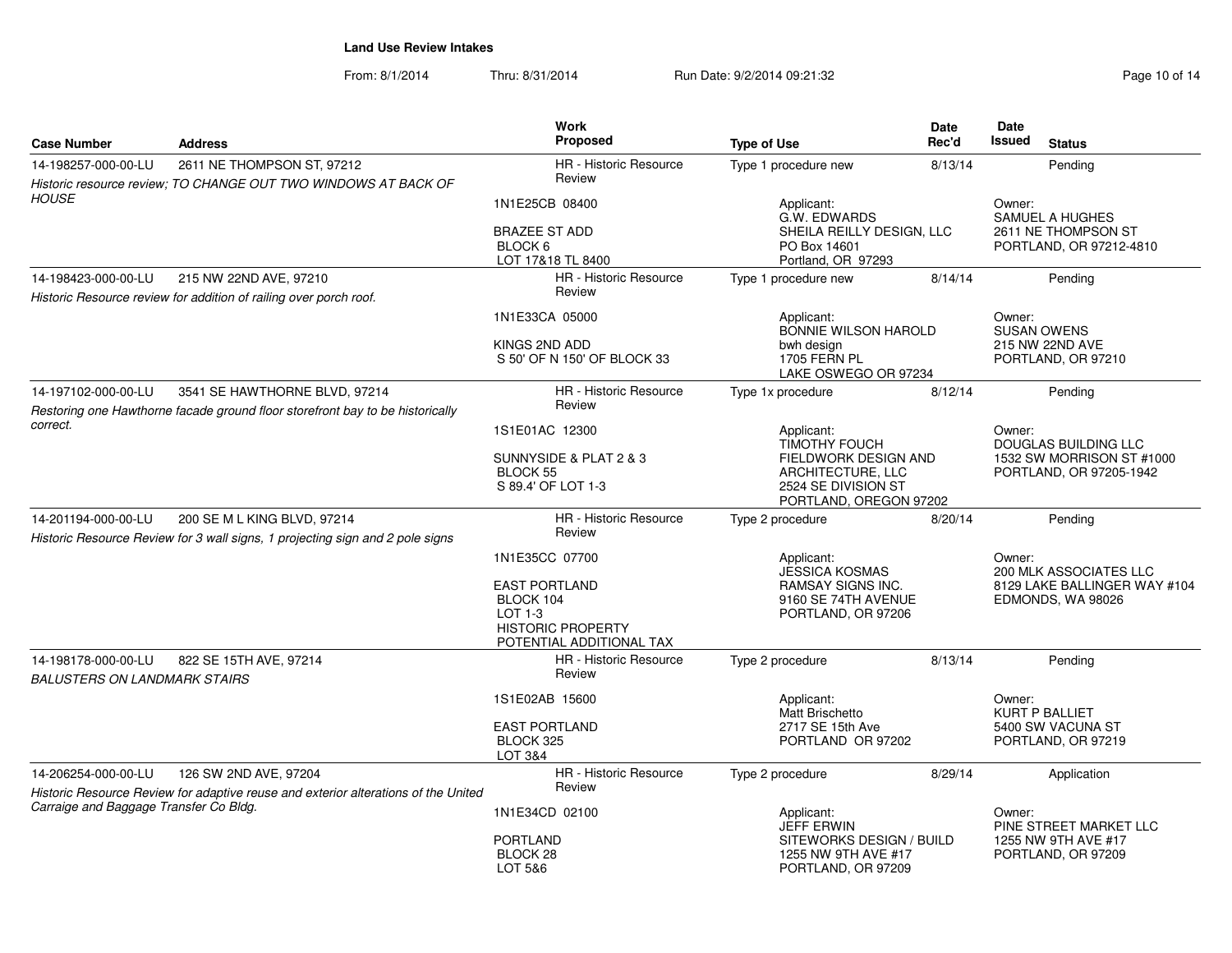From: 8/1/2014Thru: 8/31/2014 Run Date: 9/2/2014 09:21:32 Research 2012 Page 11 of 14

| <b>Case Number</b>                                                        | <b>Address</b>                                                                                         | <b>Work</b><br>Proposed                                                       | <b>Type of Use</b>                                                                                                                                    | <b>Date</b><br>Rec'd                                                                   | Date<br>Issued<br><b>Status</b>                                                                                                                        |
|---------------------------------------------------------------------------|--------------------------------------------------------------------------------------------------------|-------------------------------------------------------------------------------|-------------------------------------------------------------------------------------------------------------------------------------------------------|----------------------------------------------------------------------------------------|--------------------------------------------------------------------------------------------------------------------------------------------------------|
| 14-202480-000-00-LU<br><b>HRR in Russell Street Conservation District</b> | 829 N RUSSELL ST, 97227                                                                                | HR - Historic Resource<br>Review                                              | Type 2 procedure                                                                                                                                      | 8/25/14                                                                                | Pending                                                                                                                                                |
|                                                                           |                                                                                                        | 1N1E27BD 07900<br>PROEBSTELS ADD<br>BLOCK <sub>8</sub><br>LOT 7&8 TL 7900     | Applicant:<br>DARREN SCHROEDER<br>DARREN SCHROEDER DESIGN<br>AND CONSULTING<br>716 SE 45TH AVE<br>PORTLAND OR 97215                                   |                                                                                        | Owner:<br><b>NEZ C III HALLETT</b><br>PO BOX 82482<br>PORTLAND, OR 97282                                                                               |
| 14-201938-000-00-LU                                                       | 1434 SW MORRISON ST, 97205                                                                             | HR - Historic Resource                                                        | Type 2 procedure                                                                                                                                      | 8/22/14                                                                                | Pending                                                                                                                                                |
| development and sign                                                      | Historic Resource review for exterior alterations to existing mutli-dwelling                           | Review<br>1N1E33DD 07300<br><b>PORTLAND</b><br>BLOCK 310                      | Applicant:<br>Christine Yun<br>CARLTON HART ARCHITECTURE.<br>P C                                                                                      | Owner:<br><b>JESSICA WOODRUFF</b><br><b>REACH COMMUNITY</b><br>DEVELOPMENT CORPORATION |                                                                                                                                                        |
|                                                                           |                                                                                                        | <b>LOT 7&amp;8</b><br>POTENTIAL ADDITIONAL TAX                                | 322 NW 8TH AVE<br>PORTLAND, OR 97209<br>Applicant:<br><b>KAREN STEGEMILLER</b><br>CARELTON HART ARCHITECTURE<br>322 NW 8TH AVE<br>PORTLAND, OR. 97209 |                                                                                        | 4150 MOODY AVE<br>PORTLAND, OR. 97239                                                                                                                  |
| 14-200176-000-00-LU                                                       | 1918 SE 12TH AVE, 97214<br>Add two dormers to rear facade of second story. Add two bay windows to side | HR - Historic Resource<br>Review                                              | Type 2 procedure                                                                                                                                      | 8/21/14                                                                                | Pending                                                                                                                                                |
| facades of first story of house.                                          |                                                                                                        | 1S1E02CA 09000<br><b>LADDS ADD</b><br>BLOCK 11<br>S 21' OF LOT 16<br>LOT 17   | Applicant:<br><b>JONATHON ZILKA</b><br><b>ZILKA DESIGN</b><br>2421 SE ASH ST<br>PORTLAND OR 97214                                                     |                                                                                        | Owner:<br>ALEXANDER BASSOS<br>1912 SE 12TH AVE<br>PORTLAND, OR 97214-4718<br>Owner:<br><b>MATTHEW MASINI</b><br>1918 SE 12TH AVE<br>PORTLAND, OR 97214 |
|                                                                           | Total # of LU HR - Historic Resource Review permit intakes: 15                                         |                                                                               |                                                                                                                                                       |                                                                                        |                                                                                                                                                        |
| 14-197953-000-00-LU<br>Land Division to create two lots                   | . 97220                                                                                                | LDP - Land Division Review<br>(Partition)                                     | Type 1x procedure                                                                                                                                     | 8/13/14                                                                                | Pending                                                                                                                                                |
|                                                                           |                                                                                                        | 1N2E21AD 02701<br><b>PARKROSE &amp; RPLT</b><br>BLOCK 82<br>LOT <sub>14</sub> | Applicant:<br>PAT SHAW<br>10071 Lake Drive SE<br>Salem, OR 97306                                                                                      |                                                                                        | Owner:<br><b>PAT SHAW</b><br><b>10071 LAKE DR SE</b><br><b>SALEM, OR 97306</b>                                                                         |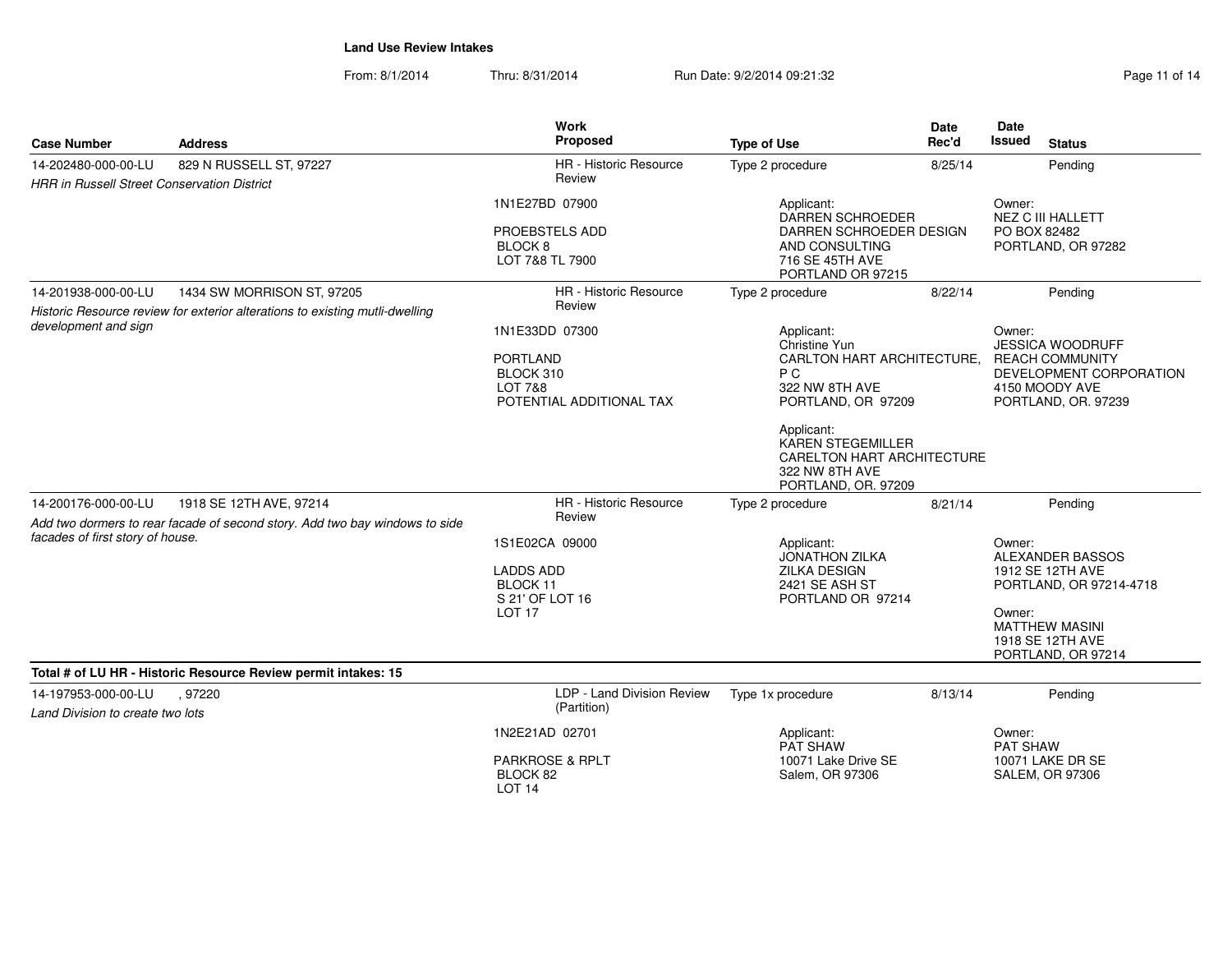From: 8/1/2014Thru: 8/31/2014 Run Date: 9/2/2014 09:21:32 Research 2007 2014

| <b>Case Number</b>                                                                                                                               | <b>Address</b>                                                           | Work<br>Proposed                                                                 | <b>Type of Use</b>                                                                                                                           | Date<br>Rec'd                                                                     | Date<br><b>Issued</b><br><b>Status</b>                                                                                                                                    |  |  |
|--------------------------------------------------------------------------------------------------------------------------------------------------|--------------------------------------------------------------------------|----------------------------------------------------------------------------------|----------------------------------------------------------------------------------------------------------------------------------------------|-----------------------------------------------------------------------------------|---------------------------------------------------------------------------------------------------------------------------------------------------------------------------|--|--|
| 14-202493-000-00-LU                                                                                                                              | 8725 SE 91ST AVE, 97266                                                  | LDP - Land Division Review                                                       | Type 1x procedure                                                                                                                            | 8/22/14<br>Pending                                                                |                                                                                                                                                                           |  |  |
| Partition into 3 separate lots. Parcels 1 and 2 are proposed for attached housing<br>(existing house and converted ADU). Parcel 3 is a flag lot. |                                                                          | (Partition)<br>12E28BA03200                                                      | Applicant:<br><b>RUSS PETRUSHA</b><br>14310 SE STEELE ST<br>PORTLAND OR 97236                                                                |                                                                                   | Owner:<br><b>SHAWN WHITE</b><br><b>WRS PROPERTIES</b><br>PO BOX 613<br>OREGON CITY, OR 97045<br>Owner:<br><b>RUSS PETRUSHA</b><br>14310 SE STEELE ST<br>PORTLAND OR 97236 |  |  |
| 14-197837-000-00-LU<br>2516 NE 27TH AVE, 97212<br>Two lot land division                                                                          |                                                                          | LDP - Land Division Review<br>(Partition)                                        | Type 1x procedure                                                                                                                            | 8/13/14                                                                           | Pending                                                                                                                                                                   |  |  |
|                                                                                                                                                  |                                                                          | 1N1E25CB 02100<br>SECTION 25 1N 1E<br>TL 2100 0.24 ACRES                         | Applicant:<br><b>TIEN HUYNH</b><br>MCCULLOCH CONSTRUCTION<br>1729 NE SISKIYOU ST<br>PORTLAND OR 97212                                        | Owner:<br><b>WILLIAM R EDMONDS</b><br>2516 NE 27TH AVE<br>PORTLAND, OR 97212-4853 |                                                                                                                                                                           |  |  |
| 14-197375-000-00-LU<br>2-parcel partition, existing house to remain                                                                              | 9555 N TIOGA AVE, 97203                                                  | LDP - Land Division Review<br>(Partition)                                        | Type 1x procedure                                                                                                                            | 8/12/14                                                                           | Pending                                                                                                                                                                   |  |  |
|                                                                                                                                                  |                                                                          | 1N1E06CB 07600<br>SECTION 06 1N 1E<br>TL 7600 0.26 ACRES                         | Applicant:<br><b>BRUCE VINCENT</b><br>BEDSAUL/VINCENT CONSULTING, 211 NE WEIDLER ST<br><b>LLC</b><br>416 LAUREL AVE #3<br>TILLAMOOK OR 97141 |                                                                                   | Owner:<br><b>METRO HOMES NORTHWEST LLC</b><br>PORTLAND, OR 97232                                                                                                          |  |  |
| 14-201747-000-00-LU<br>5244 NE 32ND AVE, 97211<br>Two parcel partition, all buildings to be removed.                                             |                                                                          | LDP - Land Division Review<br>(Partition)                                        | Type 1x procedure                                                                                                                            | 8/21/14                                                                           | Pending                                                                                                                                                                   |  |  |
|                                                                                                                                                  |                                                                          | 1N1E24BA 12100<br><b>FOXCHASE ADD</b><br>BLOCK <sub>9</sub><br>LOT <sub>13</sub> | Applicant:<br><b>ROB HUMPHREY</b><br><b>FASTER PERMITS</b><br>14334 NW EAGLERIDGE LANE<br>PORTLAND, OR 97229                                 |                                                                                   | Owner:<br>Kevin Cooper<br>K & C CUSTOM HOMES LLC<br>300 W 15TH ST #300-4<br>Vancouver, WA 98660                                                                           |  |  |
| 14-197372-000-00-LU                                                                                                                              | 8606 SE 16TH AVE<br>2-lot partition for development with attached houses | LDP - Land Division Review<br>(Partition)                                        | Type 1x procedure                                                                                                                            | 8/12/14                                                                           | Pending                                                                                                                                                                   |  |  |
|                                                                                                                                                  |                                                                          | 1S1E26AB 08000<br><b>SELLWOOD</b><br>BLOCK 81<br>LOT <sub>13</sub>               |                                                                                                                                              |                                                                                   | Owner:<br><b>LYLA L ELGIN</b><br>8606 SE 16TH AVE<br>PORTLAND, OR 97202-7217<br>Owner:<br><b>RANDY PALAZZO</b><br>METRO HOMES, LLC<br>211 NE WEIDLER<br>PORTLAND OR 97232 |  |  |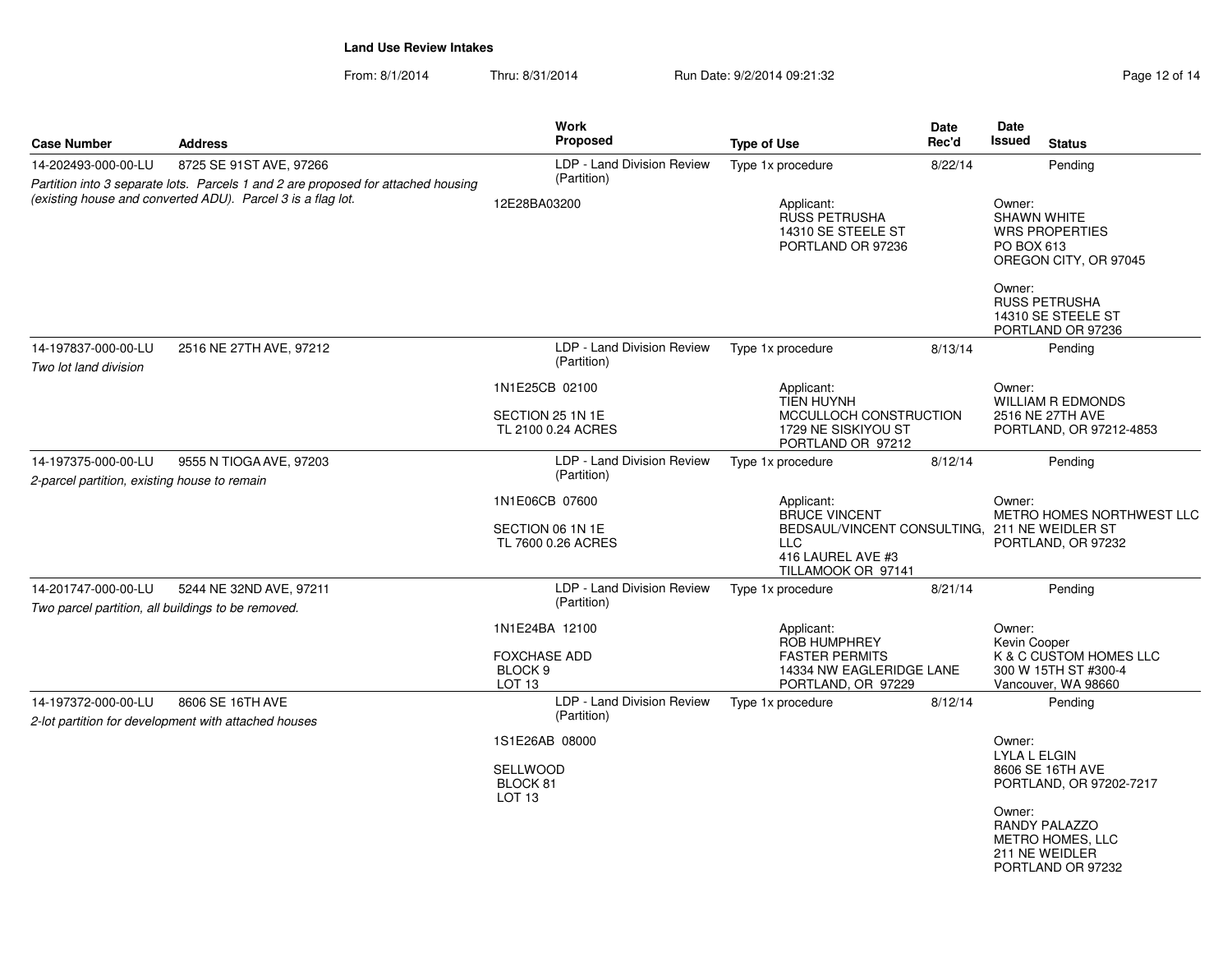From: 8/1/2014Thru: 8/31/2014 Run Date: 9/2/2014 09:21:32 Page 13 of 14

|                                                                                                                                        |                                                                             | <b>Work</b>                                                                               |                                                                                                                       | Date                                   | Date                                                                                                                                                                 |                                              |
|----------------------------------------------------------------------------------------------------------------------------------------|-----------------------------------------------------------------------------|-------------------------------------------------------------------------------------------|-----------------------------------------------------------------------------------------------------------------------|----------------------------------------|----------------------------------------------------------------------------------------------------------------------------------------------------------------------|----------------------------------------------|
| <b>Case Number</b>                                                                                                                     | <b>Address</b>                                                              | Proposed                                                                                  | <b>Type of Use</b>                                                                                                    | Rec'd                                  | Issued<br><b>Status</b>                                                                                                                                              |                                              |
| 14-199305-000-00-LU<br>2 lot partition                                                                                                 | 614 NE JESSUP ST, 97211                                                     | LDP - Land Division Review<br>(Partition)                                                 | Type 1x procedure                                                                                                     | 8/15/14                                | Pending                                                                                                                                                              |                                              |
|                                                                                                                                        |                                                                             | 1N1E14CC 13100<br><b>CLOVERDALE TR</b><br>BLOCK <sub>2</sub><br>LOT <sub>13</sub>         | Applicant:<br><b>ROB HUMPHREY</b><br><b>FASTER PERMITS</b><br>14334 NW EAGLERIDGE LANE<br>PORTLAND, OR 97229          |                                        | Owner:<br><b>FRANK E DAMIANI</b><br>1946 SE 23RD AVE<br>PORTLAND, OR 97214-3958<br>Owner:<br>SYLVIA DAMIANI<br>1946 SE 23RD AVE<br>PORTLAND, OR 97214-3958<br>Owner: |                                              |
|                                                                                                                                        |                                                                             |                                                                                           |                                                                                                                       |                                        | <b>Victor Remmers</b><br>Everett Homes<br>735 SW 158th Ave, Suite 180<br>Beaverton, OR 97006                                                                         |                                              |
| 14-202419-000-00-LU<br>3-lot land division                                                                                             | 12601 SE BUSH ST, 97236                                                     | LDP - Land Division Review<br>(Partition)                                                 | Type 1x procedure<br>8/25/14                                                                                          |                                        | Pending                                                                                                                                                              |                                              |
|                                                                                                                                        |                                                                             | 1S2E11CB 02801                                                                            | Applicant:<br><b>KEVIN PARTAIN</b>                                                                                    |                                        | Owner:<br>LI ZHU                                                                                                                                                     |                                              |
|                                                                                                                                        |                                                                             | PHYLLIS PARK NO 2<br>LOT 6&A TL 2801                                                      | <b>URBAN VISIONS</b><br>223 NE 56TH AVE<br>PORTLAND, OR 97213                                                         |                                        | 2436 NW BENSON LN<br>PORTLAND, OR 97229-7592                                                                                                                         |                                              |
| 14-193872-000-00-LU<br>2613 SE 109TH AVE, 97266<br>2-lot partition with existing multi-dwelling development to remain on south parcel. |                                                                             | LDP - Land Division Review<br>(Partition)                                                 | Type 1x procedure                                                                                                     |                                        | Incomplete                                                                                                                                                           |                                              |
|                                                                                                                                        |                                                                             | 1S2E10BA 03900<br>PITTOCK GROVE<br>BLOCK 4<br>LOT 7&8 EXC PT IN ST                        | Applicant:<br>BRUCE VINCENT<br>BEDSAUL VINCENT CONSULTING<br><b>LLC</b><br>416 LAUREL AVENUE #3<br>TILLAMOOK OR 97141 | Owner:<br>DTB LLC<br>1767 12TH ST #141 | HOOD RIVER, OR 97031-9531                                                                                                                                            |                                              |
| 14-196666-000-00-LU<br>2-lot Partition and Adjustment                                                                                  | 11439 NE MORRIS ST, 97220                                                   | LDP - Land Division Review<br>(Partition)                                                 | Type 2x procedure                                                                                                     | 8/11/14                                | Pending                                                                                                                                                              |                                              |
|                                                                                                                                        |                                                                             | 1N2E27AC 03100<br><b>PARKROSE HTS</b><br>BLOCK 16<br>W 35' OF LOT 19<br>LOT <sub>20</sub> | Applicant:<br>PETER NESTERENKO<br>4402 NE 112TH AVE<br>PORTLAND OR 97220                                              |                                        |                                                                                                                                                                      | <b>VLADIMIR PAVLOV</b><br>11439 NE MORRIS ST |
| 14-195345-000-00-LU                                                                                                                    | 7200 SW BRIER PL, 97219                                                     | LDP - Land Division Review                                                                | Type 2x procedure                                                                                                     | 8/7/14                                 | Pending                                                                                                                                                              |                                              |
| existing house will remain.                                                                                                            |                                                                             | 1S1E22BC 04900<br><b>CORBETT TERR RPLT</b><br>BLOCK <sub>2</sub>                          | Applicant:<br><b>CHRIS SHEPARD</b><br>2830 NW 29TH AVE<br>PORTLAND OR 97210                                           |                                        | Owner:<br><b>JON M SHEPARD</b><br>4612 N ROCKCLIFF RD<br>TUCSON, AZ 85750-9723                                                                                       |                                              |
|                                                                                                                                        | 2 parcel land division with one standard lot and one flag lot proposed. The | (Partition)<br>LOT 3 EXC PT IN HWY                                                        |                                                                                                                       |                                        | PORTLAND, OR 97220-1718                                                                                                                                              |                                              |

**Total # of LU LDP - Land Division Review (Partition) permit intakes: 11**